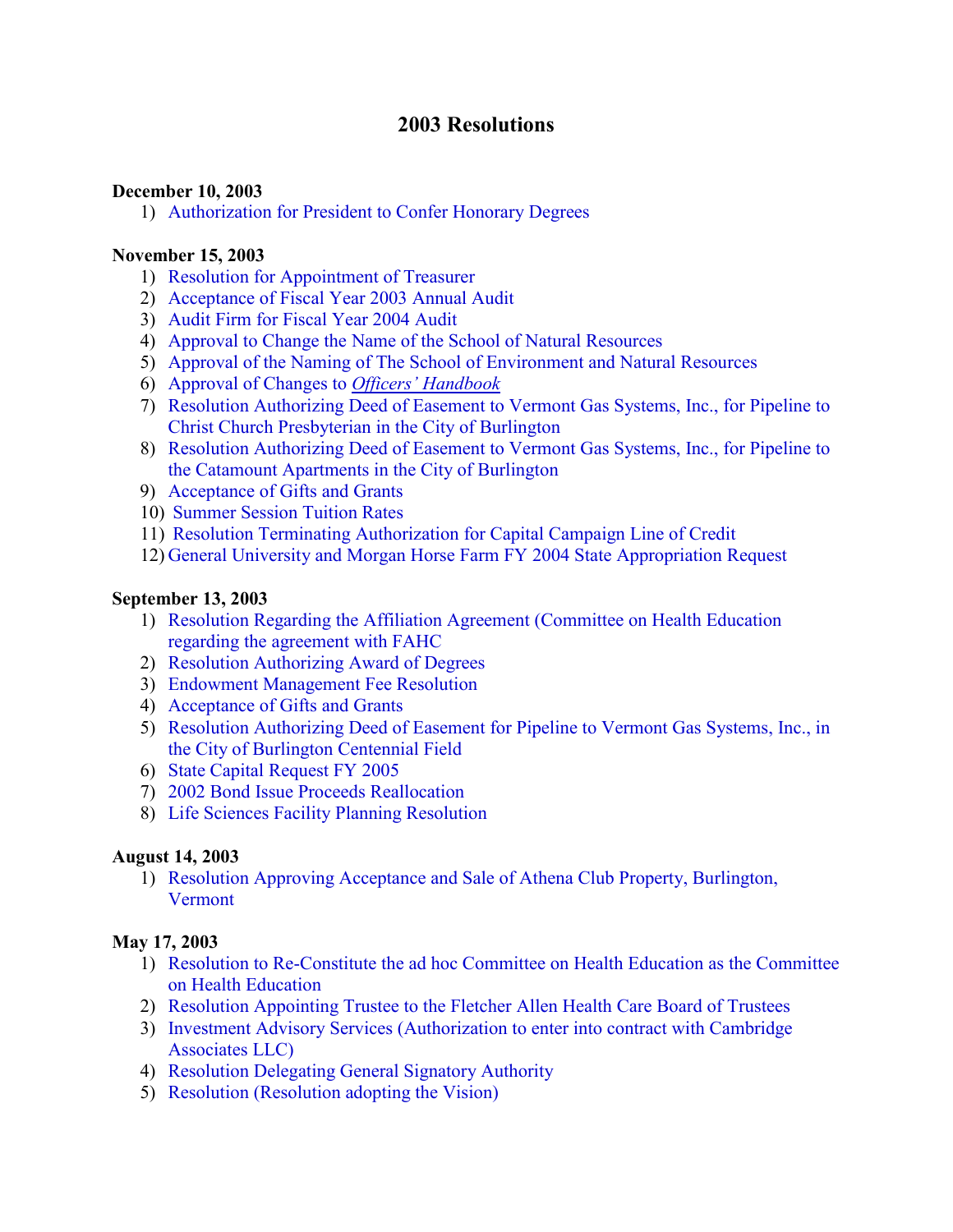- 6) [Resolution Approving Committee and Chair Assignments](#page-16-0)
- 7) [Resolution Approving Plans for Student Commons](#page-16-0)
- 8) [Resolution Directing Financial Analysis](#page-17-0)
- 9) [Deed of Easement for Pipeline to Vermont Gas Systems, Inc., in the Town of Essex](#page-17-0) Ethan Allen Family Housing
- 10) [2002 Bond Issue Proceeds Reallocation](#page-17-0)
- 11) [New Residence Hall Project Revisions](#page-18-0)
- 12) [Delehanty Hall Renovations](#page-18-0)
- 13) [Authorization of the President to Award Degrees](#page-19-0)
- 14) [Approval of Implementation of the Vermont Integrated Curriculum in the College of](#page-19-0)  Medicine
- 15) [Approval to Establish the Bachelor of Arts Degree in Italian Studies](#page-19-0)
- 16) [Approval to Establish the Interdisciplinary Doctor of Philosophy Degree in Computer](#page-19-0)  **Science**
- 17) [Approval to the Changes to the FARMS Dairy Management option for the Bachelor of](#page-19-0)  Science Degree in Animal Science
- 18) [Approval of the Appointment of Xiaoyang Sean Wang as the Dorothean Chair](#page-20-0)
- 19) Approval of the consolidation of masters degrees in Forestry, Natural Resource Planning, [Water Resources, and Wildlife and Fisheries Biology into one M.S. in Natural Resources](#page-20-0)  in the School of Natural Resources
- 20) [Acceptance of Gifts and Grants](#page-20-0)
- 21) [Fiscal Year 2004 Budget Premises: General University](#page-20-0)
- 22)[Capital Campaign Expenditures](#page-20-0)
- 23) [Tuition Charges for Fiscal Year 2004](#page-20-0)
- 24)[Room and Meal Plan Rates, Fiscal Year 2004](#page-21-0)
- 25) [Fees for Fiscal Year 2004](#page-21-0)
- 26) [Fiscal Year 2004 Operating Budget: Morgan Horse Farm](#page-21-0)
- 27) [New Residence Hall Project Revisions](#page-21-0)
- 28)[Resolution Authorizing Membership in Genesis Limited](#page-22-0)
- 29) [Approval of Name Change from Advancement and Constituency Committee to](#page-22-0)  University Advancement Committee
- 30)[Resolution regarding Charge of the University Advancement Committee](#page-23-0)
- 31) [Appreciation Resolutions \(Nathan Peters, Rebecca Flewelling, Walter Perry Bland,](#page-23-0) Richard Farnham, Lloyd Lacasse, and Edward Kusiak)

### **April 3, 2003**

1) [Resolution Authorizing Creation of a University Honors College](#page-29-0)

### **March 6, 2003**

1) [Resolution regarding Health Insurance Portability and Accountability Act](#page-30-0)

### **February 8, 2003**

- 1) [Authorization for President to Award February Degrees](#page-31-0)
- 2) [Approval of Appointment of William Geiger to the Pomeroy Professor of Chemistry](#page-31-0)
- 3) [Approval to change the Name of the ALANA Studies Program to ALANA U.S. Ethnic](#page-31-0) **Studies**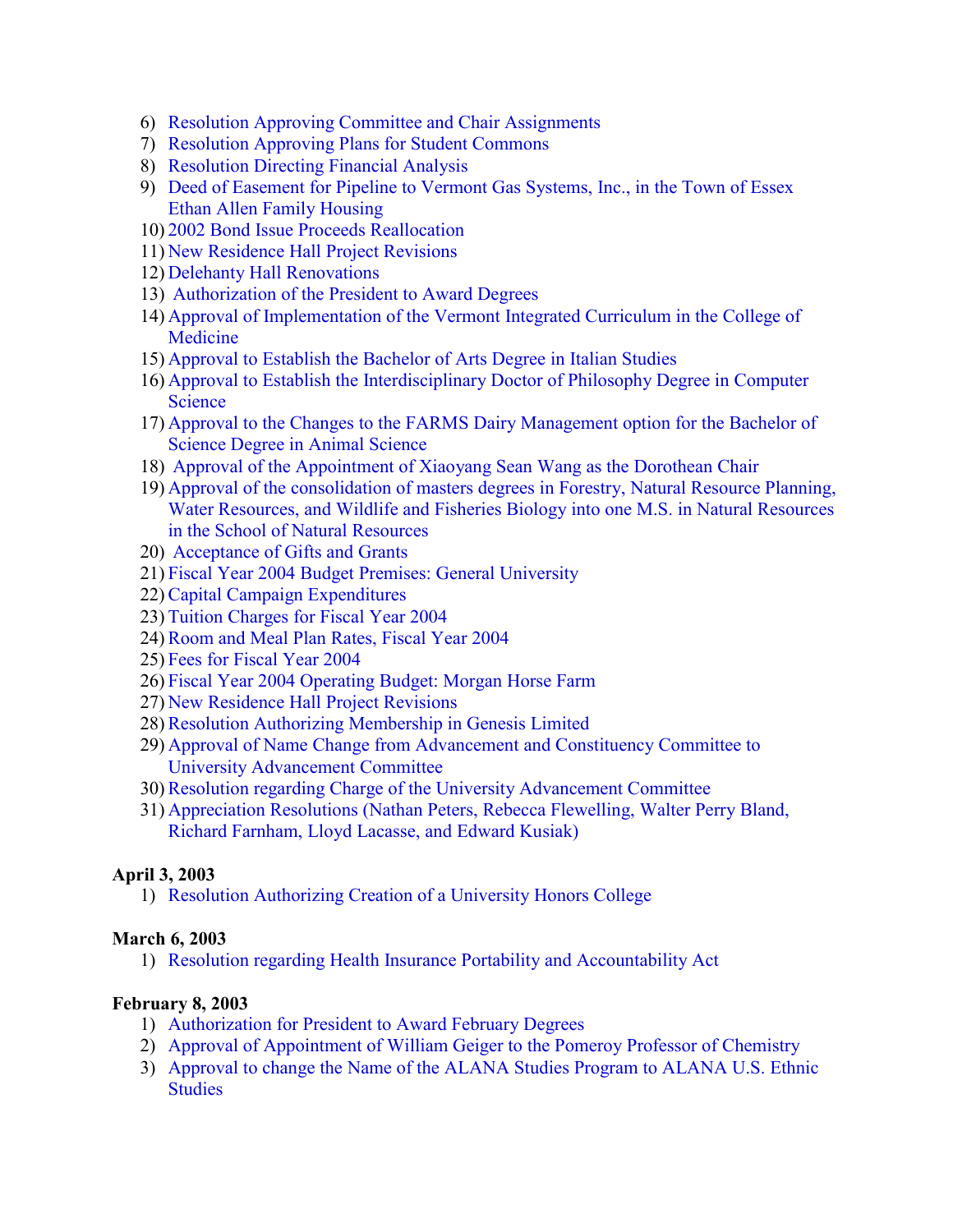- 4) [Approval to Establish a Program in Holocaust Studies](#page-31-0)
- 5) [Approval to Create a Master of Science Completion Program for Certificate-Prepared](#page-31-0) Advanced Practice Nurses
- 6) [University Honors College Resolution](#page-31-0)
- 7) [Establishment of Bank Account \(Authorization to open commercial checking accounts](#page-32-0)  for the purpose of conducting corporate business)
- 8) Banknorth [Micro ACH/Smart ACH](#page-32-0)
- 9) [Establishment of Brokerage Account \(Authorization to open/close brokerage accounts for](#page-33-0)  conducting corporate business)
- 10) [Capital Campaign Line-of-credit \(Authorization to enter into bank line-of-credit](#page-33-0)  agreement not to exceed \$5,000,000)
- 11) [Establishment of Account with Citibank, N.A.](#page-33-0)
- 12) [Transfer Between Corporate Accounts \(Authorization to issue telephone instructions to](#page-34-0)  banks for transfers)
- 13) [Signatory Authority Endowment Funds](#page-34-0)
- 14) [Signatory Authority UVM Pooled Income Fund](#page-35-0)
- 15) [Investment Advisory Services](#page-35-0)
- 16) [Maintenance of Accounts](#page-35-0)
- 17) [Proxy Votes and Shareholder Resolutions](#page-36-0)
- 18) [Sponsoring or Co-Sponsoring Shareholder Resolutions](#page-36-0)
- 19) [Sale of Securities](#page-36-0)
- 20)Banknorth [Wire Transfer Agreement](#page-36-0)
- 21) [Steam Line Replacement Resolution](#page-37-0)
- 22) [Archie Post Field Resolution](#page-37-0)
- 23) [Student Commons Planning Continuation Resolution](#page-38-0)
- 24) [Acceptance of Gifts and Grants](#page-38-0)
- 25)[Resolution to Postpone Officers' Election](#page-39-0)
- 26) [Howard B. Dean \(Appreciation for his 11 years of service\)](#page-39-0)
- 27) [Martha P. Heath \(Appreciation for her service as Trustee\)](#page-39-0)
- 28)[Carolyn S. Kehler \(Appreciation for her service as Trustee\)](#page-39-0)
- 29) [Doran Metzger \(Appreciation for his service as Trustee\)](#page-40-0)
- 30) [Sanjeez P. Yadav \(Appreciation for his service as Trustee\)](#page-40-0)
- 31)[Resolution in Recognition of Jon Badaracco and Shawna Wells](#page-40-0)

#### **January 14, 2003**

1) [Resolution Authorizing Expenditures for Telecommunications Infrastructure](#page-42-0)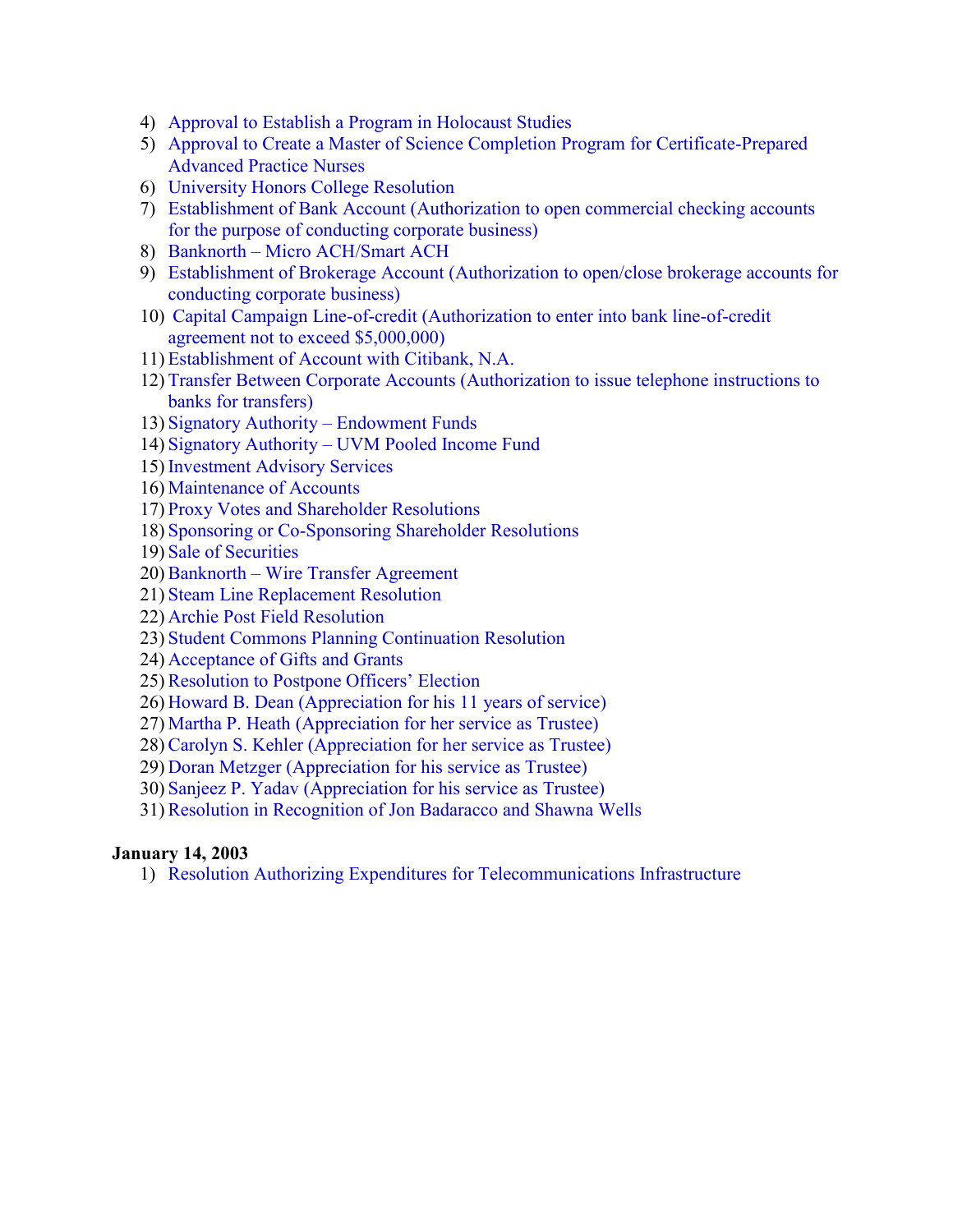<span id="page-3-0"></span>**The University of Vermont and State Agricultural College Board of Trustees** 

**Executive Committee** 

**December 10, 2003** 

## **Authorization for President to Confer Honorary Degrees**

RESOLVED, that the President be and hereby is authorized to offer and confer honorary degrees at the 2004 Commencement to the individuals recommended by the Joint Committee on Honorary Degrees.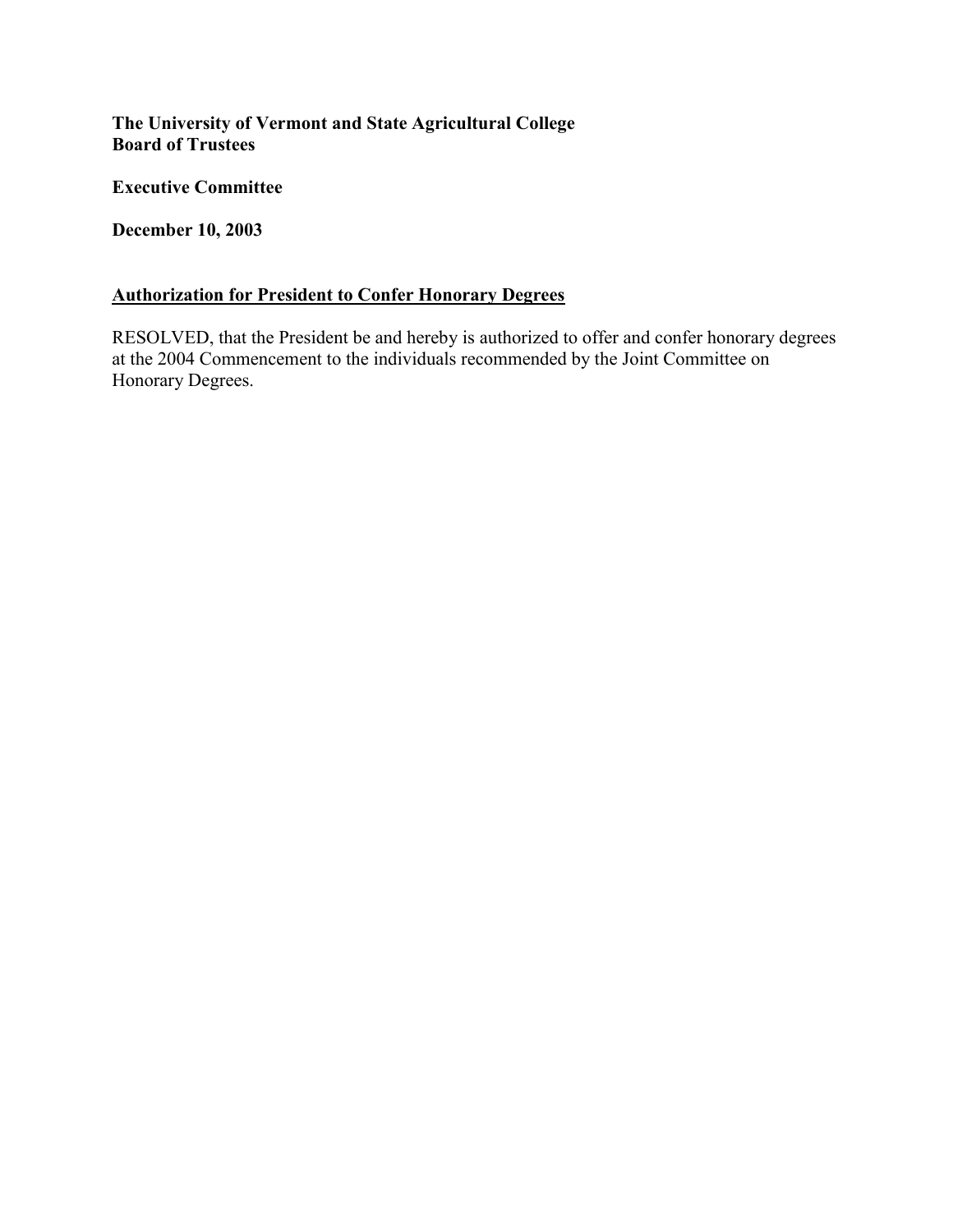### **CONSENT AGENDA**

#### **November 15, 2003**

### <span id="page-4-0"></span>**COMMITTEE OF THE WHOLE**

#### **(1) Resolution for Appointment of Treasurer**

RESOLVED, that the Board hereby appoints J. Michael Gower as University Treasurer, in his *ex officio* capacity as Vice President for Finance and Administration; and

BE IT FURTHER RESOLVED that, by virtue of such appointment, the Board authorizes and directs him to perform the responsibilities of Treasurer as set forth in the University Bylaws and as may otherwise be necessary or desirable; and

BE ALSO RESOLVED, that such appointment shall be effective November 18, 2003; and

BE IT FINALLY RESOLVED, that this Board recognizes with gratitude the service of Bonnie Cauthon as University Treasurer, which service shall expire at the close of business November 17, 2003.

#### **AUDIT COMMITTEE**

### **(2) Acceptance of Fiscal Year 2003 Annual Audit**

WHEREAS, the books and accounts of the University of Vermont and State Agricultural College for the Fiscal Year ended June 30, 2003, have been audited by KPMG Peat Marwick, Certified Public Accountants, under the supervision of the Auditor of Accounts, State of Vermont, and the report of such audit published in detail in accordance with 16, V.S.A., Section 2281(a);

BE IT RESOLVED, that in accordance with authorization contained in the Bylaws, the Board hereby accepts such audit in lieu of the annual audit, and that the same be considered as the report of the Audit Committee.

### **(3) Audit Firm for Fiscal Year 2004 Audit**

RESOLVED, that the Board of Trustees authorizes the President and/or Provost to enter into a contract with KPMG, Certified Public Accountants, to conduct the annual audit of the University and other related audits for and during the fiscal year ending June 30, 2004, under the terms and conditions of KPMG's proposal dated November 1, 2002, and contingent upon receipt of a confirmation letter from KPMG, consistent with the terms and conditions of said proposal. The annual audit shall be conducted in compliance with the requirements of the University Bylaws and State and Federal law.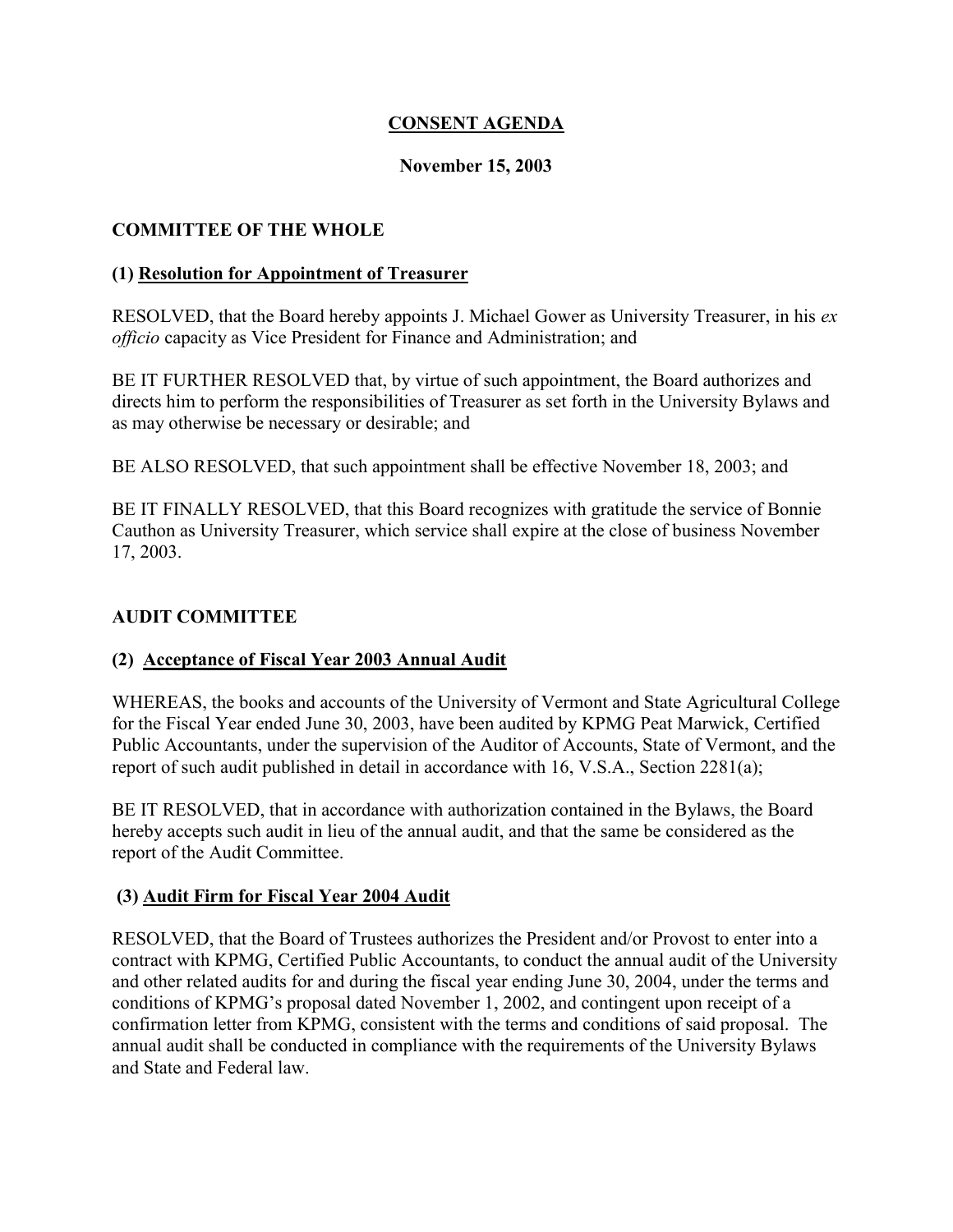## <span id="page-5-0"></span>**ACADEMIC & STUDENT PROGRAMS COMMITTEE**

### **(4) Approval to Change the Name of the School of Natural Resources**

RESOLVED, that the Board of Trustees hereby approves a change to the name of the School of Natural Resources, to The School of Environment and Natural Resources, as recommended by the President and Provost following consultation with the Faculty Senate.

### **(5) Approval of the Naming of The School of Environment and Natural Resources**

RESOLVED, that the Board of Trustees hereby approves the naming of the School of Environment and Natural Resources, to be known hereafter as The Rubenstein School of Environment and Natural Resources.

### **(6) Approval of Changes to** *Officers' Handbook*

RESOLVED, that the Board of Trustees approves the additions of Sections 152.5, 152.6, 157.9, and 157.10 to the *Officers' Handbook* as recommended by the Provost in consultation with the Faculty Senate and approved by the President on September 17, 2003.

(Attached to the end of the consent agenda is the material related to the above resolution.)

### **FACILITIES & TECHNOLOGIES COMMITTEE**

### **(7) Resolution Authorizing Deed of Easement to Vermont Gas Systems, Inc., for Pipeline to Christ Church Presbyterian in the City of Burlington**

WHEREAS, the University is the owner of land located on its Redstone Campus in the City of Burlington and leased to Christ Church Presbyterian; and

WHEREAS, Christ Church Presbyterian desires to have gas service provided to its chapel located on the land leased from the University; and

WHEREAS, the University desires and is willing to grant an easement ten feet wide and approximately one hundred twenty feet long to Vermont Gas Systems, Inc. for that purpose;

THEREFORE, BE IT RESOLVED, that the Board of Trustees hereby authorizes the President or Vice President for Finance and Administration, or their successors, to grant a Deed of Easement for Pipeline to Vermont Gas Systems, Inc., and to execute any and all instruments necessary to accomplish that purpose.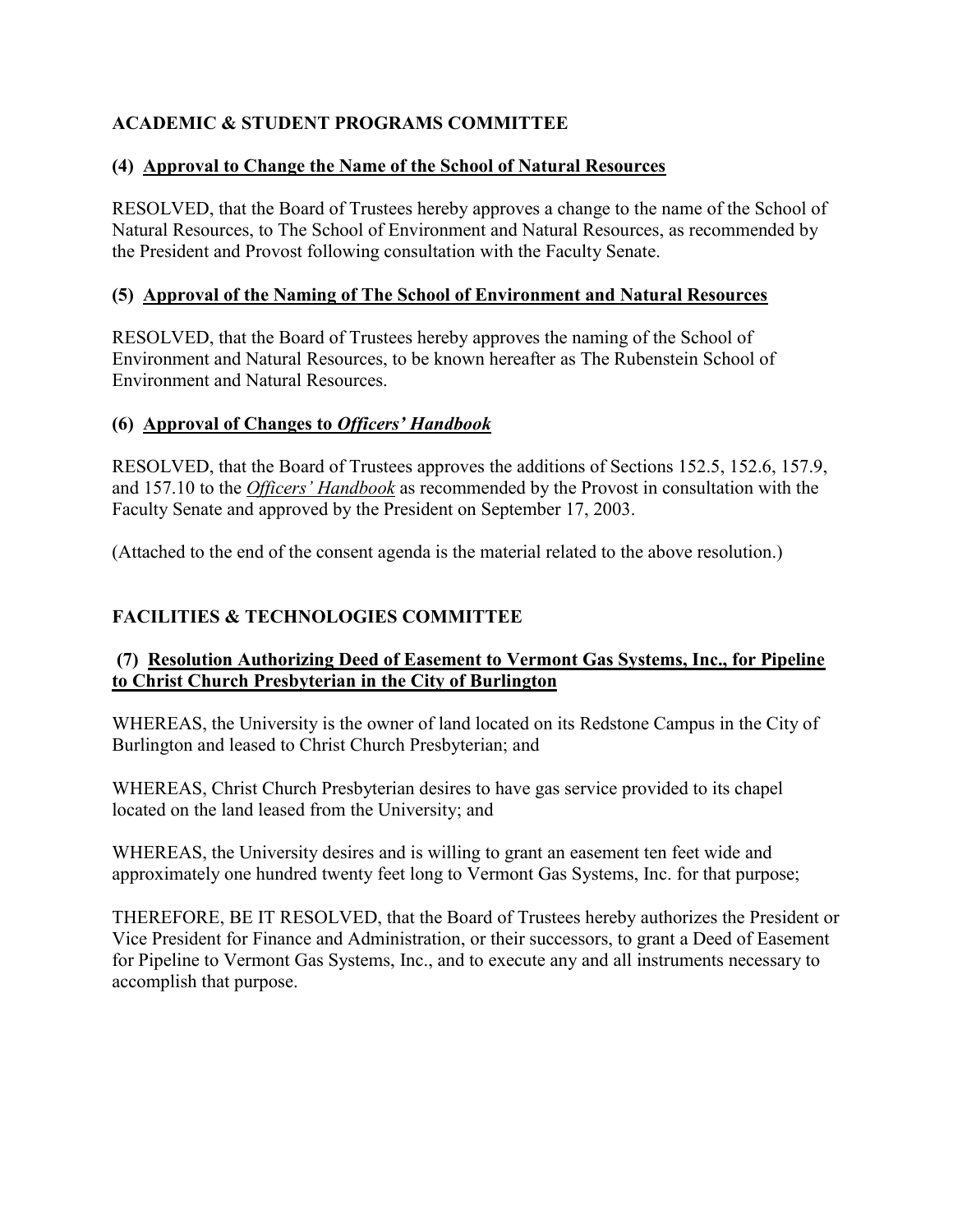<span id="page-6-0"></span>BE IT FURTHER RESOLVED, that the Secretary or Assistant Secretary will provide certificates of incumbency, as required, showing the names and signatures of those persons appointed to any of the positions heretofore mentioned and, further, that any officer of this corporation is hereby authorized to certify this resolution to whom it may concern.

### **(8) Resolution Authorizing Deed of Easement to Vermont Gas Systems, Inc., for Pipeline to the Catamount Apartments in the City of Burlington**

WHEREAS, the University is the owner of land located on its Redstone Campus in the City of Burlington, upon which its Catamount Apartments Housing will be constructed; and

WHEREAS, the University desires and is willing to grant an easement ten feet wide to Vermont Gas Systems, Inc. extending from an existing gas main currently serving Simpson Hall to the site of its Catamount Apartments to supply gas to these buildings;

THEREFORE, BE IT RESOLVED, that the Board of Trustees hereby authorizes the President or Vice President for Finance and Administration, or their successors, to grant a Deed of Easement for Pipeline to Vermont Gas Systems, Inc., and to execute any and all instruments necessary to accomplish that purpose.

BE IT FURTHER RESOLVED, that the Secretary or Assistant Secretary will provide certificates of incumbency, as required, showing the names and signatures of those persons appointed to any of the positions heretofore mentioned and, further, that any officer of this corporation is hereby authorized to certify this resolution to whom it may concern.

# **FINANCE & BUDGET COMMITTEE**

# **(9) Acceptance of Gifts and Grants**

RESOLVED, that the Board of Trustees hereby accepts gifts in the amount of \$4,235,737.49 for the period July 1, 2003 through October 4, 2003 and grants and contracts in the amount of \$42,255,321 for the period July 1, 2003 through September 30, 2003.

### **(10) Summer Session Tuition Rates**

RESOLVED, that the Board of Trustees hereby approves increases in tuition for the Summer Session from \$310 to \$332 per credit hour for in-state students and from \$710 to \$779 per credit hour for out-of state students. The increases are to become effective with the 2004 summer session.

### **(11) Resolution Terminating Authorization for Capital Campaign Line of Credit**

RESOLVED, that the Board, effective this date, hereby terminates the authorization conveyed by its resolution of October 20, 2001, to obtain and enter into a bank line of credit agreement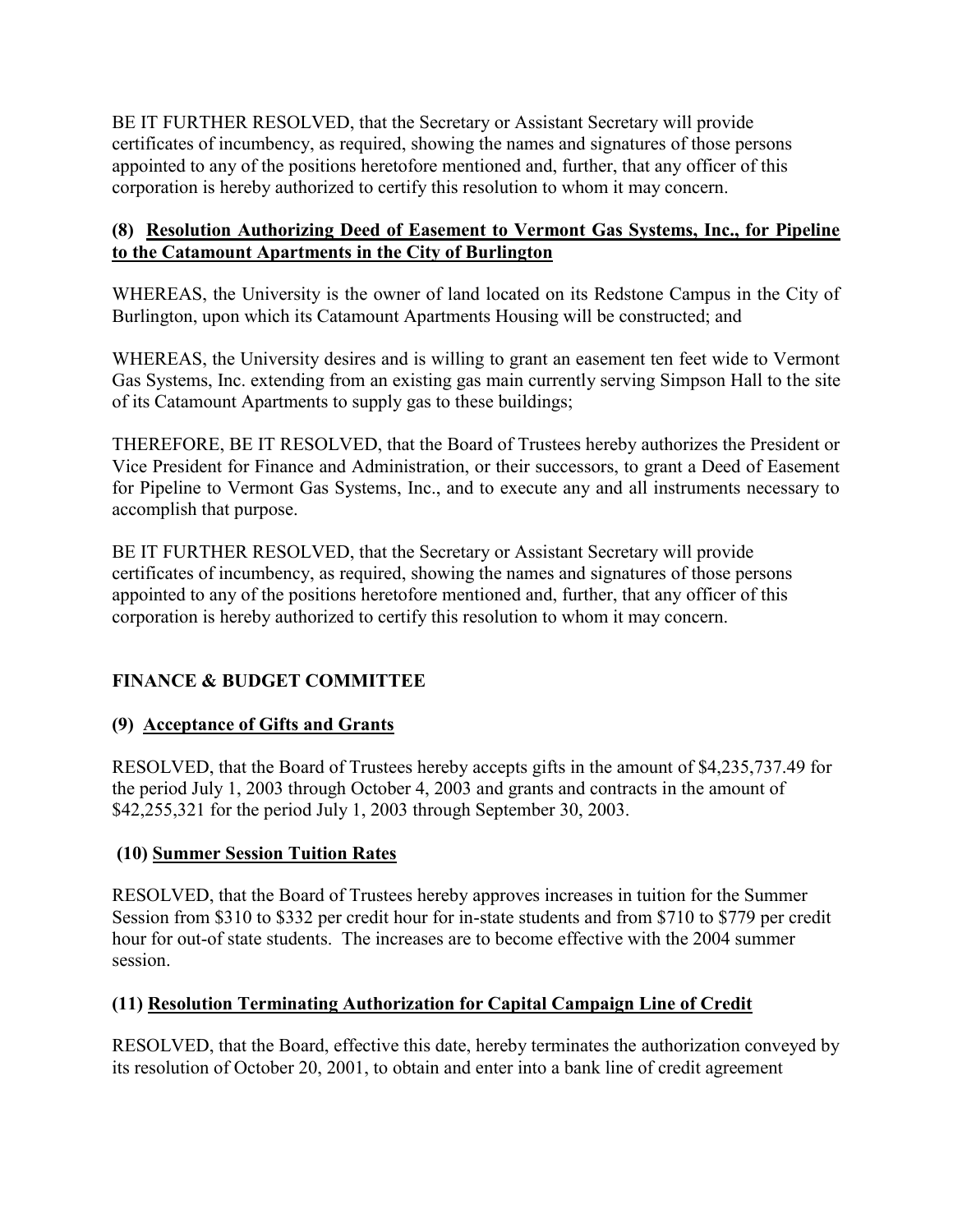<span id="page-7-0"></span>promissory note not to exceed \$5,000,000 for the purpose of funding expenses associated with a fundraising campaign.

### **(12) General University and Morgan Horse Farm FY 2004 State Appropriation Request**

RESOLVED, that the President be and hereby is authorized to request from the Governor and the Legislature of the State of Vermont an appropriation for general operations of The University of Vermont in the amount of \$39,029,720 for Fiscal Year 2005.

BE IT FURTHER RESOLVED, that the President be and hereby is authorized to request an appropriation for general operations of the Morgan Horse Farm of \$5,000 for Fiscal Year 2005.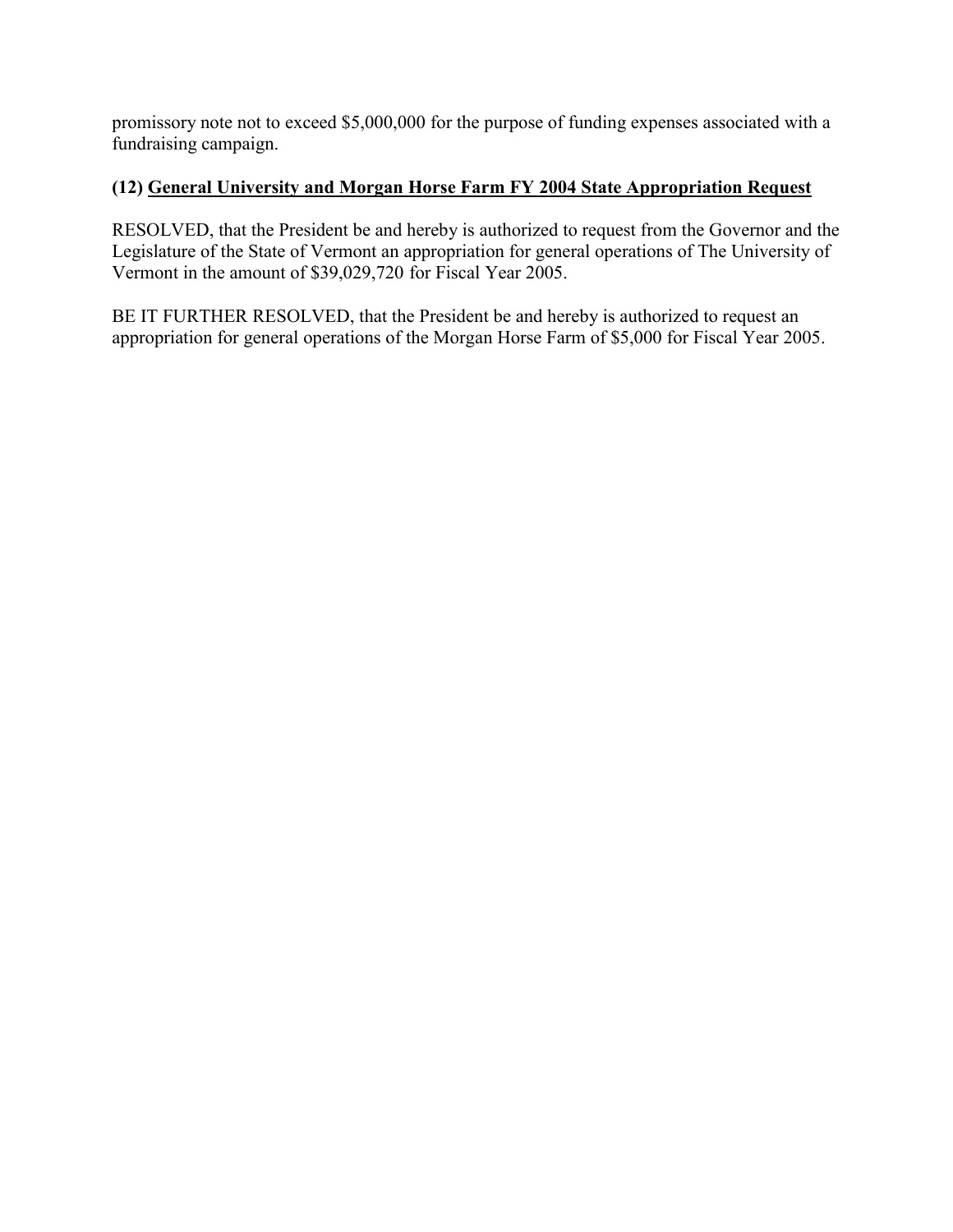#### **PROPOSED CHANGES TO THE OFFICERS' HANDBOOK**

#### Proposed 152.5

The provost shall make an annual review of each Dean's administrative performance, and privately discuss with each Dean the latter's status with respect to salary. The provost shall conduct a more detailed evaluation of every dean's administrative performance during the fall semester of the third year of each five-year appointment period. The third year evaluation process has as its primary goal the continued improvement of the academic management of the University. For those schools and colleges with a departmental infrastructure, input will be sought from every chairperson and, separately, from the faculty and staff. For schools and colleges without a departmental infrastructure, the faculty and staff shall be afforded an opportunity to provide input into this third year performance evaluation. Such input will be based upon the dean's responsibilities and all explicit attributes of performance as these are indicated in Section 152 and as otherwise defined by the University. For the third year reviews, standard university-wide evaluation forms will be administered by the provost's office in electronic format, so that confidentiality may be assured. The standardized form shall have the following characteristics: 1) the form will use a combination of descriptive criteria upon which the Dean shall be ranked, and opportunities for narrative comments to justify the ranks assigned; 2) respondents may reveal their identity but are not required to do so; and 3) the identities of the participants will not be revealed to the Dean under review. The provost shall prepare a written report on the dean's administrative performance, which shall include a summary of the chairpersons' evaluations (where applicable) and the faculty and staff evaluations. The provost will share this written report with the dean. The dean shall have the right to submit a written response. The provost shall maintain a file of the performance appraisals, the individual evaluation forms and any responses from the dean.

#### Proposed 152.6

- a. Incumbent deans must undergo a comprehensive performance review at intervals of no longer than five years, the goal of which is to provide advice to the provost as he/she determines whether the appointment of the Dean shall be continued. Such a review may be initiated at an earlier point at the request of the provost, the dean, a majority of the chairpersons of the academic unit or one-third of the faculty of the academic unit.
- b. The provost shall be responsible for initiating the creation of a committee to review the dean during the fall semester of the fifth year. Nine faculty members will be represented on the committee. Three of these members will be elected representatives from the academic unit, three will be appointed by the Executive Council of the Faculty Senate, and three will be appointed by the provost, including the committee's chairperson who must come from outside the academic unit.
- c. The review committee shall conduct its work in an expeditious manner. It will begin with a thorough review of the third year evaluation documents as described in section 152.5. It shall consult with chairpersons (where there is a departmental structure), faculty, staff and students from the academic unit, and others deemed appropriate from within or outside the University. The committee shall submit a report, in writing, to the provost, no later than February 1.
- d. The provost shall present the full report of the review committee to the dean and shall distribute an accurate summary of the findings of the report to every faculty and staff member of the academic unit.
- e. The Executive Council of the Faculty Senate shall monitor this process and shall report to the Senate no less often than every three years as to the adequacy of its operation.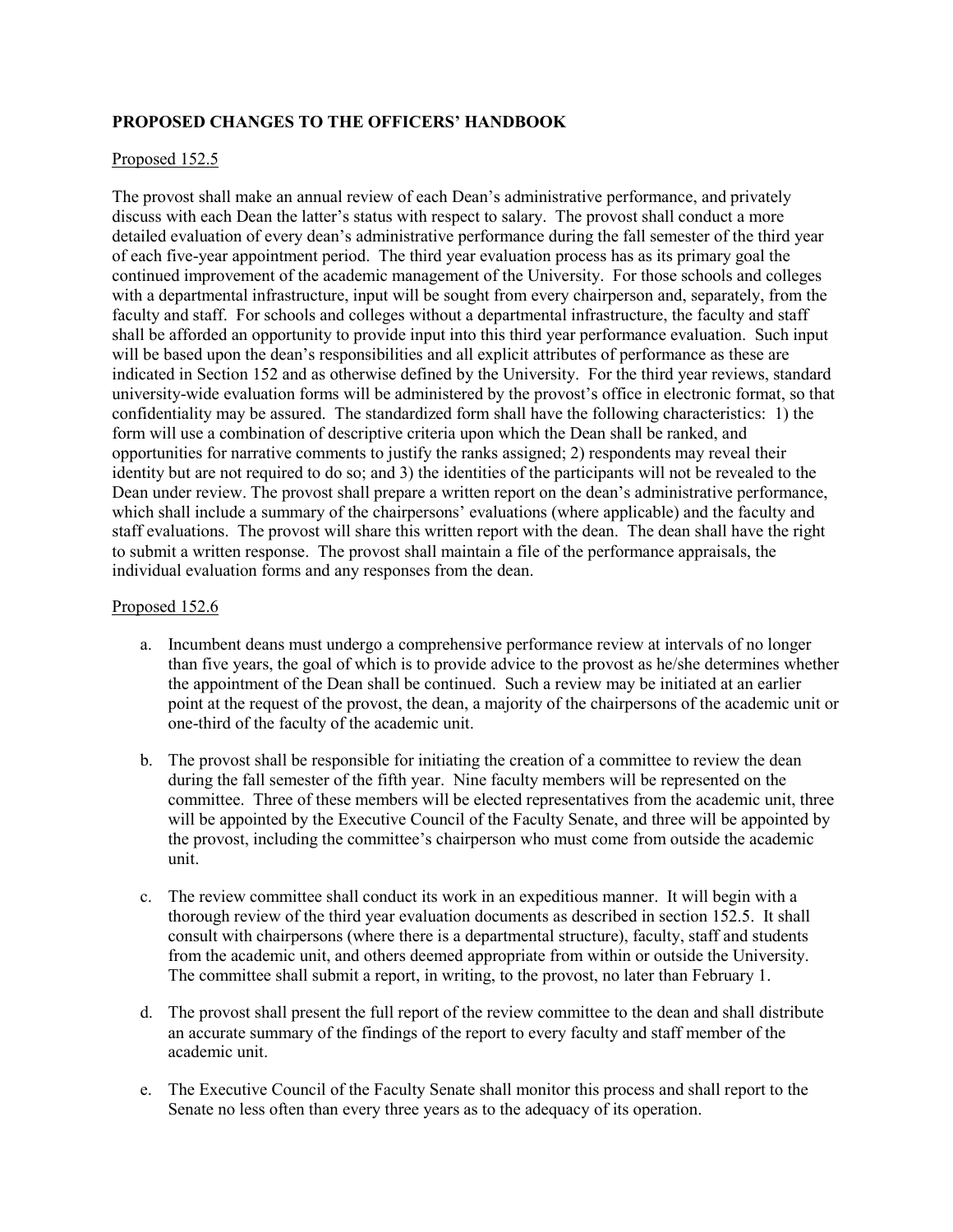#### Proposed 157.9

The dean shall make an annual review of each department chairperson's administrative performance, and privately discuss with each chair the latter's status with respect to reappointment and salary. The dean shall conduct a more detailed evaluation of every department chairperson's administrative performance during the fall semester of the third year of each five-year appointment period. The third year evaluation process has as its primary goal the continued improvement of the academic management of the University. Each department faculty member, staff and student (majors and graduate students) shall be afforded an opportunity to provide input into this third year performance evaluation. Such input will be based upon the chairperson's responsibilities and all explicit attributes of performance as these are indicated in Section 157 and as otherwise defined by the University. For the third year reviews, standard university-wide evaluation forms will be administered by the dean's office in electronic format, so that confidentiality may be assured. The standardized form shall have the following characteristics: 1) the form will use a combination of descriptive criteria upon which the Chair shall be ranked, and opportunities for narrative comments to justify the ranks assigned; 2) respondents may reveal their identity but are not required to do so; and 3) the identities of the participants will not be revealed to the chair under review. The dean shall prepare a written report on the chairperson's administrative performance that shall include a summary of the faculty, staff and student evaluations. The dean will share this written report with the chairperson. The chairperson shall have the right to submit a written response. The dean shall maintain a file of the third year performance appraisals, the individual evaluation forms and any responses from the chairperson.

#### Proposed 157.10

- a. Incumbent chairpersons must undergo a comprehensive performance review at intervals of no longer than five years, the goal of which is to provide advice to the dean as he/she determines whether the appointment of the Chair shall be continued. Such a review may be initiated at an earlier point at the request of the dean, the chairperson or a majority of the department.
- b. The dean shall appoint a committee to review the chairperson consisting of a minimum of five members, two of whom shall be elected faculty representatives from the department. A minimum of 3 members of the committee, including the chair, must come from outside the department. The committee will be charged during the fall semester of the fifth year.
- c. The review committee shall conduct its work in an expeditious manner. It will begin with a thorough review of the third year evaluation documents as described in section 157.9. It shall consult with all faculty members of the department, students, staff, and other administrators. The committee shall submit a report, in writing, to the appropriate dean no later than February 1.
- d. The dean shall present the full report of the review committee to the chairperson. An accurate summary of the findings of the report will be made available to every faculty member, staff and student of the department.
- e. The Executive Council of the Faculty Senate shall monitor this process and shall report to the Senate no less often than every three years as to the adequacy of its operation.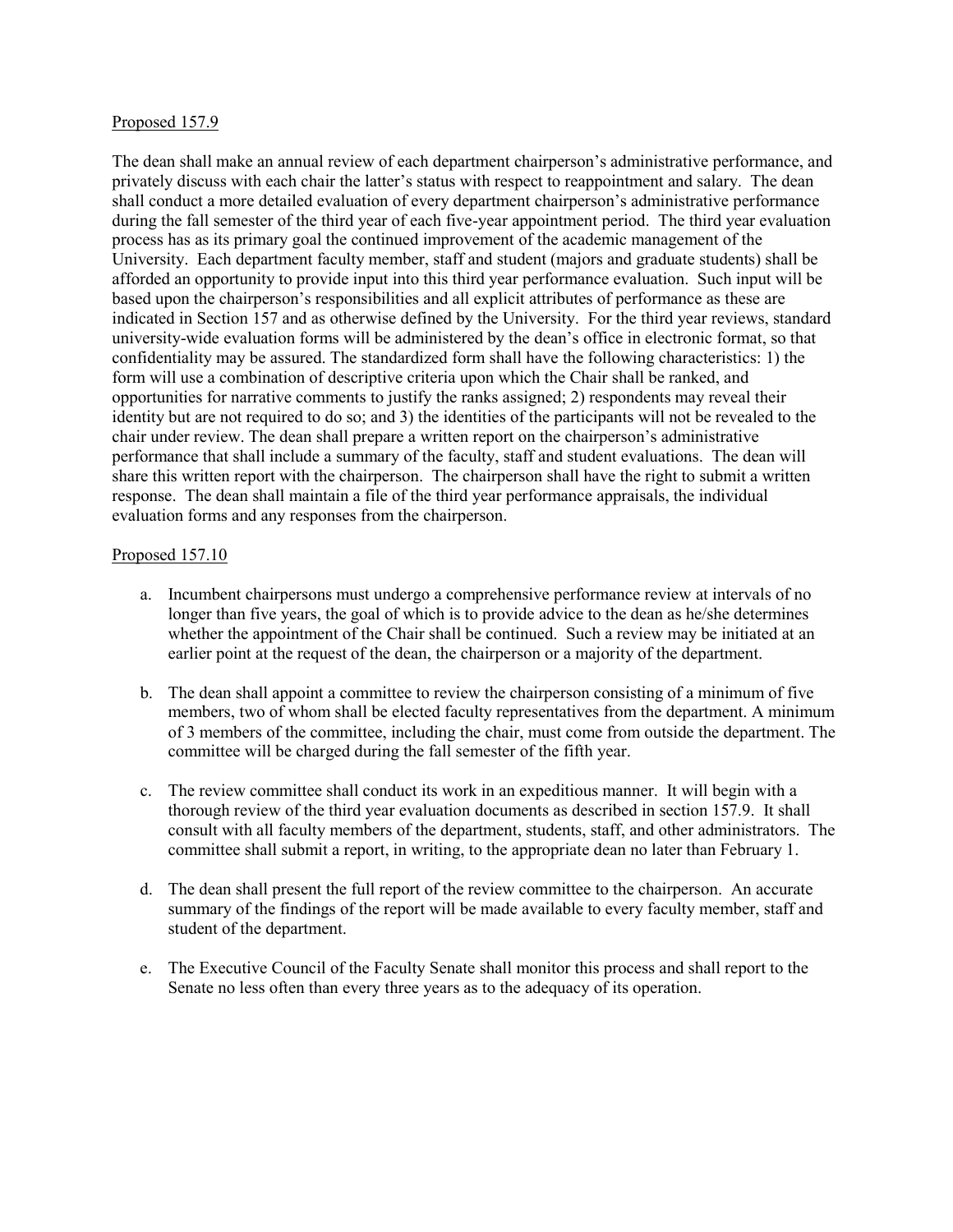### **CONSENT AGENDA**

### **September 13, 2003**

### <span id="page-10-0"></span>**COMMITTEE ON HEALTH EDUCATION**

#### **(1) Resolution regarding the Affiliation Agreement**

RESOLVED, that the Board authorizes the President and/or the Provost to execute, on behalf of the University, an agreement extending the otherwise governing contractual deadline for providing notice to Fletcher Allen Health Care ("FAHC") of any intent not to renew the Affiliation Agreement between the parties; and

BE IT FURTHER RESOLVED, that the deadline shall be extended to June 1, 2004, in the absence of further action by this Board; and

BE IT FINALLY RESOLVED, that the Board directs the administration, prior to such deadline, to continue its review of the affiliation, internally and in consultation with FAHC and, in the review, to consider such revisions as may best advance the missions of the organizations individually and collectively through their academic medical center.

### **ACADEMIC AND STUDENT PROGRAMS COMMITTEE**

### **(2) Resolution Authorizing Award of Degrees**

RESOLVED, that the Board delegates to the President and, and in the event of his absence or unavailability, to the Provost, each *ex officio*, the authority to award academic degrees following Faculty Senate approval of the award of such degrees; and

BE IT FURTHER RESOLVED, that such authority will continue until such time, if ever, as the Board revokes such delegation.

### **INVESTMENT COMMITTEE**

#### **(3) Endowment Management Fee Resolution**

BE IT RESOLVED, that the Board of Trustees hereby approves a 0.5 percent fee applied to the University endowment to cover reasonable costs associated with endowment management and operation; and

BE IT FURTHER RESOLVED, that on a fiscal year basis beginning July 1, 2003, the fee will be calculated and assessed annually as 0.5 percent of the average market value of the University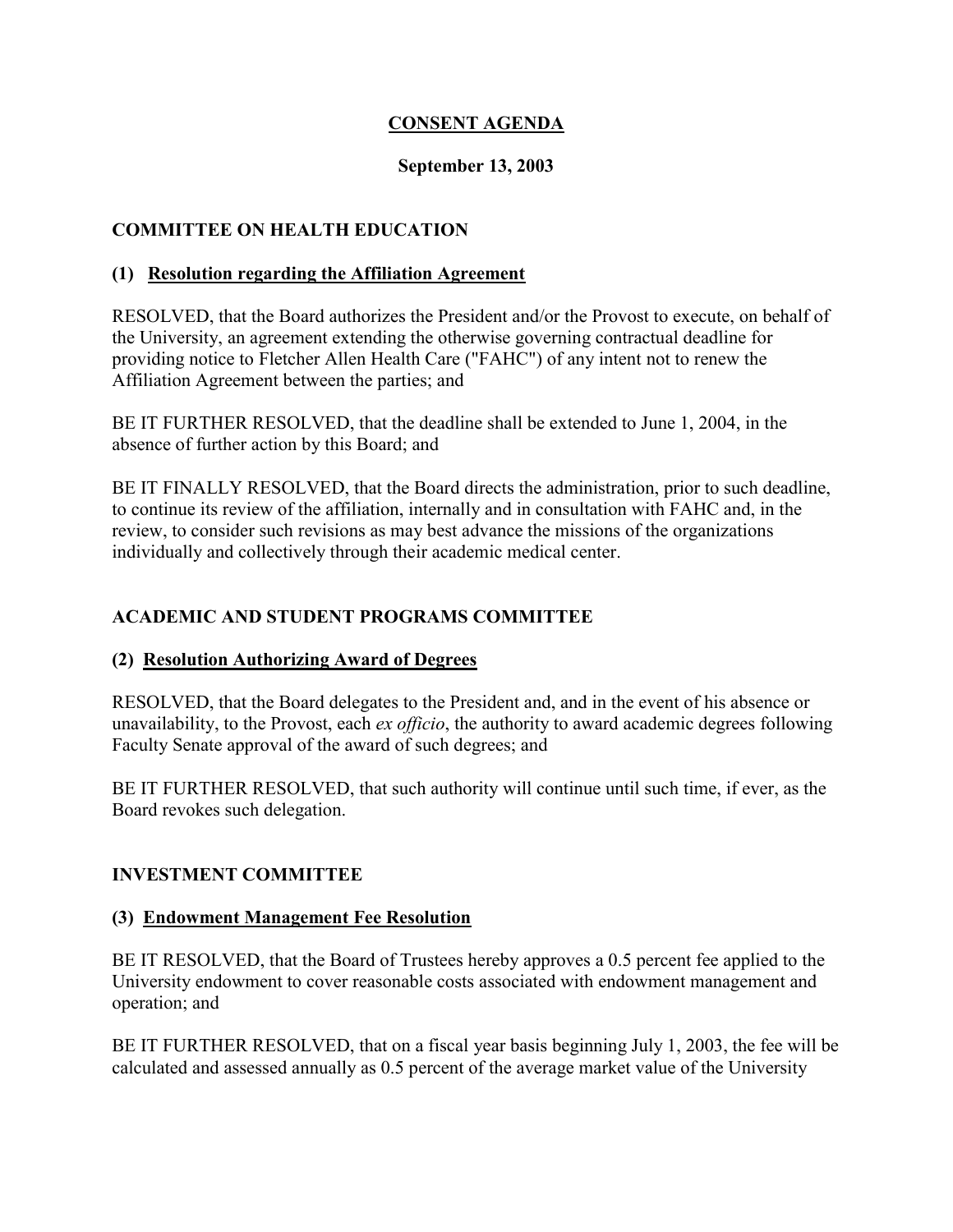<span id="page-11-0"></span>endowment for the four (4) quarters ending December 31 of the prior calendar year, starting with January 1, 2002, through December 31, 2002; and

BE IT FINALLY RESOLVED, that continuation of the fee beyond June 30, 2008, shall be contingent upon Board re-authorization, following Investment Committee review and recommendation to be completed no later than June 30, 2007.

# **FINANCE & BUDGET COMMITTEE**

## **(4) Acceptance of Gifts and Grants**

RESOLVED, that the Board of Trustees hereby accepts gifts in the amount of \$5,634,701.35 for the period March 31, 2003 through June 30, 2003 and grants and contracts in the amount of \$42,782,594 for the period March 1, 2003 through June 30, 2003.

# **FACILITIES & TECHNOLOGIES COMMITTEE**

### **(5) Resolution Authorizing Deed of Easement for Pipeline – to Vermont Gas Systems, Inc., in the City of Burlington Centennial Field**

WHEREAS, the University is the owner of a building known as LaPointe Field House located on its Centennial Field in the City of Burlington; and

WHEREAS, the University desires and is willing to grant an easement ten feet wide and approximately one thousand one hundred fifty feet long to Vermont Gas Systems, Inc., in order to supply gas to its LaPointe Field House;

THEREFORE, BE IT RESOLVED, that the Board of Trustees hereby authorizes the President or Vice President for Finance and Administration, or their successors, to grant a Deed of Easement for Pipeline to Vermont Gas Systems, Inc., and to execute any and all instruments necessary to accomplish that purpose.

BE IT FURTHER RESOLVED, that the Secretary or Assistant Secretary will provide certificates of incumbency, as required, showing the names and signatures of those persons appointed to any of the positions heretofore mentioned and, further, that any officer of this corporation is hereby authorized to certify this resolution to whom it may concern.

# **(6) State Capital Request FY 2005**

RESOLVED, that the President be and hereby is authorized to request \$4,000,000 from the Governor and Legislature of the State of Vermont toward the proposed Life Sciences Facility, which will replace the Hills Agricultural Sciences Building.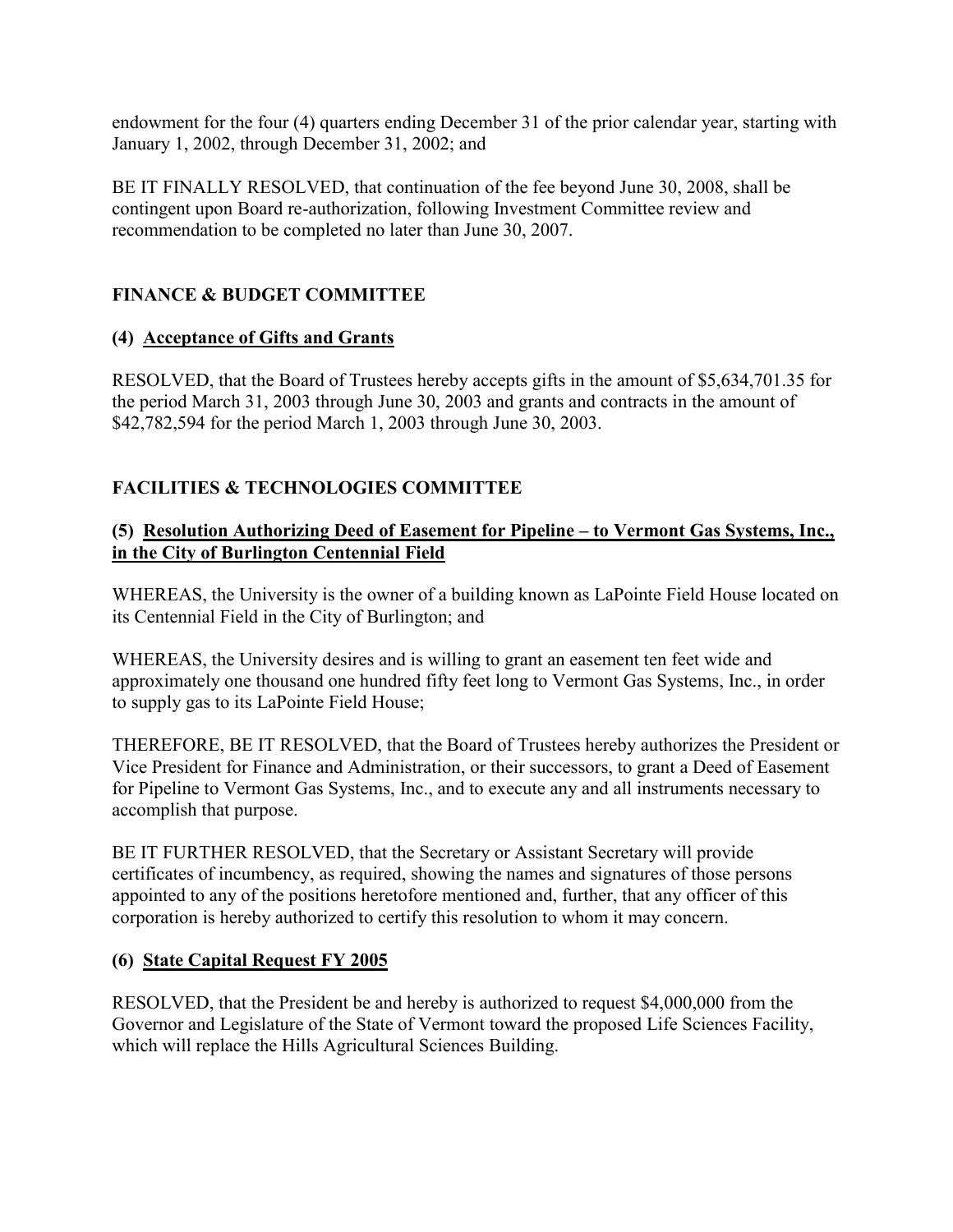### <span id="page-12-0"></span>**(7) 2002 Bond Issue Proceeds Reallocation**

WHEREAS, in May, 2002, the University of Vermont Board of Trustees authorized the issuance of General Obligation Bonds for various capital projects; and

WHEREAS, changing University priorities necessitate a partial reallocation of those bond proceeds;

THEREFORE, BE IT RESOLVED that the Vice President of Finance and Administration, or his designee, is hereby authorized to reallocate \$850,000 from the Perkins' Geology Project (currently classified as unallocated) to Trinity fit-up projects.

### **(8) Life Sciences Facility Planning Resolution**

WHEREAS, the Hills Agricultural Sciences is outdated and no longer meets the needs of the College of Agriculture and Life Sciences; and

WHEREAS, there is \$1.2M available in funds previously appropriated by the Vermont General Assembly toward either renovating or replacing the Hill's building; and

WHEREAS, the State of Vermont has decided to collocate the State's Health and Public Safety departments' laboratories with University laboratories and has \$450,000 allocated for such planning;

WHEREAS, there is a need for additional on-campus sponsored research space for the College of Medicine to replace space currently leased off-campus;

THEREFORE, BE IT RESOLVED, that the President, Provost, Vice President for Finance and Administration, their successors or designees, are hereby authorized to undertake, in conjunction with the Vermont Department of Buildings and General Services, a site analysis, develop schematic drawings and prepare a financial plan for a combined Life Sciences Facility at a cost not to exceed the funds previously appropriated for such purpose, and to execute any and all instruments necessary to accomplish this purpose; and

BE IT FURTHER RESOLVED, that the Secretary or Assistant Secretary will provide certificates of incumbency, as required, showing the names and signatures of those persons appointed to any of the positions heretofore mentioned and, further, that any officer of this corporation is hereby authorized to certify this resolution to whom it may concern.

*As approved by the University of Vermont and State Agricultural College Board of Trustees on September 13, 2003.*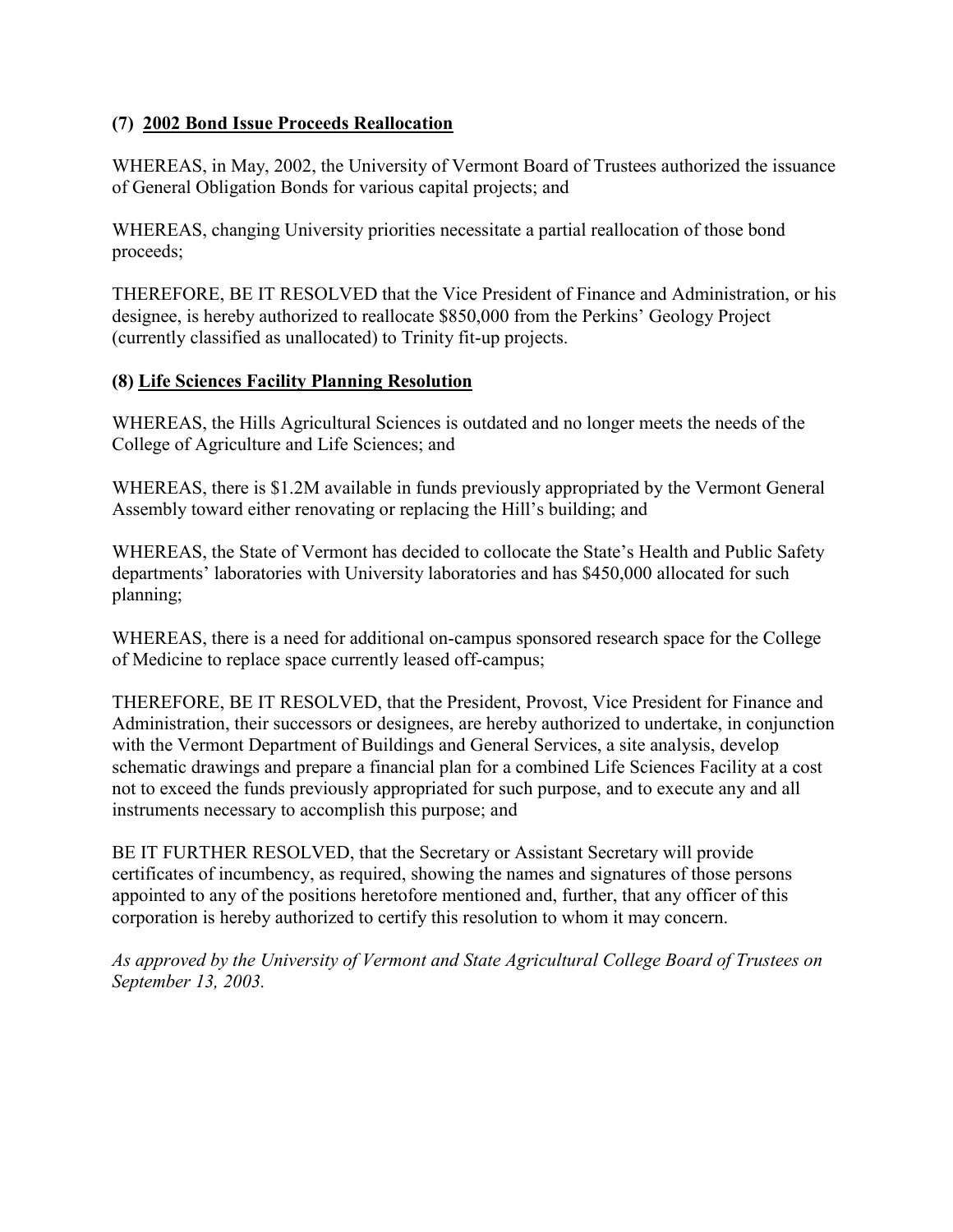### <span id="page-13-0"></span>**The University of Vermont and State Agricultural College Board of Trustees**

**Executive Committee** 

**August 14, 2003** 

#### **Resolution approving acceptance and sale of Athena Club property, Burlington, Vermont**

WHEREAS, the Athena Club, Inc., of Burlington, Vermont, wishes to donate its house and land at 328 Pearl Street to the University for the establishment of a scholarship fund; and

WHEREAS, the Gift Review Committee has recommended acceptance of the proposed gift, subject to certain conditions;

THEREFORE BE IT RESOLVED, that the Board approves the acceptance of the Athena Club gift, contingent upon the satisfactory completion of an appraisal, title search, Phase I Environmental Audit, and other due diligence steps.

BE IT FURTHER RESOLVED, that the Board's approval is contingent upon the President's or Provost's determination that no restrictions on the property's use would unduly inhibit the University's ability to sell the property.

BE IT FURTHER RESOLVED, that the President or Provost, or their designees, are hereby authorized to sell the Athena Club property and to execute any documents that are necessary for that purpose.

BE IT FURTHER RESOLVED, that the Secretary or Assistant Secretary will provide certificates of incumbency, as required, showing the names and signatures of those persons appointed to any of the positions heretofore mentioned, and further, that any officer of this corporation is hereby authorized to certify this resolution to whom it may concern.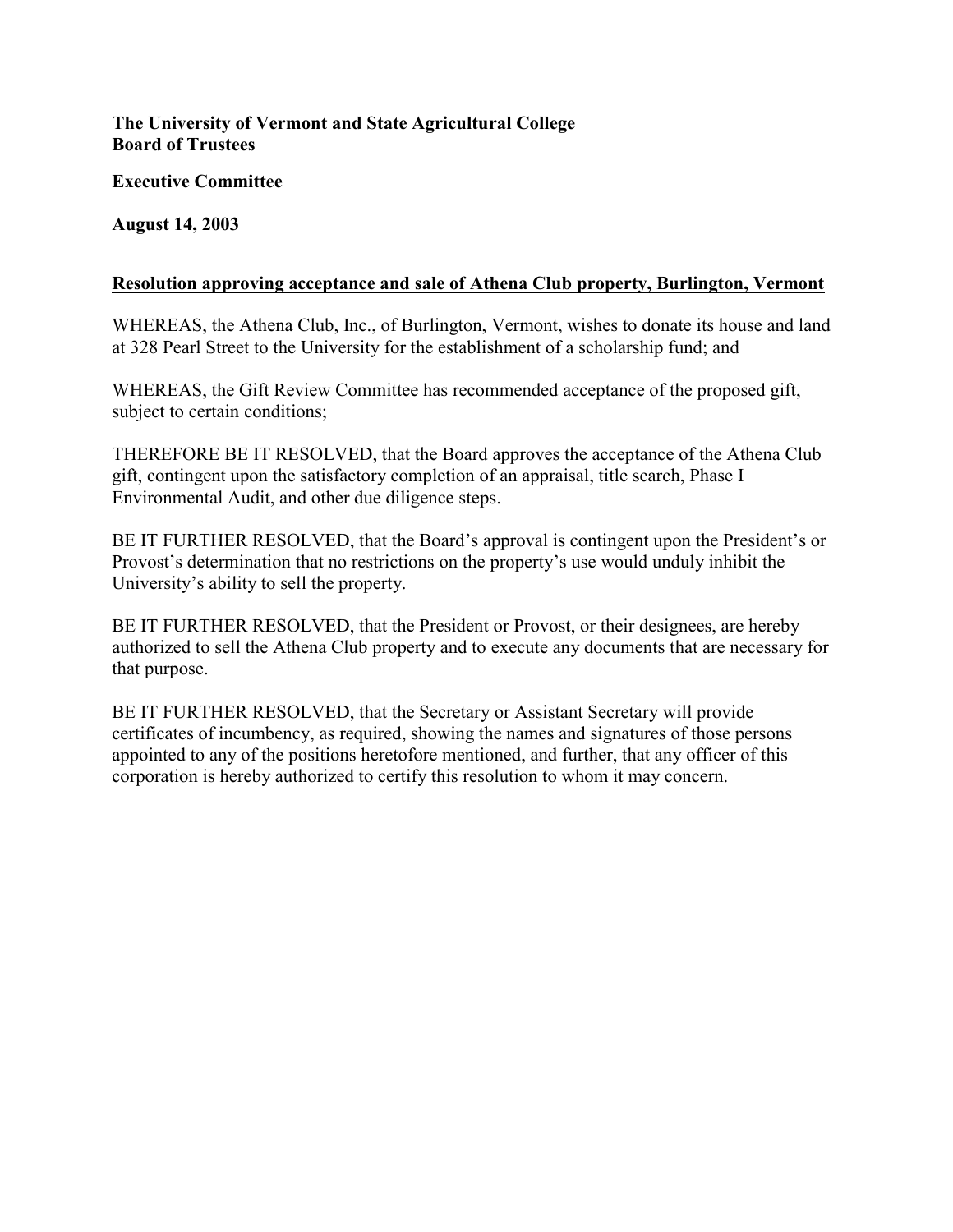### **CONSENT AGENDA**

### **May 17, 2003**

### <span id="page-14-0"></span>**Ad hoc COMMITTEE ON HEALTH EDUCATION**

#### **(1) Resolution to Re-Constitute the ad hoc Committee on Health Education as the Committee on Health Education**

WHEREAS, this Board has the authority to establish such standing committees as it may deem necessary or desirable; and

WHEREAS, the Board recognizes the present and continuing importance of academic program initiatives and arrangements affecting medical and health sciences education and related academic programs and clinical activities;

Then BE IT RESOLVED, that the *ad hoc* Committee on Health Education shall hereafter be constituted and serve as a standing Committee of this Board; and

BE IT FURTHER RESOLVED, that the Committee shall be re-named the Committee on Health Education; and

BE IT FINALLY RESOLVED, that the charge of the Committee shall be amended as set forth in Attachment A to this resolution, and replace the charge previously adopted by the Board on May 11, 2002.

### **FLETCHER ALLEN NOMINATING (FAHC) COMMITTEE**

### **(2) Resolution Appointing Trustee to the Fletcher Allen Health Care Board of Trustees**

RESOLVED, that the University of Vermont Board of Trustees accepts the FAHC Nominating Committee's recommendation of Richard Dennis for appointment to the Fletcher Allen Health Care Board of Trustees to fill the term expiring December 2003.

### **INVESTMENT COMMITTEE**

### **(3) Investment Advisory Services**

BE IT RESOLVED, that the President, Provost, Vice President for Finance and Administration, Controller and/or Treasurer, or any officer holding the above positions on an interim basis, singly is authorized to enter into a contract with Cambridge Associates LLC for the purpose of serving as an investment advisor to the University at a fee of \$113,200 for the period July 1, 2003 to June 30, 2004.

This resolution supersedes all previous authorizations.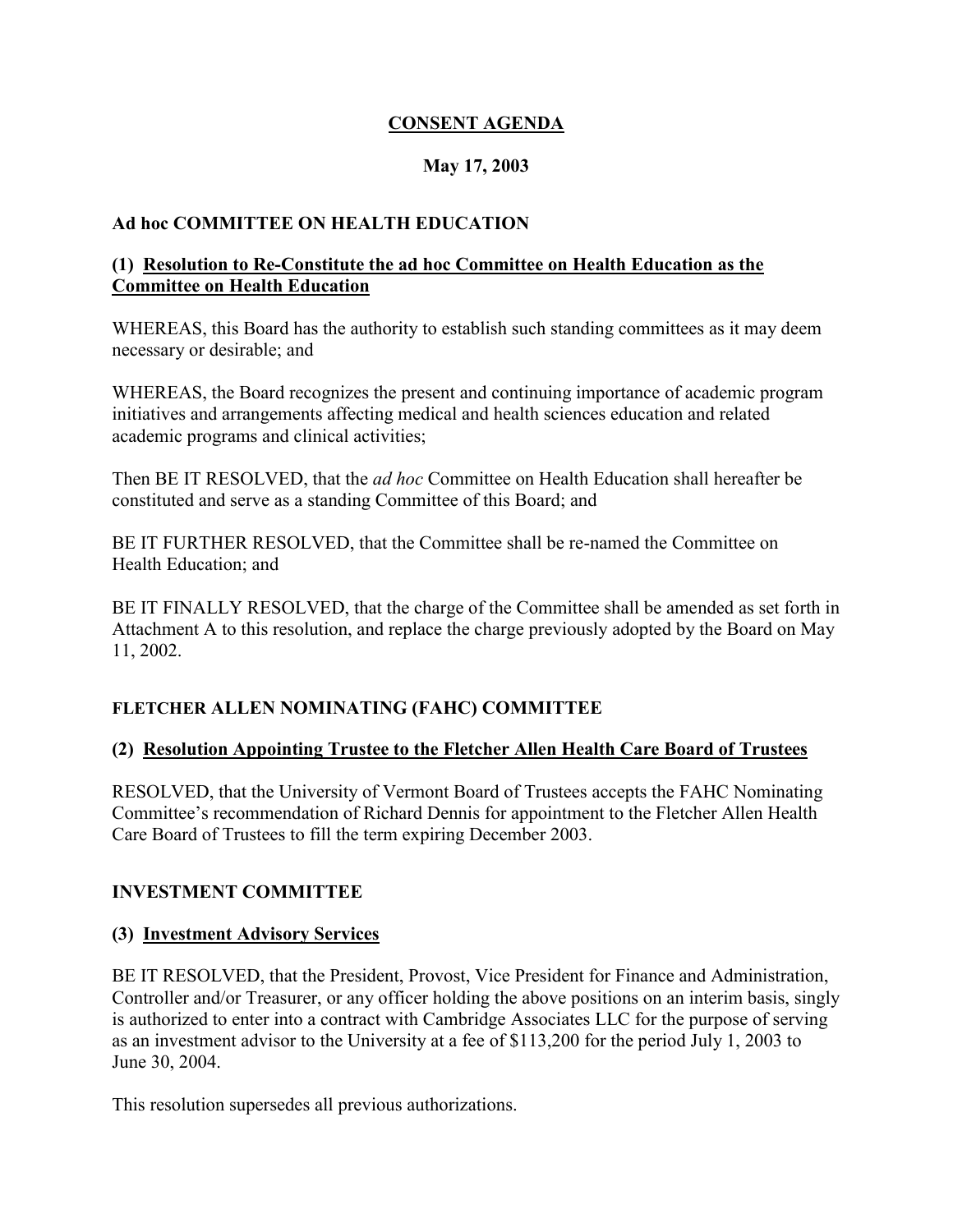### <span id="page-15-0"></span>**COMMITTEE OF THE WHOLE**

### **(4) Resolution Delegating General Signatory Authority**

RESOLVED, that the President, Provost, and Vice President for Finance and Administration *ex officio*, and officials who serve in such capacities on an Acting or Interim basis have general signatory authority for agreements binding the University of Vermont and State Agricultural College; and

BE IT FURTHER RESOLVED, that the Secretary or Assistant Secretary of the Board will provide certificates of incumbency as required, showing the names and signatures of persons so appointed; and

BE IT FINALLY RESOLVED, this resolution supersedes all previous authorizations on this subject.

### **(5) Resolution Adopting the Vision**

WHEREAS**,** to pursue excellence in teaching, research and service programs, the University must be guided by a strategic plan aligned with institutional mission; and

WHEREAS, pursuant to the direction of this Board, the President has articulated a vision for the University in furtherance of the mission and strategic plan; and

WHEREAS, implementation of the plan and vision requires continuous, sustainable investment in financial aid, academic and outreach programs, employee compensation, and campus facilities; and

WHEREAS, to ensure fiscal soundness and financial sustainability, the administration has developed to accompany the plan and vision a multi-year strategic budget premised on controlled growth in student enrollment, continued success in research funding, and achievement of campaign goals;

NOW, THEREFORE, BE IT RESOLVED that this Board:

Acknowledges with enthusiasm the continuing development and implementation of the strategic plan, and the articulation of a vision;

Directs continuing development and adjustment of multi-year strategic budget plans;

Endorses the President's plan for increased student enrollment, subject to development and application of quality and financial sustainability benchmarks, and periodic review by the Board of administration reports on such information and data; and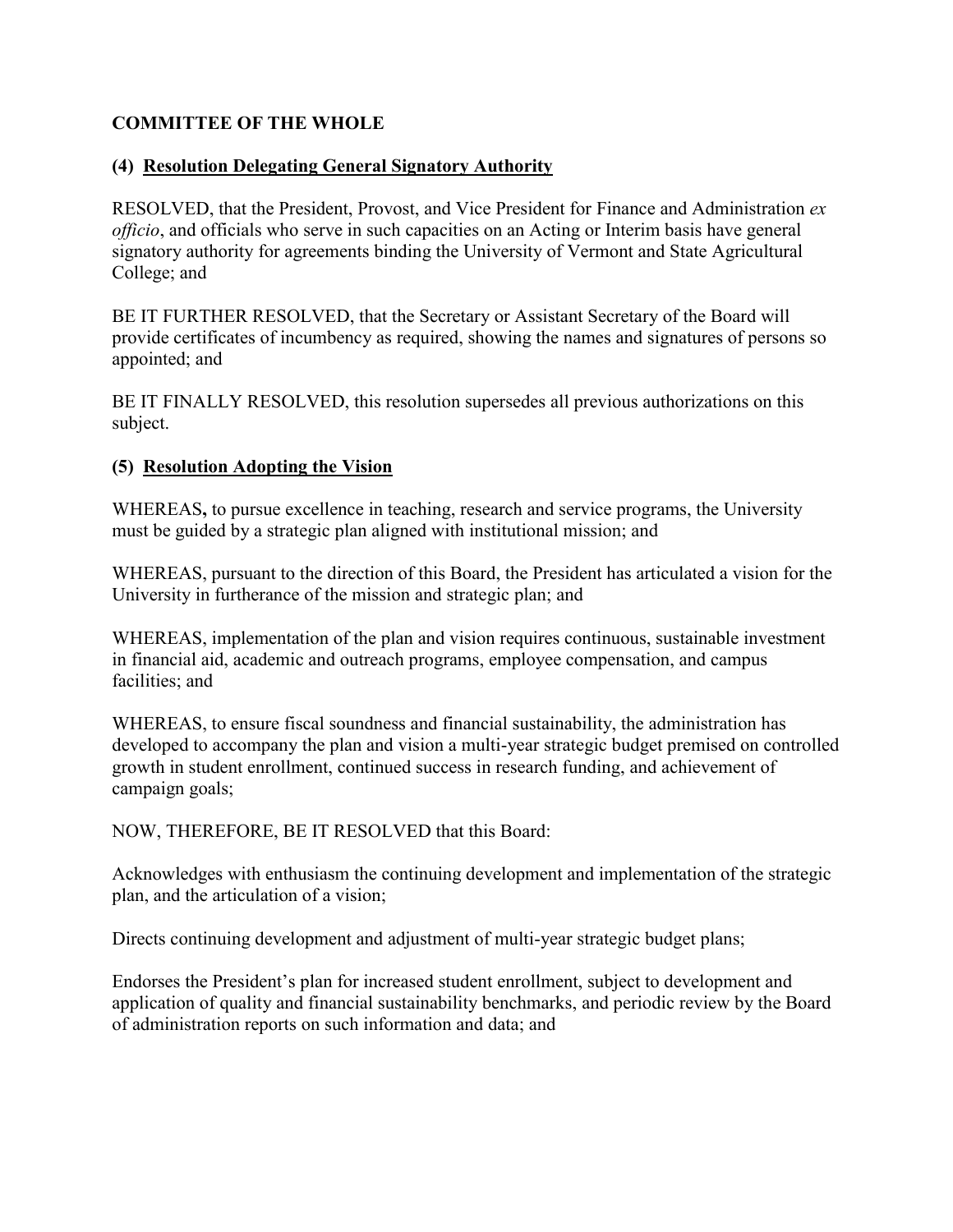<span id="page-16-0"></span>Requests the President to oversee progress on plans for academic program and campus enhancements, programs and projects to be approved by the Board in accordance with governance requirements.

### **(6) Resolution Approving Committee and Chair Assignments**

RESOLVED, the Board of Trustees approves the Committee and Chair assignments as amended on Attachment B.

### **(7) Resolution Approving Plans for Student Commons**

WHEREAS, pursuant to the February 7, 2003, authorization of this Board, the programmatic planning phase of the Student Commons project has been completed, and the planning product is now presented to the Board; and

WHEREAS, through due diligence it is demonstrated that the Student Commons will assist the University in advancing its strategic objectives, including academic program and student quality;

NOW, THEREFORE, BE IT RESOLVED, that the administration is hereby authorized to commence the next phase of development of the Student Commons project as outlined in the May 7, 2003 University Commons Progress Report prepared by WTW Architects/Brailsford & Dunlavey/Envision Strategies, comprised of architect selection, project design, and permit process initiation, such costs to be met through student fees, parking fees, and gifts, until such time as the Board may have expressly approved bond financing for the project, with a target date of May 2004 for completing such design/development plans at a cost not to exceed \$7,000,000; and

BE IT FURTHER RESOLVED, that cost target for the Student Commons shall not, without further authorization from this Board, exceed \$70,000,000, and that the cost target for an associated parking structure shall not, without further authorization from this Board, exceed \$14,000,000; and

BE IT FURTHER RESOLVED, that Student Commons project oversight shall be the responsibility of the Facilities and Technologies Committee, in like manner as other University capital projects; and

BE IT FURTHER RESOLVED, that, upon completion of the project design phase, the administration shall seek authorization from this Board to commence project construction, such request for authorization to include a project financing plan reviewed and recommended by Finance and Budget Committee; and

BE IT FINALLY RESOLVED, that the President, Provost, Vice President for Finance and Administration, or their successors, be authorized to negotiate and execute any instruments or agreements necessary or desirable for the accomplishment of such purposes.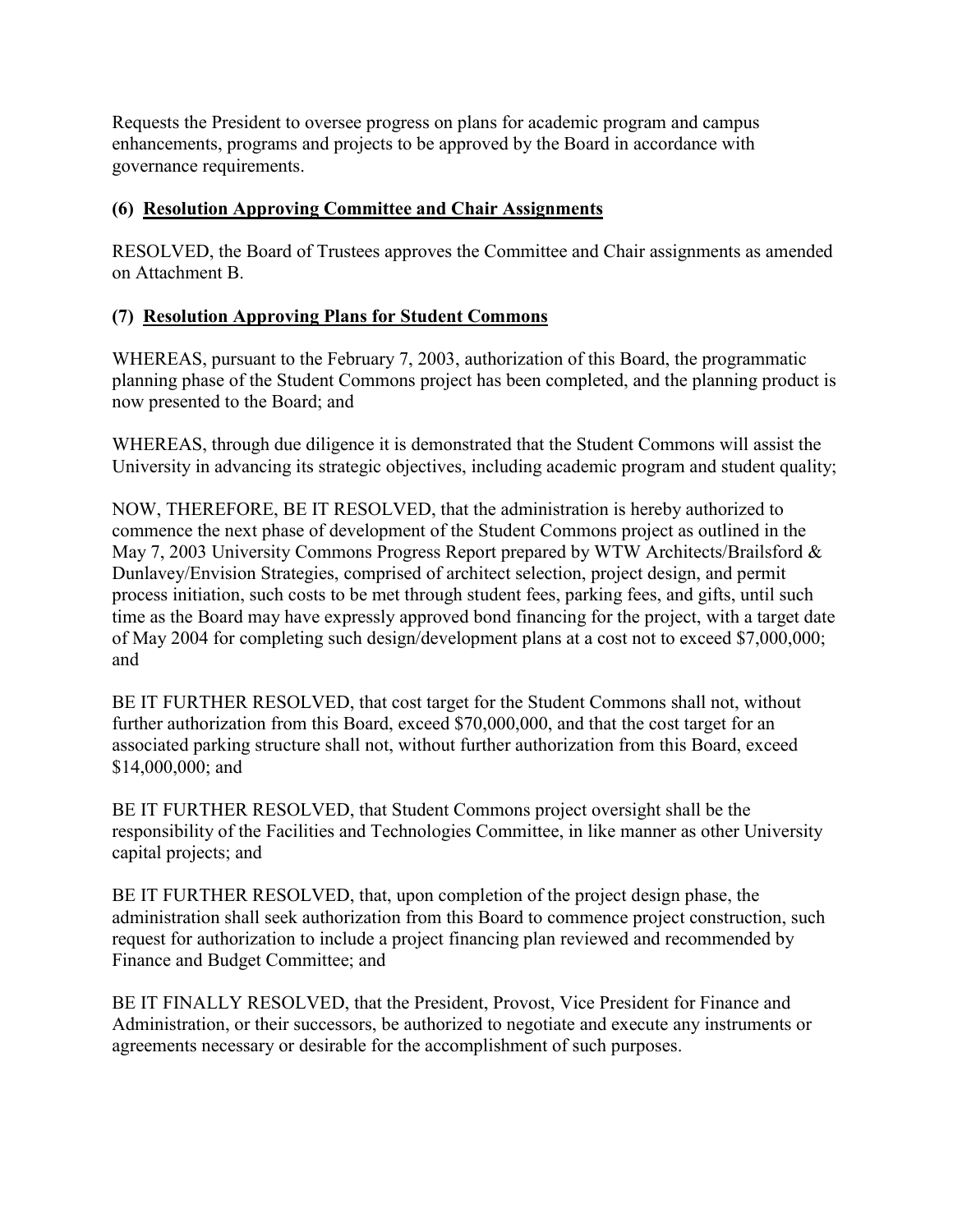### <span id="page-17-0"></span>**(8) Resolution Directing Financial Analysis**

BE IT RESOLVED, that the Board hereby directs the administration to conduct a study of institutional debt capacity, inclusive of prospective bond ratings, interest rates, and other factors affecting the financial feasibility of undertaking presently contemplated facilities renovation and construction projects, singly and in aggregate; and

BE IT FURTHER RESOLVED, that the President, Provost, Vice President for Finance and Administration, and their successors or designees, are hereby authorized to retain such consultants as may be necessary or desirable to complete such analyses, and to enter into such agreements as may be necessary for this purpose; and

BE IT FINALLY RESOLVED, that such analyses shall be completed and available for review and discussion no later than the November 2003 meeting of this Board.

# **FACILITIES & TECHNOLOGIES COMMITTEE**

### **(9) Deed of Easement for Pipeline – to Vermont Gas Systems, Inc., in the Town Essex Ethan Allen Family Housing**

WHEREAS, the University is the owner of buildings known as its Ethan Allen Family Housing located on Ethan Allen Avenue in the Town of Essex; and

WHEREAS, the University desires and is willing to grant an easement ten feet wide to Vermont Gas Systems, Inc., in order to supply gas to its Ethan Allen Family Housing;

THEREFORE, BE IT RESOLVED, that the Board of Trustees hereby authorizes the President or Vice President for Finance and Administration, or their successors, to grant a Deed of Easement for Pipeline to Vermont Gas Systems, Inc., and to execute any and all instruments necessary to accomplish that purpose.

BE IT FURTHER RESOLVED, that the Secretary or Assistant Secretary will provide certificates of incumbency, as required, showing the names and signatures of those persons appointed to any of the positions heretofore mentioned and, further, that any officer of this corporation is hereby authorized to certify this resolution to whom it may concern.

### **(10) 2002 Bond Issue Proceeds Reallocation**

WHEREAS, in May, 2002 the University of Vermont Bond of Trustees authorized the issuance of General Obligation Bonds for various capital projects; and

WHEREAS, changing university priorities necessitate a partial reallocation of those bond proceeds;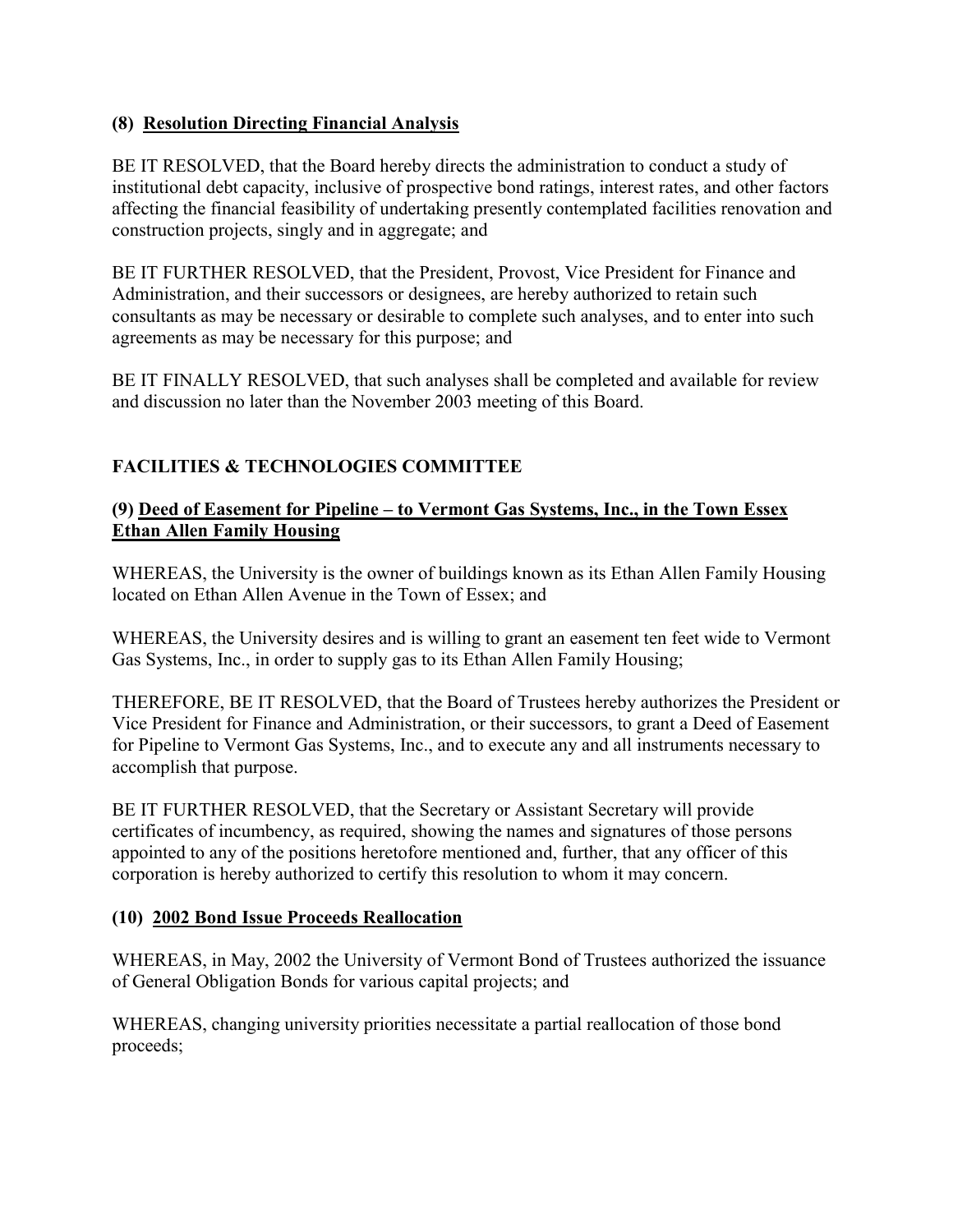<span id="page-18-0"></span>THEREFORE, BE IT RESOLVED, that the Vice President of Finance and Administration, or his designee, is hereby authorized to make the following reallocations of the 2002 Bond proceeds:

- 1) reallocate \$14,300,000 from the Living and Learning Renovation to the purchase of the Trinity Campus;
- 2) reallocate \$1,000,000 from Family Student Housing Renovations to the upgrading of the Redstone Campus storm water retention ponds;
- 3) reallocate \$750,000 from the Scientific Equipment Depot project to Dewey Research Laboratory Improvements; and
- 4) reallocate \$3,600,000 from the Perkins Geology Project to the Trinity Communication Infrastructure Project.

## **(11) New Residence Hall Project Revisions**

WHEREAS, at its May, 2002 meeting the University of Vermont Board of Trustees approved the construction of up to 600 additional residence hall beds at a cost not to exceed \$34,000,000; and

WHEREAS, both economies of scale and planned enrollment growth justify increasing the scope of the project to approximately 800 beds;

THEREFORE, BE IT RESOLVED, that the Vice President for Finance and Administration, or his designee, is hereby authorized to increase the project budget from \$34,000,0000 to \$47,000,000; and

BE IT FURTHER RESOLVED, that the President, the Vice President for Finance and Administration, the Treasurer, or their successors or designees, are authorized to obtain external interim financing beyond the \$34,000,000 designated from the 2002 Bond Issue in the event the University has not secured new bond funding to complete the project; and

BE IT FURTHER RESOLVED, that the Secretary or Assistant Secretary will provide certificates of incumbency, as required, showing the names and signatures of those persons appointed to any of the positions heretofore mentioned and, further, that any officer of this corporation is hereby authorized to certify this resolution to whom it may concern.

### **(12) Delehanty Hall Renovations**

WHEREAS, the purchase of the Trinity Campus has allowed the University of Vermont to reconsider opportunities in its space allocation and capital projects on the Main Campus; and

WHEREAS, Delehanty Hall on the Trinity Campus, with some modifications and equipment fitup, is ideally suited for the research and instructional functions of the Geology Department; and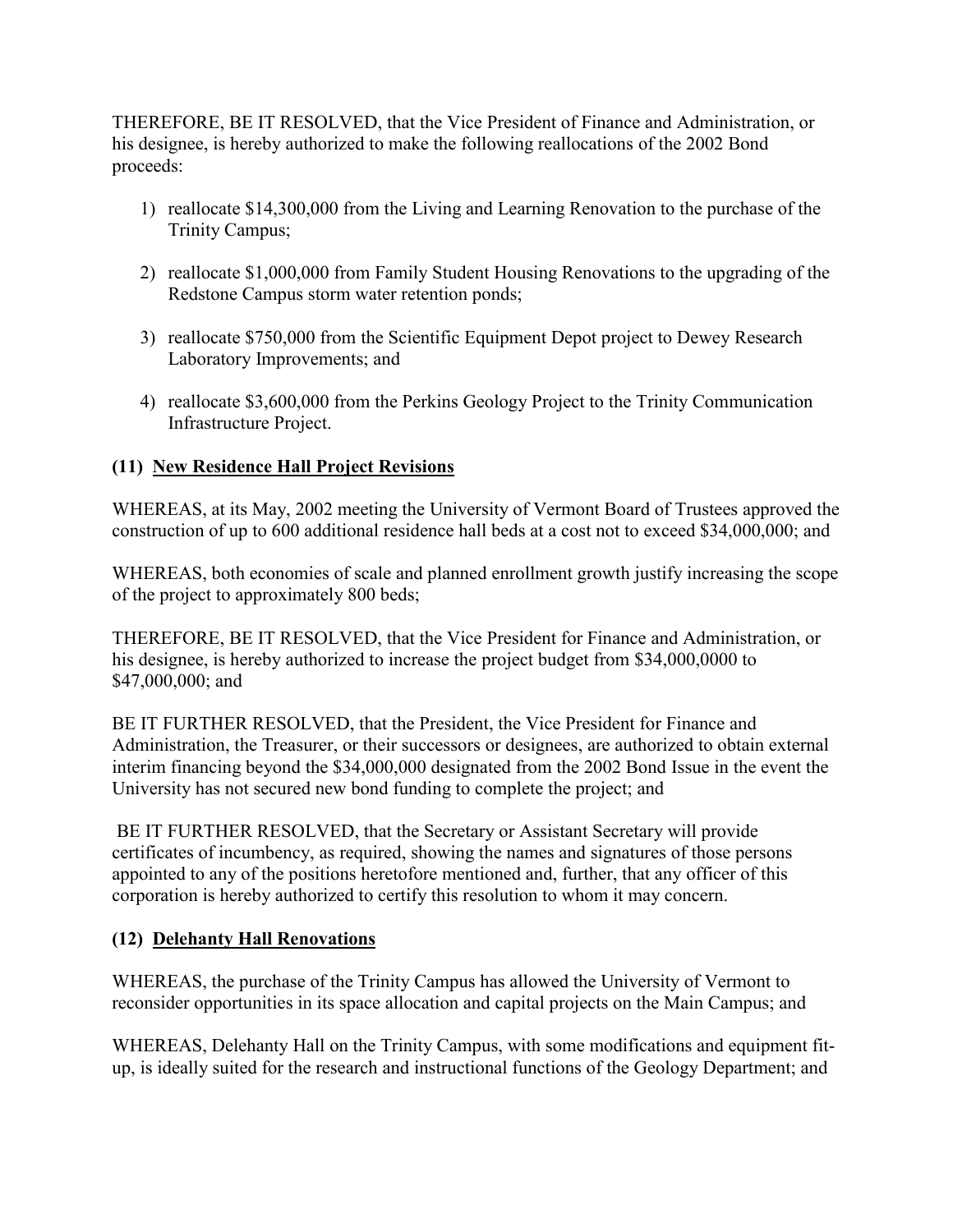<span id="page-19-0"></span>WHEREAS, the renovation of Perkins Hall, and the construction of a new research wing for Geology was a complicated and expensive project;

THEREFORE, BE IT RESOLVED, that the President, Provost, Vice President of Finance and Administration, or their successors or designees, are hereby authorized to execute any and all contracts and documents necessary to undertake the renovation of Delehanty Hall for the Geology Department at a total project cost not to exceed \$4,600,000; and

BE IT FURTHER RESOLVED, that such authorization is contingent upon approval from the State of Vermont to reallocate to this project its capital appropriations in 1999 and 2000 for renovations to Perkins Building; and

BE IT FURTHER RESOLVED, that the Secretary or Assistant Secretary will provide certificates of incumbency, as required, showing the names and signatures of those persons appointed to any of the positions heretofore mentioned and, further, that any officer of this corporation is hereby authorized to certify this resolution to whom it may concern.

## **ACADEMIC & STUDENT PROGRAMS COMMITTEE**

### **(13) Authorization of the President to Award Degrees**

RESOLVED, that the Board authorizes the President or his designee to award degrees to those students who are certified by their deans as having completed degree requirements and recommended by the Faculty Senate for the award of degrees at its May 15, 2003, meeting.

### **(14) Approval of Implementation of the Vermont Integrated Curriculum in the College of Medicine**

RESOLVED, that the Board of Trustees approves the implementation of the Vermont Integrated Curriculum in the College of Medicine as approved by the Provost on April 17, 2003 and President on April 22, 2003.

### **(15) Approval to Establish the Bachelor of Arts Degree in Italian Studies**

RESOLVED, that the Board of Trustees approves the establishment of the Bachelor of Arts Degree in Italian Studies as approved by the Provost on April 17, 2003 and President on April 22, 2003.

### **(16) Approval to Establish the Interdisciplinary Doctor of Philosophy Degree in Computer Science**

RESOLVED, that the Board of Trustees approves the establishment of the Interdisciplinary Doctor of Philosophy Degree in Computer Science as approved by the Provost on April 17, 2003 and President on April 22, 2003.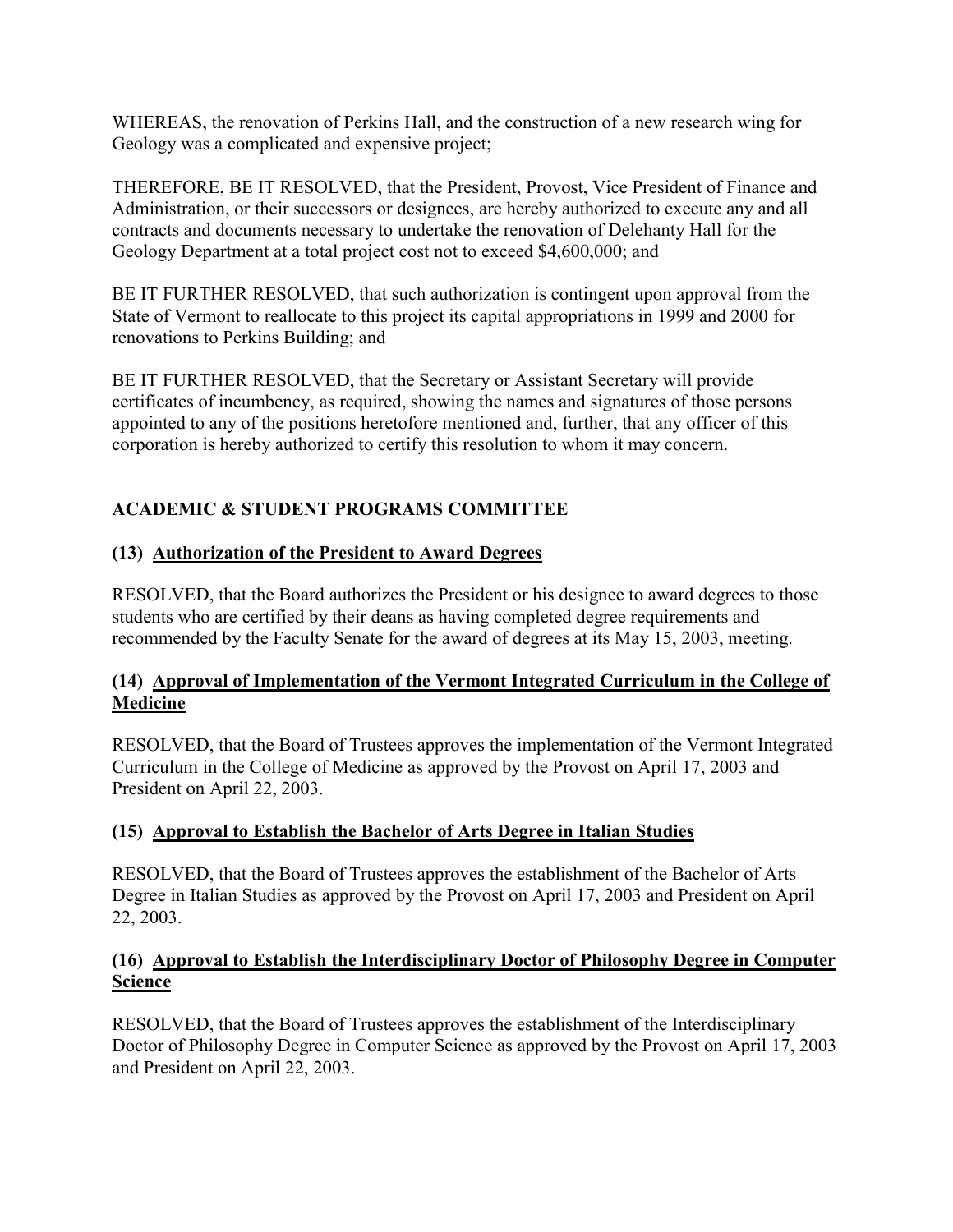### <span id="page-20-0"></span>**(17) Approval to the Changes to the FARMS Dairy Management option for the Bachelor of Science Degree in Animal Science**

RESOLVED, that the Board of Trustees approves the changes to the FARMS Dairy Management option for the Bachelor of Science Degree in Animal Science as approved by the Provost on April 17, 2003 and President on April 22, 2003.

### **(18) Approval of the Appointment of Xiaoyang Sean Wang as the Dorothean Chair**

RESOLVED, that the Board of Trustees approves the appointment of Xiaoyang Sean Wang as the Dorothean Chair.

### **(19) Approval of the consolidation of masters degrees in Forestry, Natural Resource Planning, Water Resources, and Wildlife and Fisheries Biology into one M.S. in Natural Resources in the School of Natural Resources**

RESOLVED, that the Board of Trustees approves the consolidation of masters degrees in Forestry, Natural Resource Planning, Water Resources, and Wildlife and Fisheries Biology into one Master of Science degree in Natural Resources in the School of Natural Resources as approved by the Provost on May 15, 2003 and President on May 15, 2003.

## **FINANCE & BUDGET COMMITTEE**

### **(20) Acceptance of Gifts and Grants**

RESOLVED, that the Board of Trustees hereby accepts gifts in the amount of \$5,161,688.32 for the period January 1, 2003 through March 31, 2003 and grants and contracts in the amount of \$18,661,211 for the period December 1, 2002 through February 28, 2003.

### **(21) Fiscal Year 2004 Budget Premises: General University**

RESOLVED, that the Board of Trustees hereby approves the budget premises for Fiscal Year 2004 which lead to a General Fund operating budget for the University of \$186,795,000 and authorizes the President to proceed with detailed budget preparation in accordance with these premises.

### **(22) Capital Campaign Expenditures**

RESOLVED, that the Board of Trustees hereby authorizes the Office of Development and Alumni Relations to expend up to an additional \$1.525 million in FY 2004 related to the university's comprehensive campaign.

### **(23) Tuition Charges for Fiscal Year 2004**

RESOLVED, that the Board of Trustees hereby approves increases in the following tuition rates effective with the 2003-2004 academic year: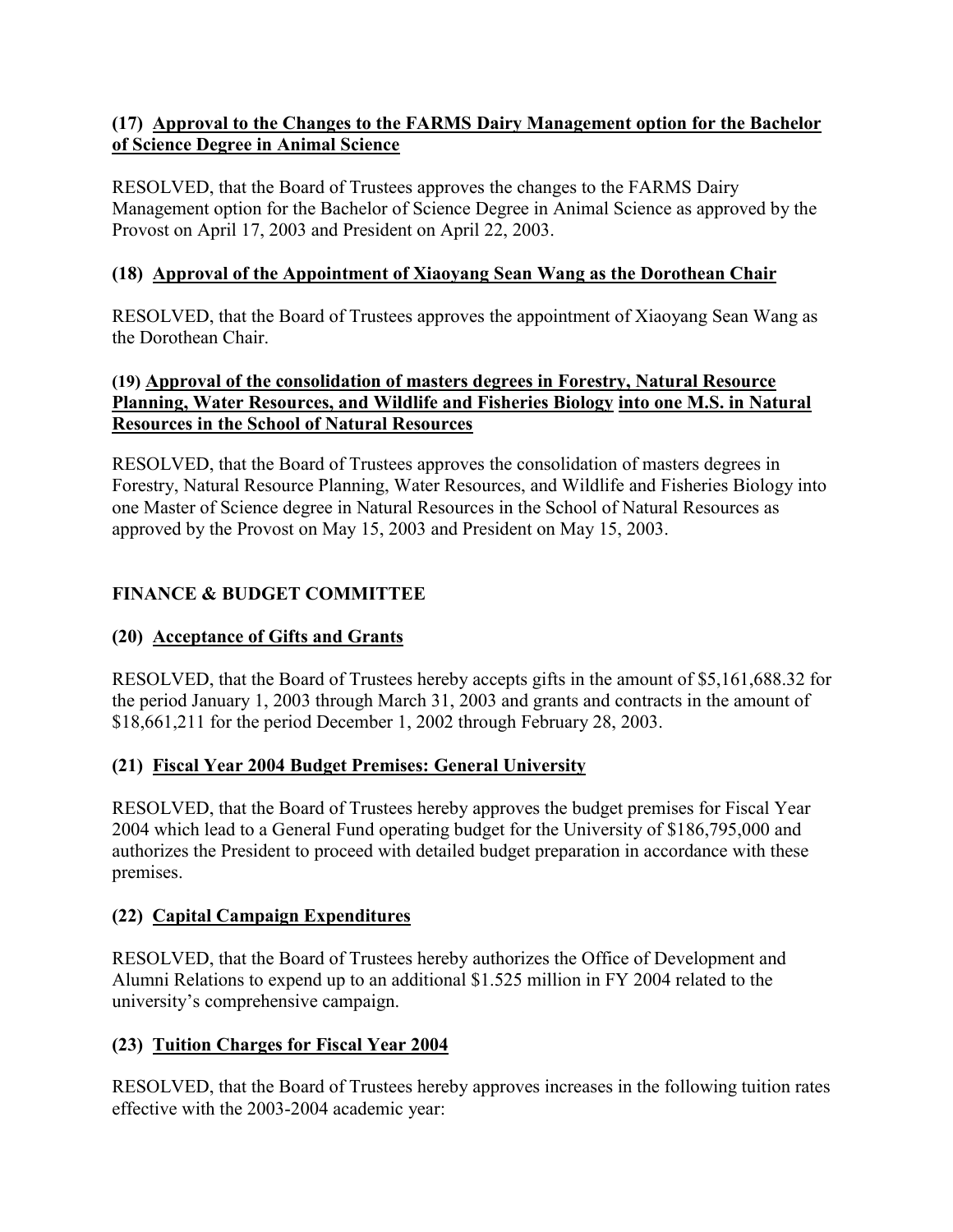- <span id="page-21-0"></span>a. In-state tuition from \$8,320 to \$8,696 per year, or \$362 per credit hour.
- b. Out-of-state tuition from \$20,810 to \$21,748 per year, or \$906 per credit hour.
- c. Medical student in-state tuition from  $$21,140$  to  $$22,300$  per year for first-year students; from \$21,140 to \$21,660 for second-year students; from \$21,030 to \$21,560 for third-year students; and from \$20,930 to \$21,460 for fourth-year students.

Medical student out-of-area tuition from \$36,990 to \$39,020 per year for firstyear students; from \$36,990 to \$37,920 for second-year students; from \$36,800 to \$37,720 for third-year students; and from \$36,630 to \$37,540 for fourth-year students.

per years

### **(24) Room and Meal Plan Rates, Fiscal Year 2004**

RESOLVED, that the Board of Trustees hereby approves room and meal plan rates for Fiscal Year 2004 as follows:

| per year |
|----------|
| \$5,420  |
| \$5,106  |
| \$4,464  |
| \$3,590  |
| \$1,756  |
| \$2,216  |
| \$2,478  |
|          |

### **(25) Fees for Fiscal Year 2004**

RESOLVED, that the Board of Trustees approves increases to student fees from \$674 to \$940 effective with the 2003-2004 academic year.

### **(26) Fiscal Year 2004 Operating Budget: Morgan Horse Farm**

RESOLVED, that the Board of Trustees approves the recommended operating budget for the Morgan Horse Farm for Fiscal Year 2004 in the amount of \$407,893.

### **(27) New Residence Hall Project Revisions**

WHEREAS, at its May, 2002 meeting the University of Vermont Board of Trustees approved the construction of up to 600 additional residence hall beds at a cost not to exceed \$34,000,000; and

WHEREAS, both economies of scale and planned enrollment growth justify increasing the scope of the project to approximately 800 beds;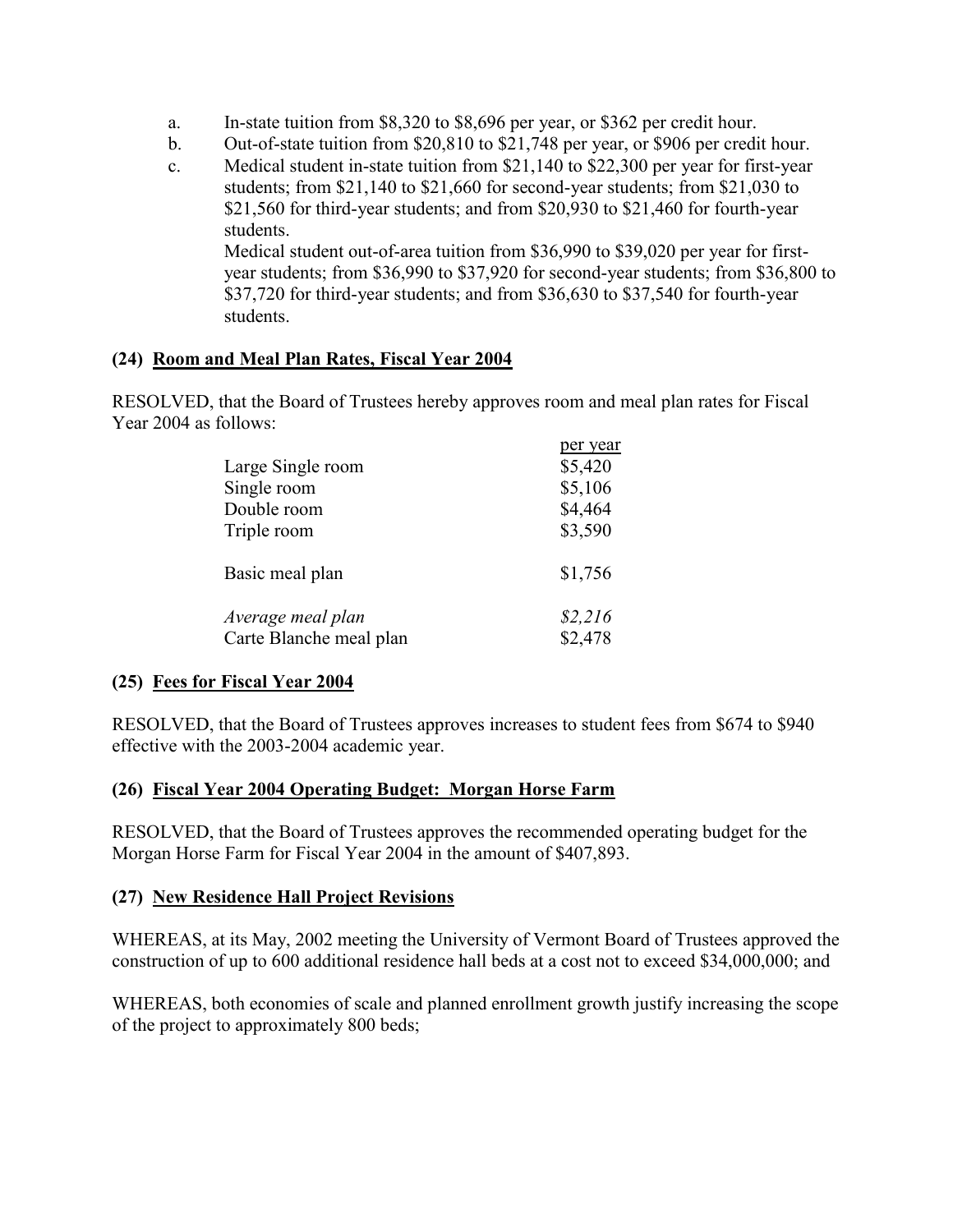<span id="page-22-0"></span>THEREFORE, BE IT RESOLVED, that the Vice President for Finance and Administration, or his designee, is hereby authorized to increase the project budget from \$34,000,0000 to \$47,000,000; and

BE IT FURTHER RESOLVED, that the President, the Vice President for Finance and Administration, the Treasurer, or their successors or designees, are authorized to obtain external interim financing beyond the \$34,000,000 designated from the 2002 Bond Issue in the event the University has not secured new bond funding to complete the project; and

BE IT FURTHER RESOLVED, that the Secretary or Assistant Secretary will provide certificates of incumbency, as required, showing the names and signatures of those persons appointed to any of the positions heretofore mentioned and, further, that any officer of this corporation is hereby authorized to certify this resolution to whom it may concern.

### **(28) Resolution Authorizing Membership in Genesis Limited**

WHEREAS, the University, in the interests of sound fiduciary and business practices, wishes to secure and maintain comprehensive and commercially reasonable insurance coverage for its activities and operations; and

WHEREAS, University administrators, following investigation of insurance coverage options, have identified as a prospective insurer for certain insurance coverage needs Genesis Limited, an insurance and reinsurance captive organization domiciled in Bermuda; and

WHEREAS, University administrators, following due diligence investigation of Genesis Limited, have determined that Genesis Limited will responsibly meet specified University insurance needs, as it does those of certain other well-established American research universities;

NOW THEREFORE, BE IT RESOLVED, that the Board authorizes the University's joining as a shareholder and member of, and participant in, Genesis Limited; and

BE IT FURTHER RESOLVED, that the Board authorizes the President, Provost or Vice President for Finance and Administration, or their successors, to execute and deliver the current Genesis shareholder's agreement as well as any and all other agreements, instruments and documents necessary to effect such membership and participation and to obtain available coverage in a manner they or their duly authorized designees deem to be in the University's best interests in light of appropriate fiduciary and business considerations.

### **ADVANCEMENT & CONSTITUENCY COMMITTEE**

### **(29) Approval of Name Change from Advancement and Constituency Committee to University Advancement Committee**

WHEREAS, this Board designated certain committees at its meeting on October 24, 1999; and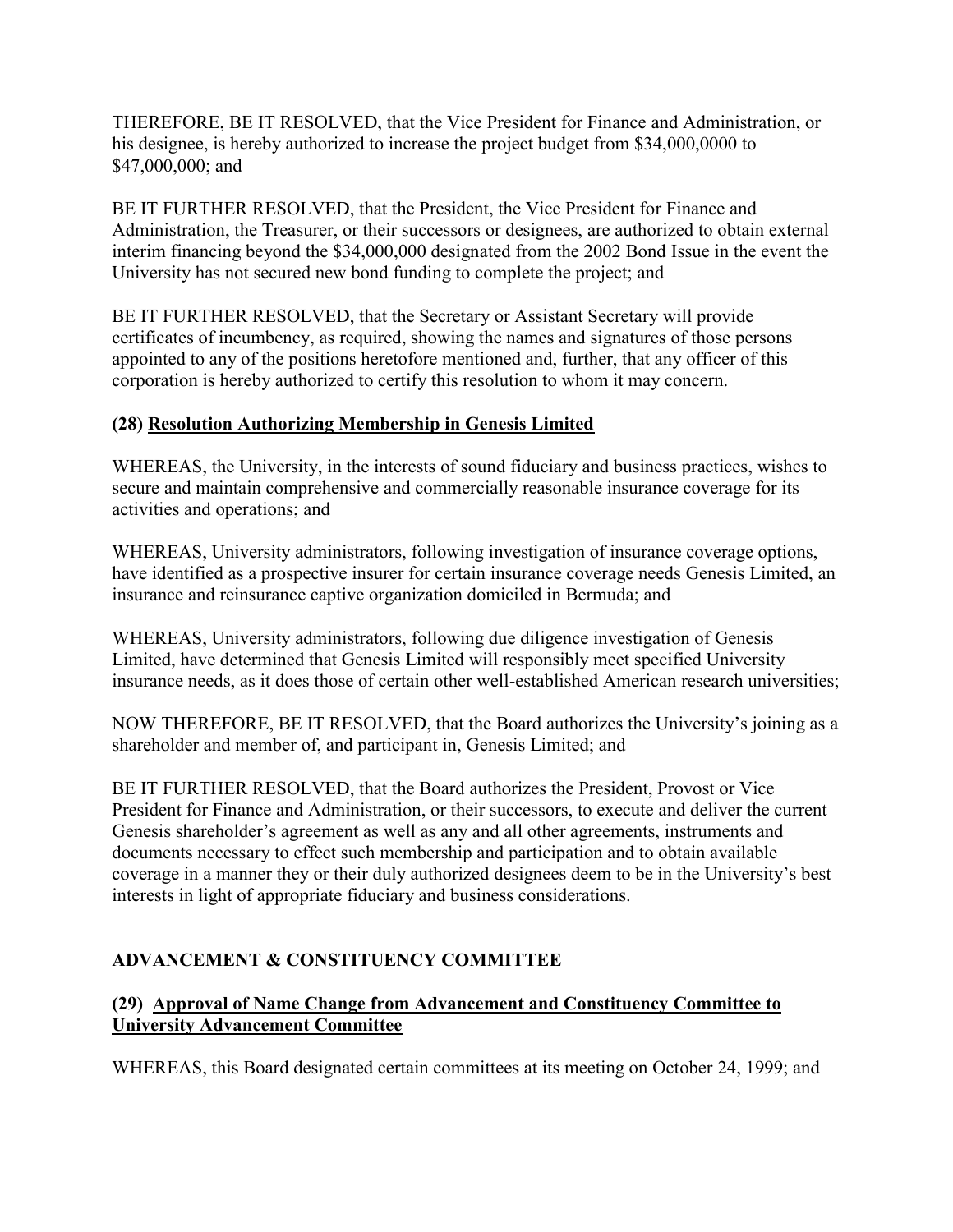<span id="page-23-0"></span>WHEREAS, this Board thus recognized and established, among other standing committees, the Advancement and Constituency Committee; and

WHEREAS, this Board wishes to re-name such Committee in order best to reflect its charge;

THEREFORE, BE IT RESOLVED, that until further action of this Board, the Committee will be known as the "University Advancement Committee."

### **(30) Resolution regarding Charge of the University Advancement Committee**

WHEREAS, the Board has established a standing Committee on University Advancement; and

WHEREAS, the Board seeks an appropriate venue for its consideration of policies relating to alumni relations, development, internal university communications and external relations; and

WHEREAS, consideration of such policies by the Committee is both appropriate and desirable given its purpose;

THEREFORE, BE IT RESOLVED, that the charge of the Committee be amended as set forth in Attachment C to this resolution.

### **FULL BOARD**

### **(31) Appreciation Resolutions**

### **NATHAN PETERS**

WHEREAS, Nathan Peters is leaving the University of Vermont after three years of service as Director of Financial Analysis and Budgeting and as Interim Vice President of Finance and Administration; and

WHEREAS, Nathan has earned the trust, confidence, and respect of the Board of Trustees and University community, with whom he worked selflessly, creatively, professionally and with good humor to facilitate our mission as a public research university; and

WHEREAS, through his efforts we have made great strides in managing and planning the university finances in a time of great change and built a solid basis for future;

THEREFORE, BE IT RESOLVED, that the Board of Trustees of the University of Vermont and State Agricultural College expresses its appreciation, affection, and heartfelt best wishes for the future to Nathan Peters on the occasion of his departure from the University.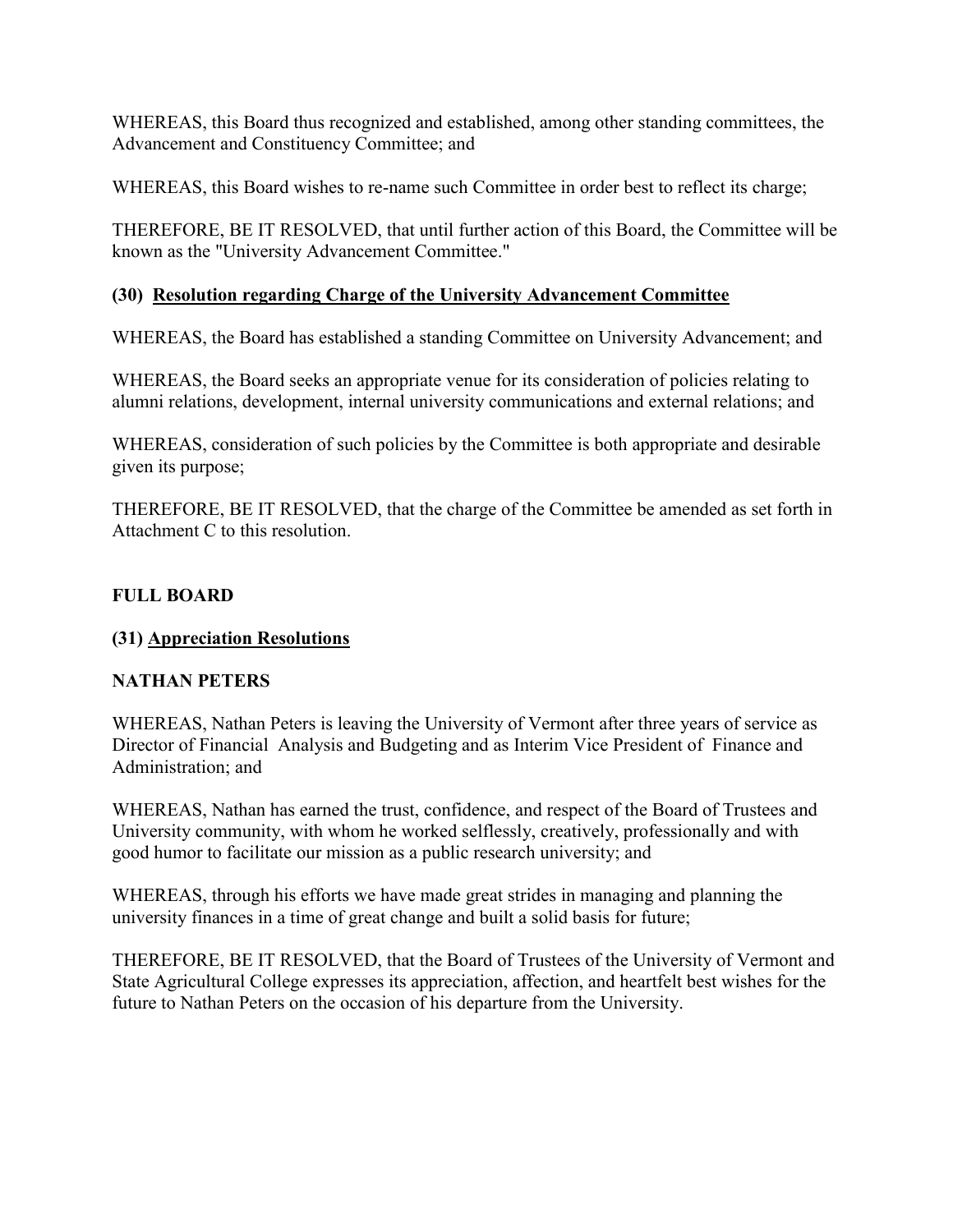#### **REBECCA FLEWELLING**

WHEREAS, Rebecca Flewelling is retiring from her position as Interim Vice Provost for Multicultural Affairs and as special assistant to the President of the University of Vermont after three years of service; and

WHEREAS, Rebecca has earned the trust, confidence, and respect of the Board of Trustees, University community and external constituencies with whom she worked selflessly, creatively, professionally and with good humor to advance the critical university goals of creating a more diverse and just community;

THEREFORE, BE IT RESOLVED, that the Board of Trustees of the University of Vermont and State Agricultural College expresses its appreciation, affection, and heartfelt best wishes to Rebecca Flewelling on the occasion of her retirement from these roles at the University.

### **WALTER PERRY BLAND**

WHEREAS, Perry Bland is retiring from the University of Vermont after 26 years of successful coaching in Nordic Skiing, Men's Tennis, and Cross-Country; and

WHEREAS, Perry was also a standout student athlete in Nordic Skiing and Cross-Country at UVM; and

WHEREAS, Perry has earned the trust, confidence, and respect of the athletic community, especially its student-athletes, with whom he worked selflessly, compassionately, and professionally;

THEREFORE, BE IT RESOLVED, that the Board of Trustees of the University of Vermont and State Agricultural College expresses its appreciation, affection, and heartfelt best wishes to Walter Perry Bland on the occasion of his retirement.

### **RICHARD FARNHAM**

WHEREAS, Rick Farnham is retiring from the University of Vermont after 38 years of successful and distinguished service to UVM as a student athlete, coach, and athletics administrator; and

WHEREAS, Rick has displayed exemplary loyalty, pride, and commitment to his alma mater in his eleven years as Director of Intercollegiate Athletics; and

WHEREAS, Rick has earned the trust, confidence, and respect of the athletic community, the University community, the Vermont community, and this Board of Trustees;

THEREFORE, BE IT RESOLVED, that the Board of Trustees of the University of Vermont and State Agricultural College expresses its appreciation, affection, and heartfelt best wishes to Richard Farnham on the occasion of his retirement.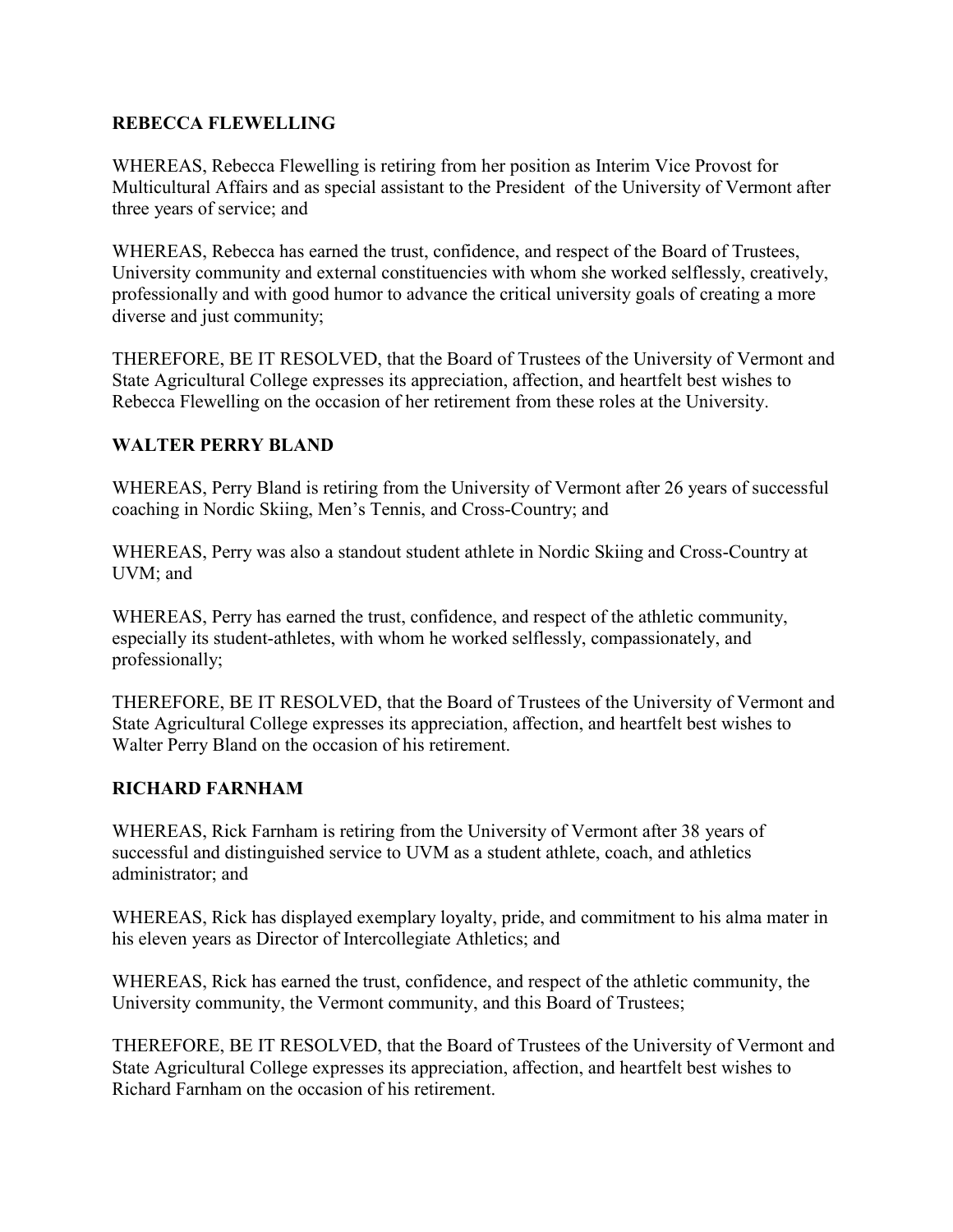## **LLOYD ("CHIP") LACASSE**

WHEREAS, Chip Lacasse is retiring from the University of Vermont after 34 years of extraordinarily successful and distinguished service to the sport of skiing at UVM as a coach and administrator; and

WHEREAS, among his many accomplishments, Chip has led the Catamounts to 6 national titles and 28 straight Eastern Intercollegiate Ski Association Championships, the longest conference championship winning streak of any sport in the nation; and

WHEREAS, Chip has earned the trust, confidence, and respect of the athletic community, the University community, the Vermont community, this Board of Trustees, and most especially the hundreds of athletes he has mentored throughout his career;

THEREFORE, BE IT RESOLVED, that the Board of Trustees of the University of Vermont and State Agricultural College expresses its appreciation, affection, and heartfelt best wishes to Lloyd "Chip" Lacasse on the occasion of his retirement.

### **EDWARD KUSIAK**

WHEREAS, Ed Kusiak is retiring from the University of Vermont after 34 years of successful coaching and administration in Track and Field and Cross Country; and

WHEREAS, Ed has developed and coached numerous New England champions, ECAC champions and All-Americans, Academic All-Americans and Olympians; and

WHEREAS, Ed has earned the trust, confidence, and respect of the athletic community, especially its student-athletes, with whom he worked tirelessly, patiently, and professionally;

THEREFORE, BE IT RESOLVED, that the Board of Trustees of the University of Vermont and State Agricultural College expresses its appreciation, affection, and heartfelt best wishes to Edward Kusiak on the occasion of his retirement.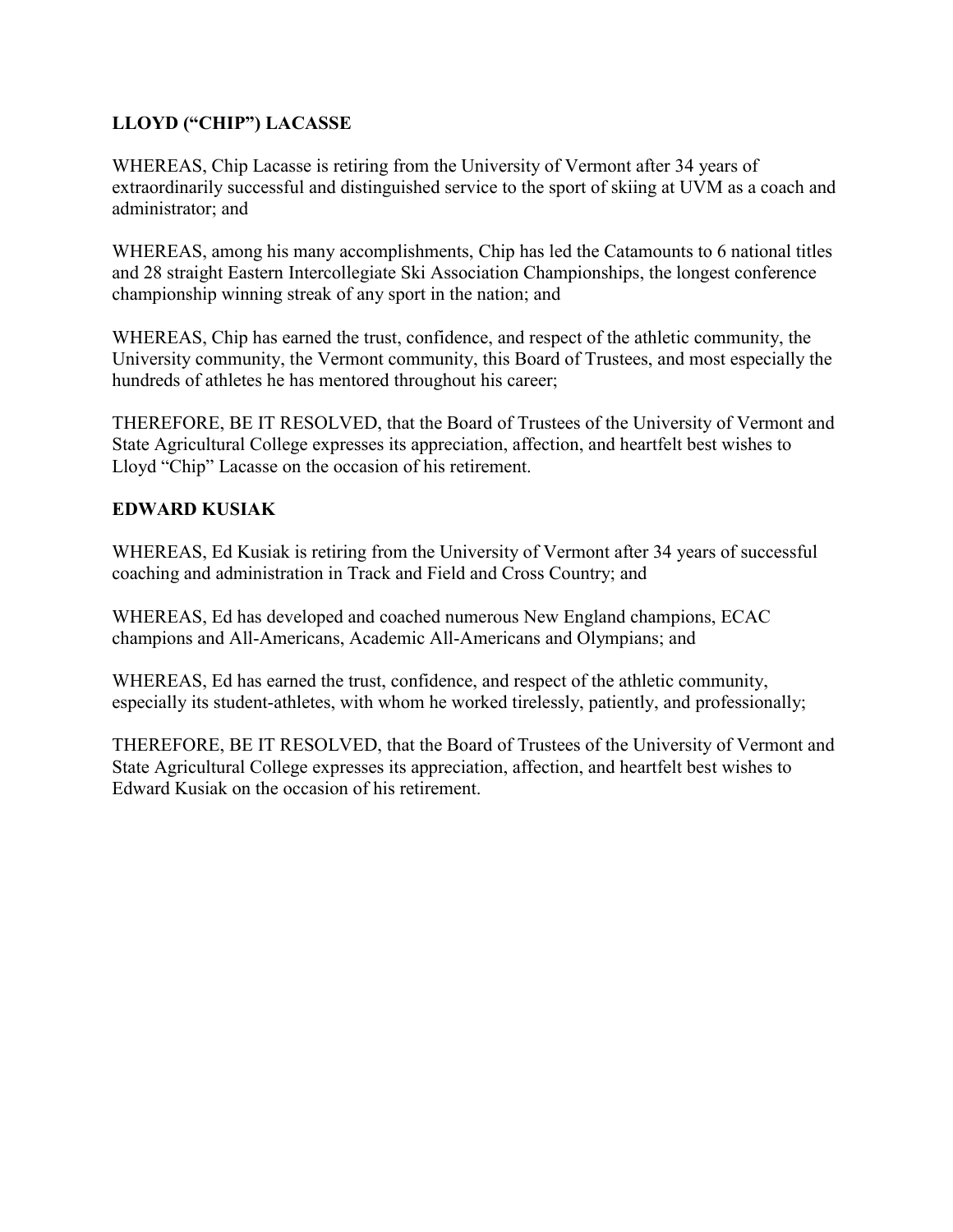#### **Committee on Health Education Charge**

The Committee on Health Education, consisting of no fewer than three Trustees, shall review, and assist the Board in making policy decisions pertaining to, programmatic and fiscal matters affecting the quality, vitality, accessibility and delivery of elements that constitute the University's academic health education programs. This oversight shall include contractual affiliations between the University and health care providers, such as Fletcher Allen Health Care, critical to the University's role as a health and medical sciences educator and employer of faculty who also serve as health care providers. The Committee will coordinate its operations with other Board Committees as necessary and desirable. It will report to the full Board regarding matters within its scope. By the addition of the Board Chair and the President each participating *ex officio*, the Committee will also serve as the Nominating Committee responsible for recommending to the University Board nominees for trustee appointments to the FAHC Board.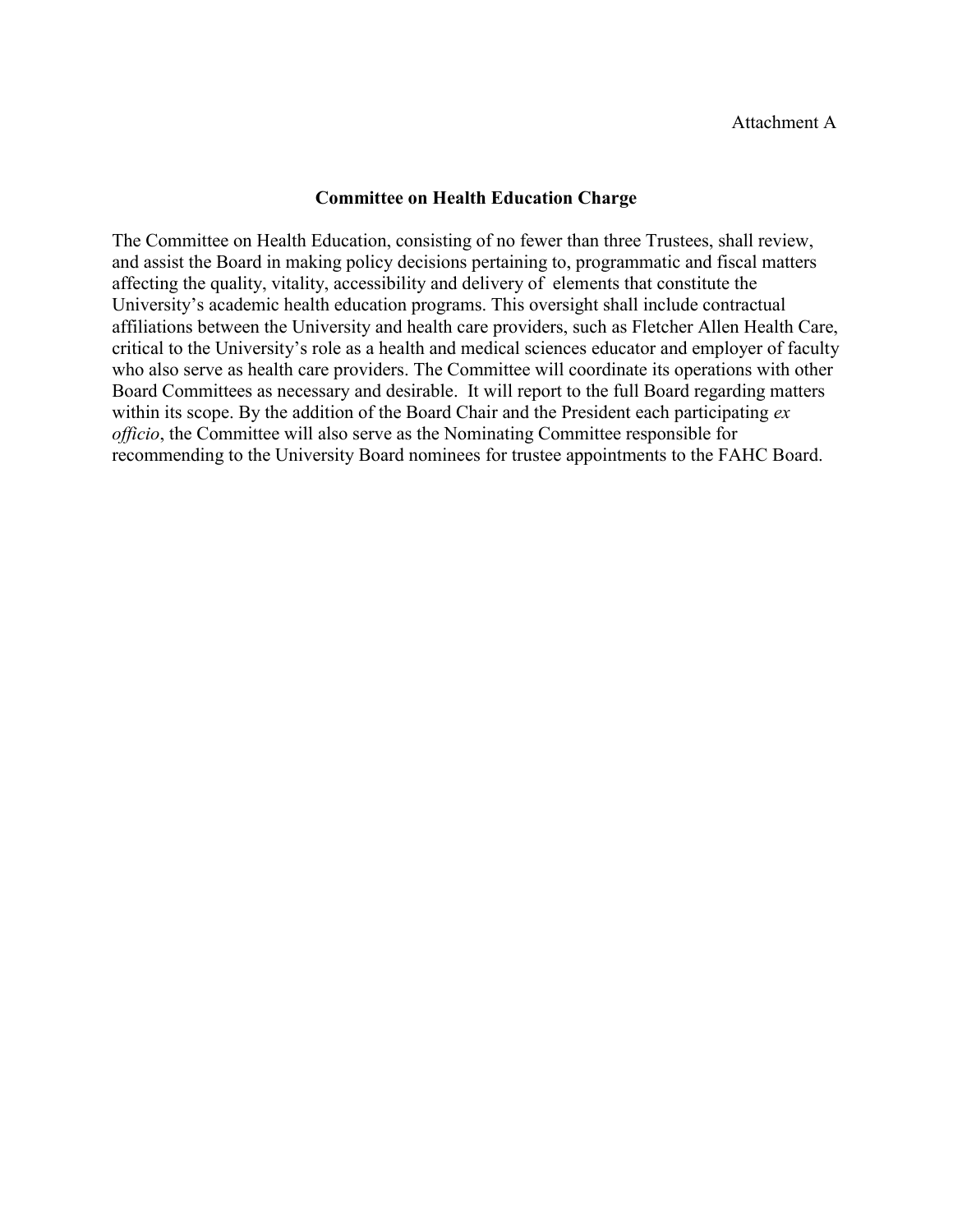### Attachment B

#### **The University of Vermont and State Agriculture College Board of Trustees Standing Committees 2003**

|                            | <b>Facilities &amp;</b> | Academic<br>$\boldsymbol{\&}$ |                | Advancement             | Finance         |                        |                        |                  |
|----------------------------|-------------------------|-------------------------------|----------------|-------------------------|-----------------|------------------------|------------------------|------------------|
|                            | <b>Technologies</b>     | <b>Student</b>                | Investment     | $\boldsymbol{\&}$       | & Budget        | <b>Diversity</b>       | Audit                  | <b>Executive</b> |
|                            |                         | <b>Programs</b>               |                | Constituency            |                 |                        |                        |                  |
|                            | Morning meetings        |                               |                | Afternoon meetings      |                 |                        | On call meetings       |                  |
| President ex-              |                         |                               |                |                         |                 |                        |                        | $\mathbf X$      |
| officio                    |                         |                               |                |                         |                 |                        |                        |                  |
| Amidon, E.-09              |                         |                               | $\mathbf X$    |                         |                 | $\mathbf X$            |                        |                  |
| Brue, M.-05                | $\mathbf X$             |                               |                | $\overline{X}$          |                 |                        |                        |                  |
| Cioffi, F.-05              | $\overline{VC}$         |                               |                | $\overline{\textbf{X}}$ |                 |                        |                        |                  |
| Cioffi, R.-08              |                         |                               | <b>VC</b>      | $\overline{X}$          |                 |                        |                        |                  |
| Douglas, J. ex-<br>officio |                         |                               |                |                         |                 |                        |                        |                  |
| Goggans-04                 |                         | $\overline{X}$                |                |                         |                 | $\overline{C}$         |                        | $\overline{X}$   |
| Heath-03 (VC)              |                         | $\overline{C}$                |                |                         | $\overline{X}$  |                        |                        | $\overline{VC}$  |
| Hoyt-07                    | $\overline{X}$          |                               |                |                         | $\overline{VC}$ |                        | $\overline{X}$         |                  |
| $Hube-07$                  |                         |                               | $\overline{X}$ |                         |                 | $\overline{X}$         | $\overline{X}$         |                  |
| Hummel-05                  |                         |                               | $\overline{X}$ |                         | $\overline{X}$  |                        | $\overline{C}$         | $\overline{X}$   |
| $(\sec' y)$                |                         |                               |                |                         |                 |                        |                        |                  |
| Krasnow-05                 |                         | $\overline{X}$                |                |                         |                 | $\mathbf X$            |                        |                  |
| Leddy, J.-09               |                         | $\overline{X}$                |                |                         |                 | $\overline{X}$         |                        |                  |
| Lisman, B.-06              |                         |                               | $\overline{C}$ |                         | $\overline{X}$  |                        |                        | $\overline{X}$   |
| Lisman, C.-08              | $\overline{X}$          |                               |                | $\overline{VC}$         |                 |                        | $\overline{X}$         |                  |
| Little-07                  |                         | $\overline{X}$                |                |                         |                 | $\overline{\text{VC}}$ |                        |                  |
| Maglaris-04                |                         |                               |                |                         |                 |                        |                        | $\overline{C}$   |
| McDermott-04               | $\overline{X}$          |                               |                | $\overline{C}$          |                 |                        |                        | $\overline{X}$   |
| $Pecor-08$                 |                         |                               | $\overline{X}$ |                         | $\overline{X}$  |                        |                        |                  |
| Pizzagalli-06              | X                       |                               |                |                         | $\overline{C}$  |                        |                        | $\mathbf X$      |
| Podolsky - 04              |                         | $\mathbf X$                   |                |                         |                 | $\mathbf X$            |                        |                  |
| Severance-05               |                         | $\overline{VC}$               |                |                         | $\overline{X}$  |                        |                        |                  |
| Spaulding-06               |                         | $\overline{X}$                |                | $\overline{X}$          |                 |                        |                        |                  |
| Young, M-07                |                         |                               | $\overline{X}$ | $\overline{\textbf{X}}$ |                 |                        | $\overline{\text{VC}}$ |                  |
| Young, R-03                | $\overline{C}$          |                               |                |                         | $\overline{X}$  |                        |                        | $\overline{X}$   |

 $C =$ chair  $VC$  = vice chair Sec'y = secretary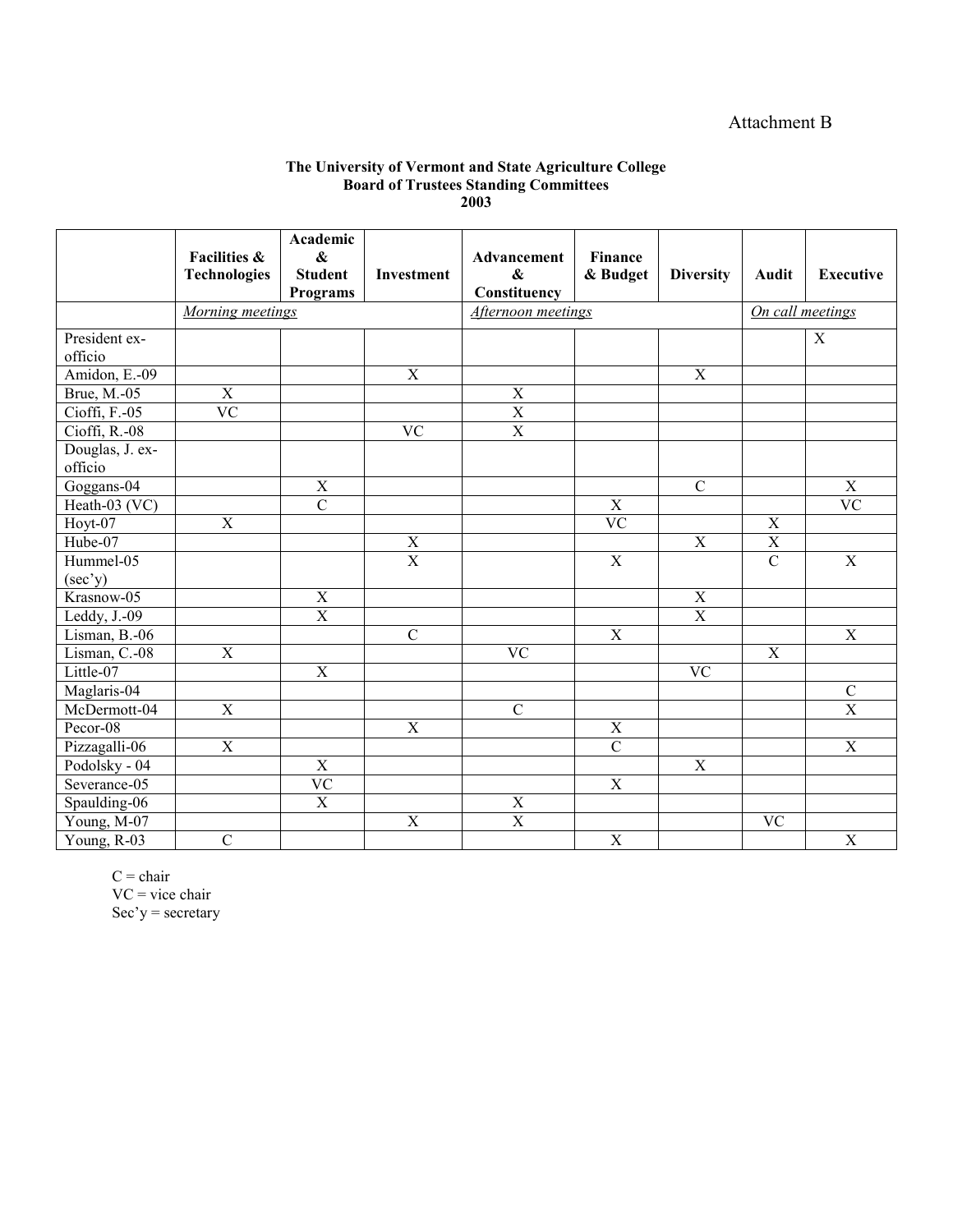# **University Advancement Committee Charge & Membership**

The University Advancement Committee shall consist of not less than four trustees. It shall concern itself with the effort to articulate and strengthen the University's image and, in turn, garner increased support from key constituencies.

The Committee's fundamental charge is to encourage effective communication and advancement strategies that:

- Build support with on-campus constituencies (including, faculty, staff and students)
- Build support from off-campus constituencies of the University (including alumni, parents of students, members of University Boards and Committees, government officials, and the general public)
- Foster a greater understanding of, and support for, the University, its mission, and its strategic vision and goals.
- Promote effective and successful resource development and fund raising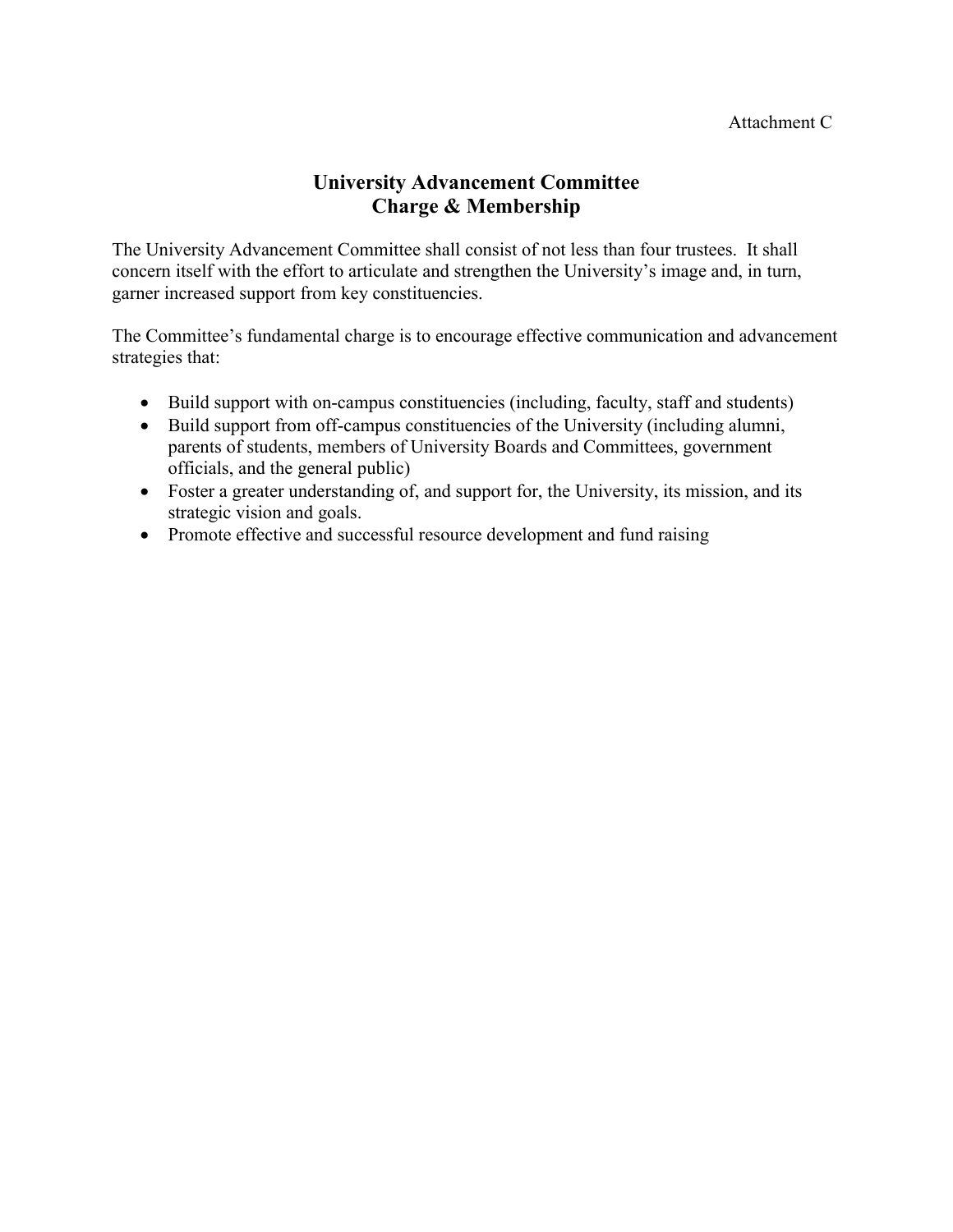### <span id="page-29-0"></span>**THE UNIVERSITY OF VERMONT AND STATE AGRICULTURAL COLLEGE BOARD OF TRUSTEES**

### **April 3, 2003**

### **Resolution Authorizing Creation of a University Honors College**

WHEREAS, by its resolution of February 8, 2003, the Board enthusiastically endorsed the concept of the creation of a University Honors College; and

WHEREAS, the Faculty Senate, at its meeting on March 10, 2003, voted to recommend the creation of a University-wide Honors College "with all the rights, privileges, and obligations of a college except the right to award degrees";

THEREFORE, BE IT RESOLVED, that the Board hereby approves the creation of a University Honors College, with all the rights, privileges, and obligations of a college, except the right to award degrees.

BE IT FURTHER RESOLVED, that the President and Provost are hereby authorized to appoint a Dean and appoint Honors College faculty, and in consultation with the Faculty Senate take any necessary steps to develop the program of the Honors College.

*As endorsed by the Academic and Student Programs Committee on March 31, 2003.*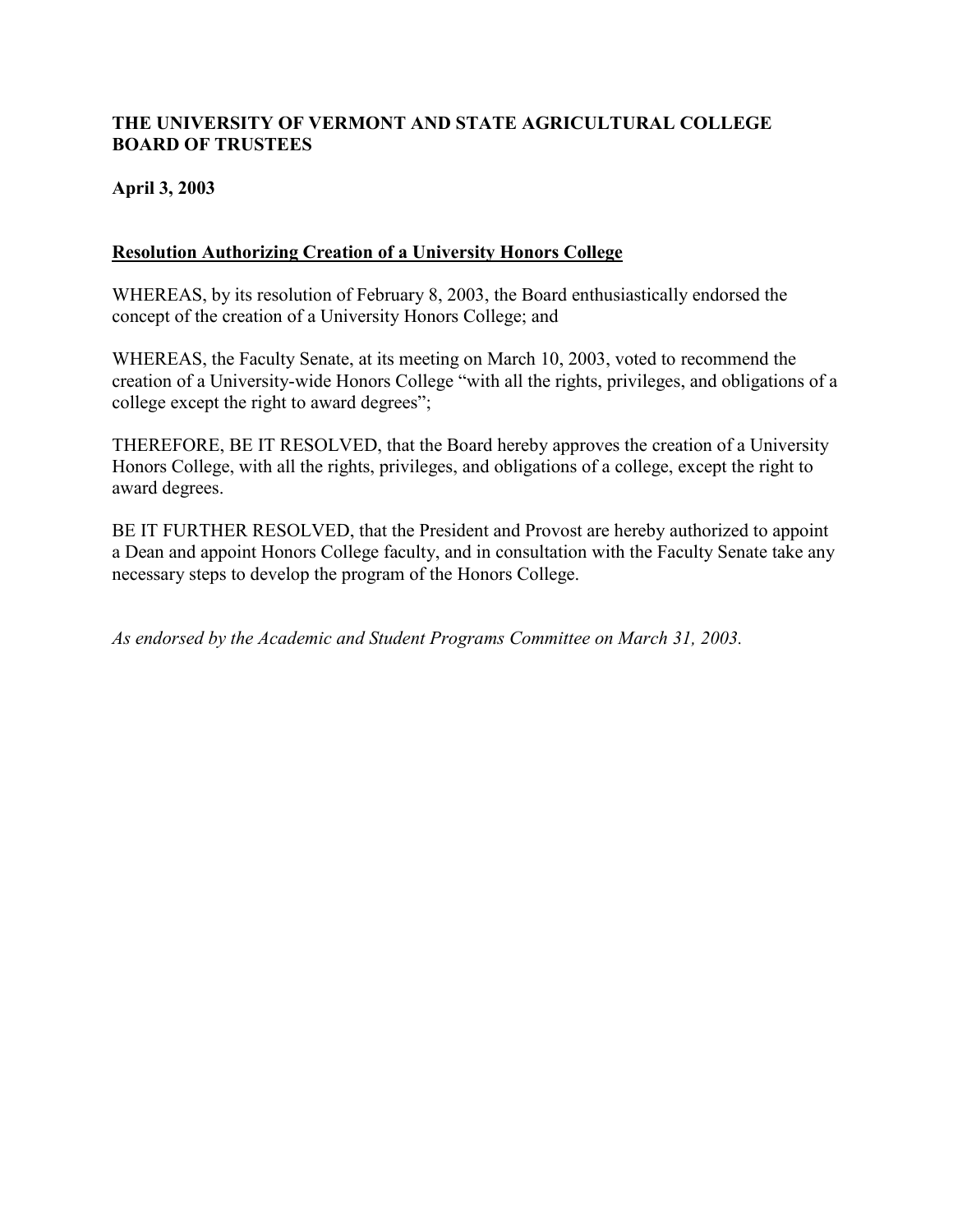### <span id="page-30-0"></span>**THE UNIVERSITY OF VERMONT AND STATE AGRICULTURAL COLLEGE BOARD OF TRUSTEES**

### **March 6, 2003**

### **Resolution regarding Health Insurance Portability and Accountability Act**

BE IT RESOLVED. that as necessary and appropriate to ensure compliance with the federal Health Insurance Portability and Accountability Act ("HIPAA"), as well as related and applicable State laws concerning health information privacy, security and electronic transactions, the President and/or Provost, or their successors, are hereby authorized and directed to develop, adopt and implement policies and procedures, and to take or direct the taking of any and all other required actions to adhere to such applicable federal and state law requirements; and

BE IT FURTHER RESOLVED, that insofar as permissible under HIPAA, and determined by the administration to serve institutional best interests, the President and/or Provost, or their successors, are hereby authorized and directed to designate health care components of the University that will be subject to HIPAA requirements, at such times and in such manner as may be required or permitted by law.

A motion was made, seconded and it was voted to approve the resolution as presented.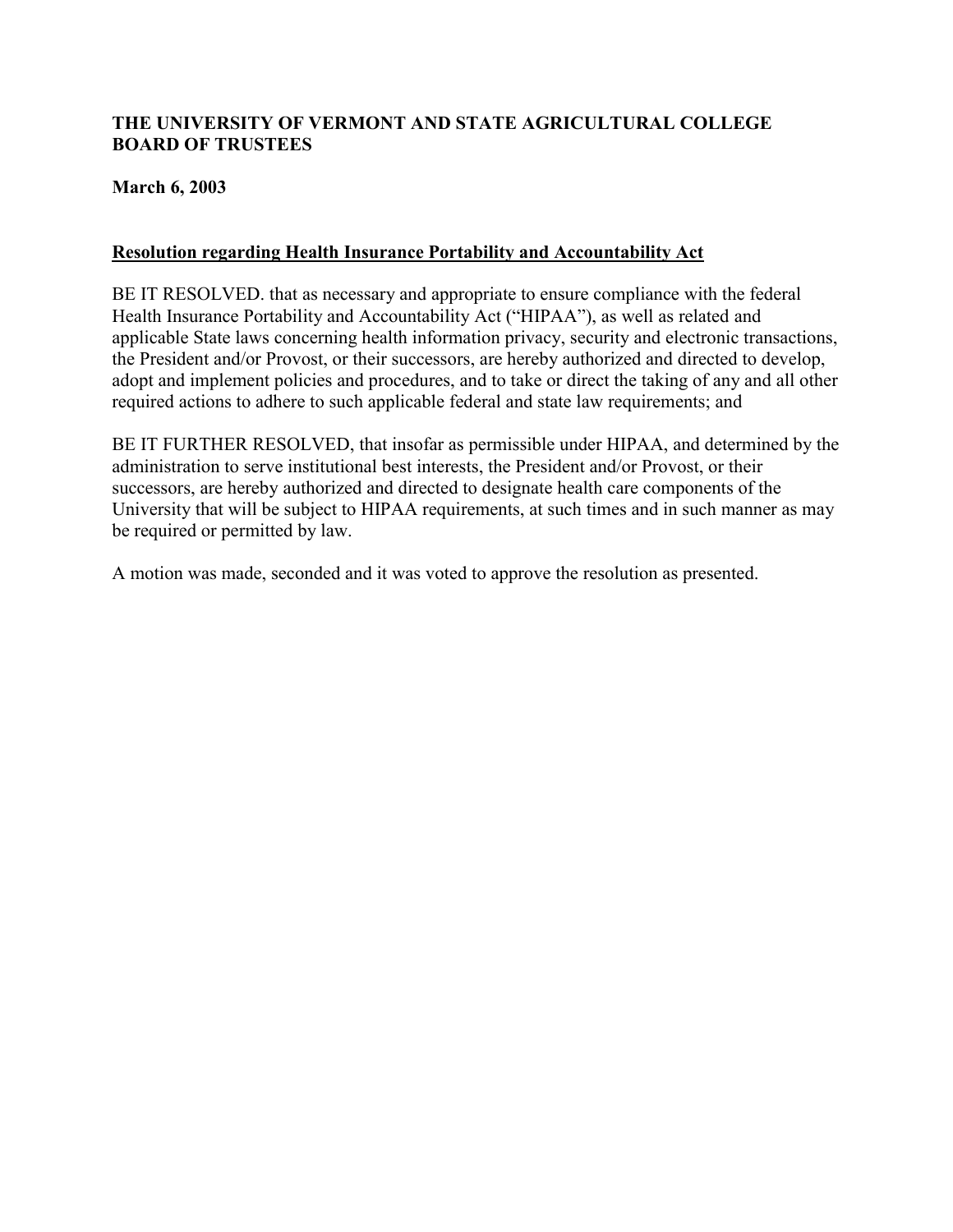### **CONSENT AGENDA**

### **February 8, 2003**

### <span id="page-31-0"></span>**ACADEMIC & STUDENT PROGRAMS COMMITTEE**

#### **(1) Authorization for President to Award February Degrees**

RESOLVED, that the Board of Trustees approves the awarding of degrees to those students who have completed degree requirements and who have been recommended by their respective deans and approved by the UVM Faculty Senate at its February 10, 2003 meeting.

### **(2) Approval of Appointment of William Geiger to the Pomeroy Professor of Chemistry**

RESOLVED, that the Board of Trustees approves the appointment of William Geiger to the Pomeroy Professor of Chemistry.

### **(3) Approval to Change the Name of the ALANA Studies Program to ALANA U.S. Ethnic Studies**

RESOLVED, that the Board of Trustees approves to Change the Name of the ALANA Studies Program to ALANA U.S. Ethnic Studies as approved by the Provost and President November 8, 2002.

### **(4) Approval to Establish a Program in Holocaust Studies**

RESOLVED, that the Board of Trustees approves to establish a Program in Holocaust Studies as approved by the Provost and President November 8, 2002.

### **(5) Approval to Create a Master of Science Completion Program for Certificate-Prepared Advanced Practice Nurses**

RESOLVED, that the Board of Trustees approves to create a Master of Science Completion Program for Certificate-Prepared Advanced Practice Nurses as approved by the Provost on November 12, 2002 and President on December 10, 2002.

### **(6) University Honors College Resolution**

WHEREAS, the University recognizes the importance of an honors college to the recruitment and retention of high caliber, intellectually engaged students; and

WHEREAS, the administration presented a proposal for the creation of an honors college to the Faculty Senate on (September 26th, 2002); and

WHEREAS, the Faculty Senate, at its November 11th, 2002 meeting, unanimously endorsed the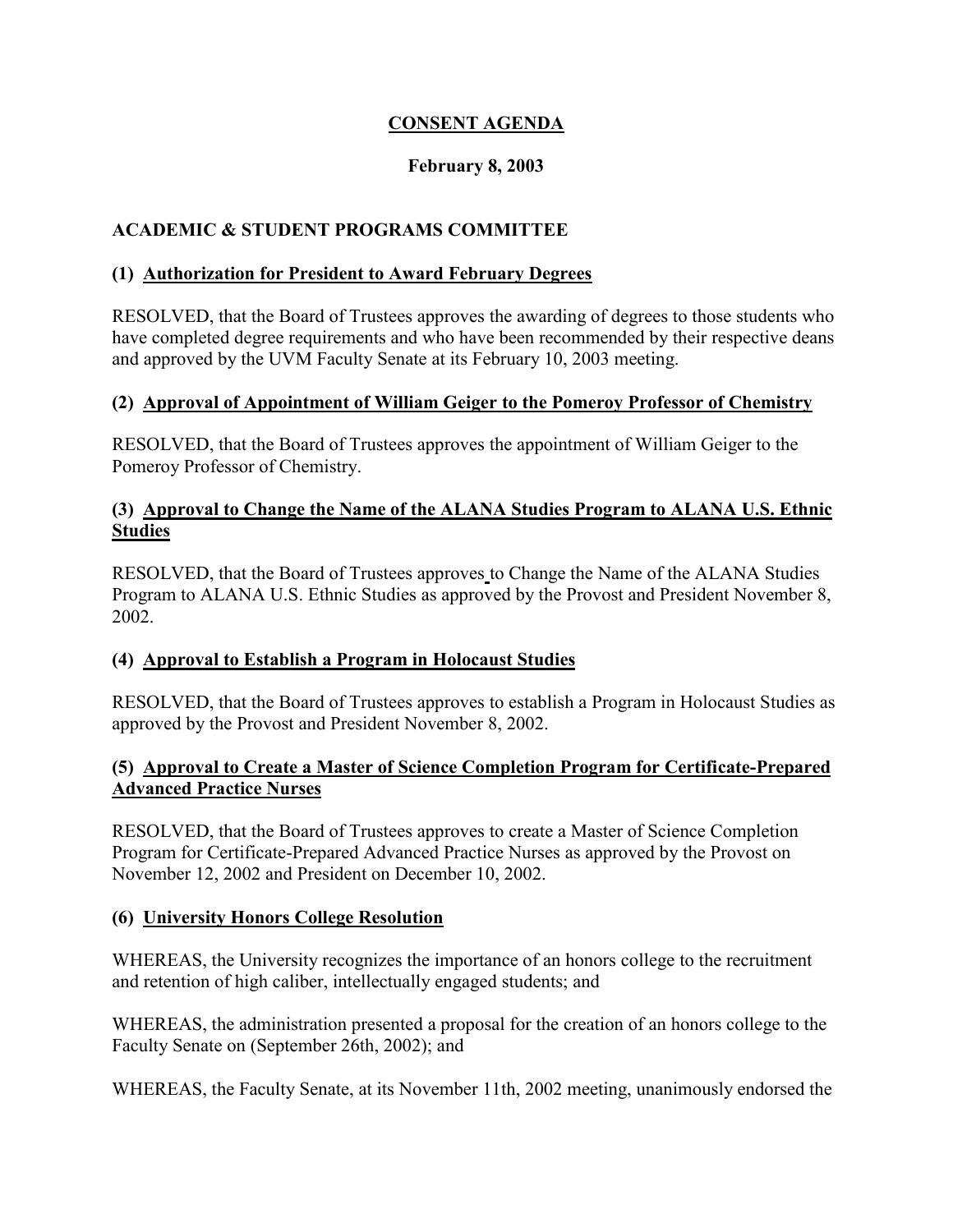<span id="page-32-0"></span>concept of creating a University Honors College, and recommended that the University develop plans resulting in implementation of an Honors College program beginning fall semester 2003,

THEREFORE, BE IT RESOLVED, that the Board enthusiastically endorses the concept of the creation of a University Honors College; and

BE IT FURTHER RESOLVED, that the President, or his designee, is authorized and directed to take the necessary and desirable steps, in consultation with the Faculty Senate, to develop and advance an Honors College program proposal, for consideration and/or approval by the Board.

## **INVESTMENT COMMITTEE**

### **(7) Establishment of Bank Account**

BE IT RESOLVED, that the President, Provost, Vice President for Finance and Administration, Controller and/or Treasurer, or any officer holding the above positions on an interim basis, singly is authorized to open commercial checking accounts for the purpose of conducting corporate business.

BE IT FURTHER RESOLVED, that the President, Provost, Vice President for Finance and Administration, Controller and/or Treasurer, Assistant Controller for Financial Services, Treasury Management Specialist, or any officer holding the above positions on an interim basis, singly is authorized to be signatories on these accounts.

This resolution supersedes all previous authorizations.

### **(8) Banknorth – Micro ACH/Smart ACH**

BE IT RESOLVED, that the University of Vermont and State Agricultural College is authorized to engage in the initiation of Credit and Debit Entries through the Micro ACH system computer software program offered by Banknorth and to enter into an agreement with Banknorth, or its successor Bank.

BE IT FURTHER RESOLVED, that the President, Provost, Vice President for Finance and Administration, Controller and/or Treasurer, or any officer holding the above positions on an interim basis, singly is authorized to enter into and execute the SMART A.C.H. Services Agreement and the security and operations procedure and other addenda thereto (collectively the "Agreement") between the University of Vermont and State Agricultural College and Banknorth providing for the initiation of Credit and Debit Entries by the Company.

BE IT FURTHER RESOLVED, that the President, Provost, Vice President for Finance and Administration, Controller and/or Treasurer, or any officer holding the above positions on an interim basis, singly is authorized to designate, from time to time, one or more employees or agents to initiate or confirm Credit or Debit Entries pursuant to the Agreement and to take any other actions necessary and incident thereto.

This resolution supersedes all previous authorizations.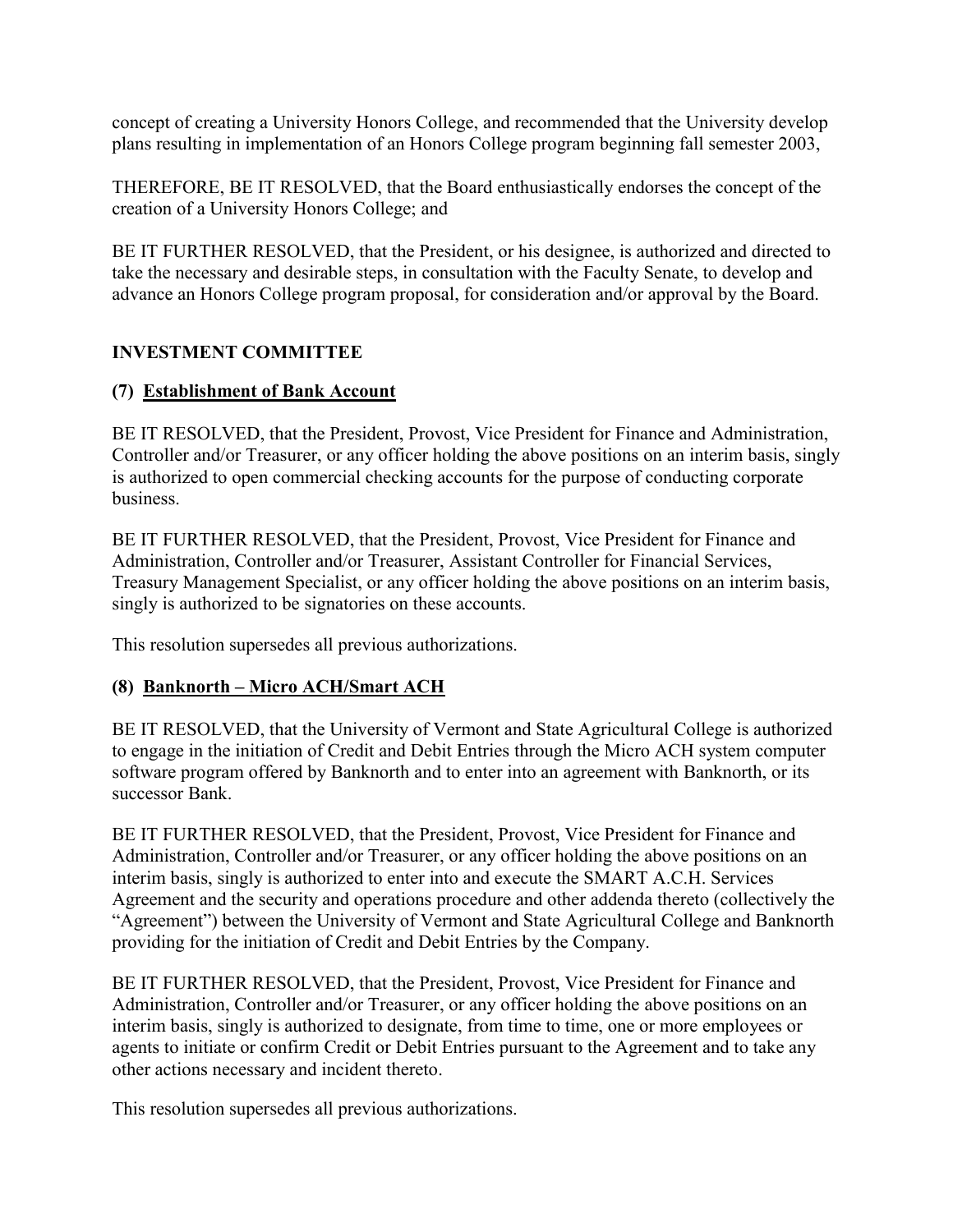### <span id="page-33-0"></span>**(9) Establishment of Brokerage Account**

BE IT RESOLVED, that the President, Provost, Vice President for Finance and Administration, Controller and/or Treasurer, Assistant Controller for Financial Services, or any officer holding the above positions on an interim basis, singly is authorized to open/close brokerage accounts for the purpose of conducting corporate business.

BE IT FURTHER RESOLVED, that the President, Provost, Vice President for Finance and Administration, Controller and/or Treasurer, Assistant Controller for Financial Services, Treasury Management Specialist, or any officer holding the above positions on an interim basis, singly is authorized to be signatories on these accounts.

This resolution supersedes all previous authorizations.

### **(10) Capital Campaign Line-of-Credit**

RESOLVED, that the Board of Trustees hereby authorizes the President, Provost, Vice President for Finance and Administration, Controller and/or Treasurer, or any officer holding the above positions on an interim basis, to obtain and enter into a bank line-of-credit agreement promissory note on reasonable terms and conditions not to exceed \$5,000,000 for the purpose of funding expenses associated with a fundraising campaign, and further, to execute any and all loan documents related thereto as required by bank, and, that any one officer of this corporation is hereby authorized to certify this resolution to whom it may concern; and

BE IT FURTHER RESOLVED, that the Secretary or Assistant Secretary will provide certificates of incumbency, as required, showing the names and signatures of those persons appointed to any of the positions heretofore mentioned.

### **(11) Establishment of Account with Citibank, N.A.**

BE IT RESOLVED, that Citibank, N.A. (the Bank) be and hereby is designated a depository of the funds of the University and the President, Provost, Vice President for Finance and Administration, Controller and/or Treasurer, or any officer holding the above positions on an interim basis, singly is authorized to sign, for and on behalf of the University, checks, drafts, and other orders with respect to any funds at any time to the credit of the University with the Bank and/or against any account of this University maintained at any time with the Bank, inclusive of any such checks, drafts, and other orders in favor of any of the above-designated officers, or other persons and that the Bank be and hereby is authorized (a) to pay the same to the debit of any account of the University then maintained with it; (b) to receive for deposit to the credit of this University, and/or for collection for the account of this University, any and all checks, drafts, notes, and other instruments for the payment of money, whether or not endorsed by this University, which may be submitted to it for such deposit and/or collection, it being understood that each such item shall be deemed to have been unqualifiedly endorsed by this University; and (c) to receive, as the act of this University, any and all stop-payment instructions (inclusive of any relative agreement) with respect to any such checks, drafts, or other orders as afore said and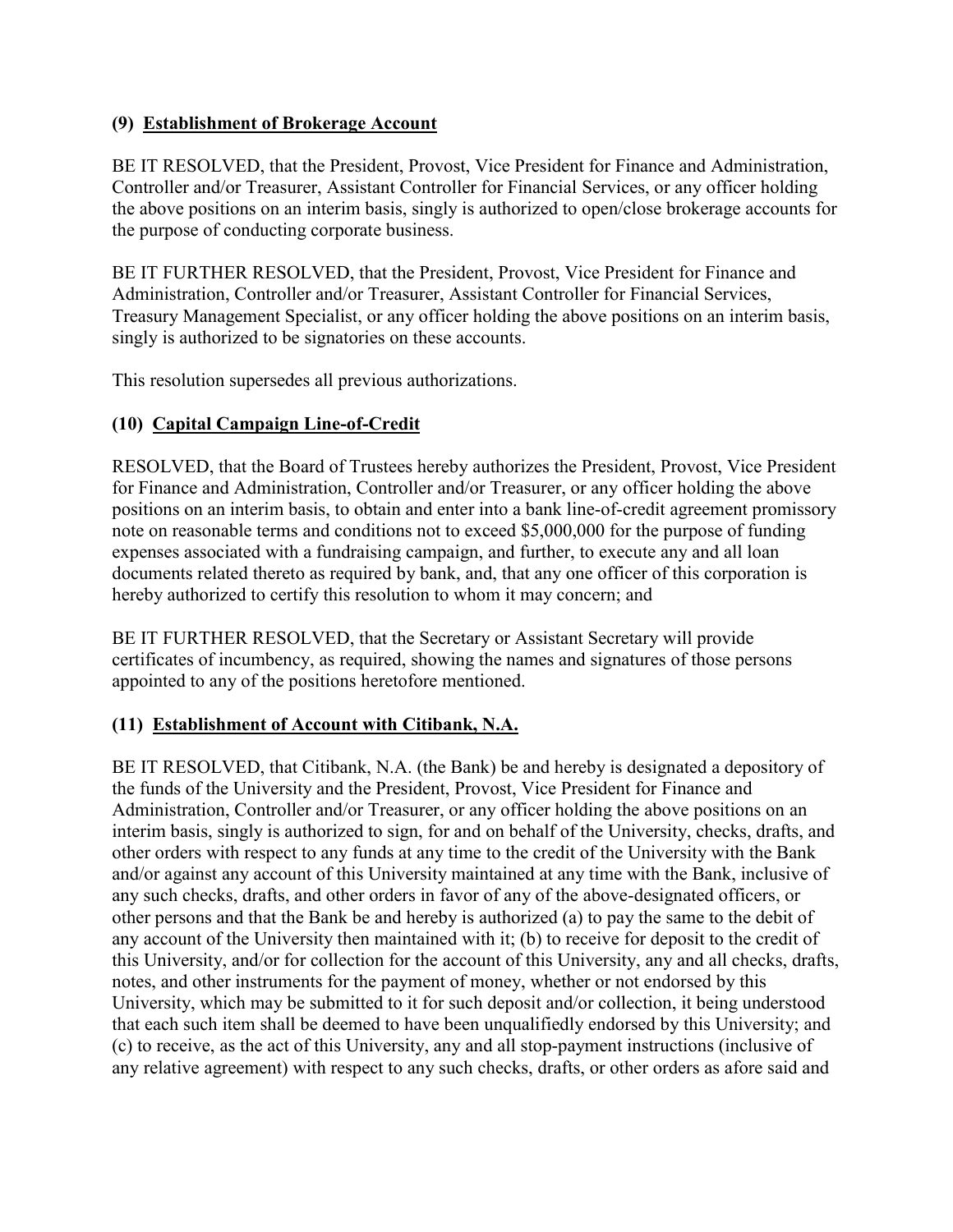<span id="page-34-0"></span>reconcilement of account when signed by any one or more of the officers and/or other person(s) as hereinabove designated.

BE IT FURTHER RESOLVED, that the President, Provost, Vice President for Finance and Administration, Controller and/or Treasurer, or any officer holding the above positions on an interim basis, singly is authorized, for and on behalf of this University, to transact any and all other business with or through the Bank which at any time may be deemed by the said officer and/or other person transacting the same to be advisable, including, without limiting the generality of the foregoing, authority to execute and deliver to the Bank automated customers services and other agreements relative to performance of various computer services.

BE IT FURTHER RESOLVED, that the Bank is further authorized to pay to the debit of any account of this University, any and all checks, drafts, and other instruments for the payment of money drawn in the name of this University bearing or purporting to bear the facsimile signatures of the President, Provost, Vice President for Finance and Administration, Controller and/or Treasurer, or any officer holding the above positions on an interim basis, singly inclusive of any in favor of any person whose facsimile signature appears thereon, if the facsimile thereon, regardless of by whom or what means affixed, resembles the specimens thereof filed with the Bank.

BE IT FURTHER RESOLVED, that any and all withdrawals of money and/or other transactions heretofore had in behalf of this University with the Bank are hereby ratified, confirmed, and approved, and that the Bank (and any interested third party) may rely upon the authority conferred by this entire resolution unless, and except to the extent that, this resolution shall be revoked or modified by a subsequent resolution of this Board.

This resolution supersedes all previous authorizations.

# **(12) Transfers Between Corporate Accounts**

BE IT RESOLVED, that the Board of Trustees hereby authorizes the Vice President for Finance and Administration, Controller and/or Treasurer, Assistant Controller for Financial Services, Treasury Management Specialist, or any officer holding the above positions on an interim basis, to issue telephone instructions to banks for the purpose of conducting University business by making transfers between the University's corporate accounts at banks and the University's accounts at other institutions.

This resolution supersedes all previous authorizations.

### **(13) Signatory Authority - Endowment Funds**

WHEREAS, the Board of Trustees has fiduciary responsibility for the University of Vermont and State Agricultural College Consolidated Endowment Funds, The University of Vermont Trust, certain Separately Invested Endowment funds, certain Charitable Trusts and the Pooled Income Fund; and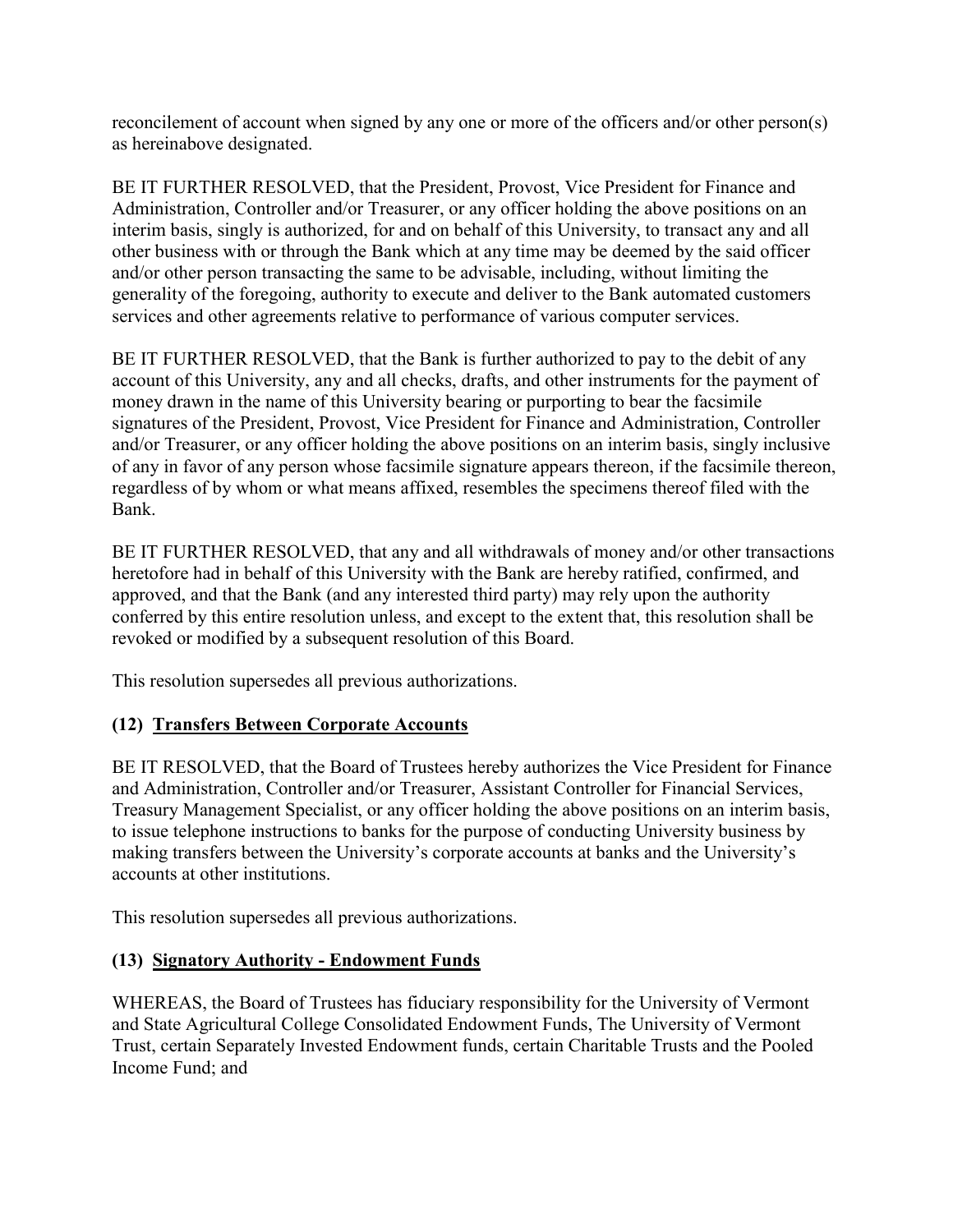<span id="page-35-0"></span>WHEREAS, from time to time documents relating to securities transfers, purchases, and sales are required in connection with the operation of these trusts;

BE IT RESOLVED, that the President, Provost, Vice President for Finance and Administration, Controller and/or Treasurer, or any officer holding the above positions on an interim basis, singly is authorized to execute any and all instruments necessary, proper, and desirable for that purpose.

This resolution supersedes all previous authorizations.

### **(14) Signatory Authority - UVM Pooled Income Fund**

WHEREAS, the Board of Trustees has appointed the University of Vermont and State Agricultural College as the custodian for securities held in connection with the UVM Pooled Income Fund; and

WHEREAS, from time to time documents relating to securities transfers, purchases, and sales are required in connection with the operation of this fund;

BE IT RESOLVED, that the President, Provost, Vice President for Finance and Administration, Controller and/or Treasurer, or any officer holding the above positions on an interim basis, singly is authorized to execute any and all instruments necessary, proper, and desirable for that purpose, and further that any officer of this corporation is hereby authorized to certify this resolution to who it may concern.

This resolution supersedes all previous authorizations.

### **(15) Investment Advisory Services**

BE IT RESOLVED that the President, Provost, Vice President for Finance and Administration, Controller and/or Treasurer, or any officer holding the above positions on an interim basis, singly is authorized to enter into a contract for the purpose of serving as an investment advisor to the University at a fee of \$XXX for the period July 1, 20XX to June 30, 20XX.

This resolution supersedes all previous authorizations.

### **(16) Maintenance of Accounts**

RESOLVED, that the President, Provost, Vice President for Finance and Administration, Controller and/or Treasurer or any one of such officers are hereby authorized and empowered to carry out all legal acts relative to the maintenance of any Bank accounts.

BE IT FURTHER RESOLVED, that the agreements and authority herein confirmed shall continue in force until notice of amendment or revocation thereof by proper resolution shall be given to the Bank.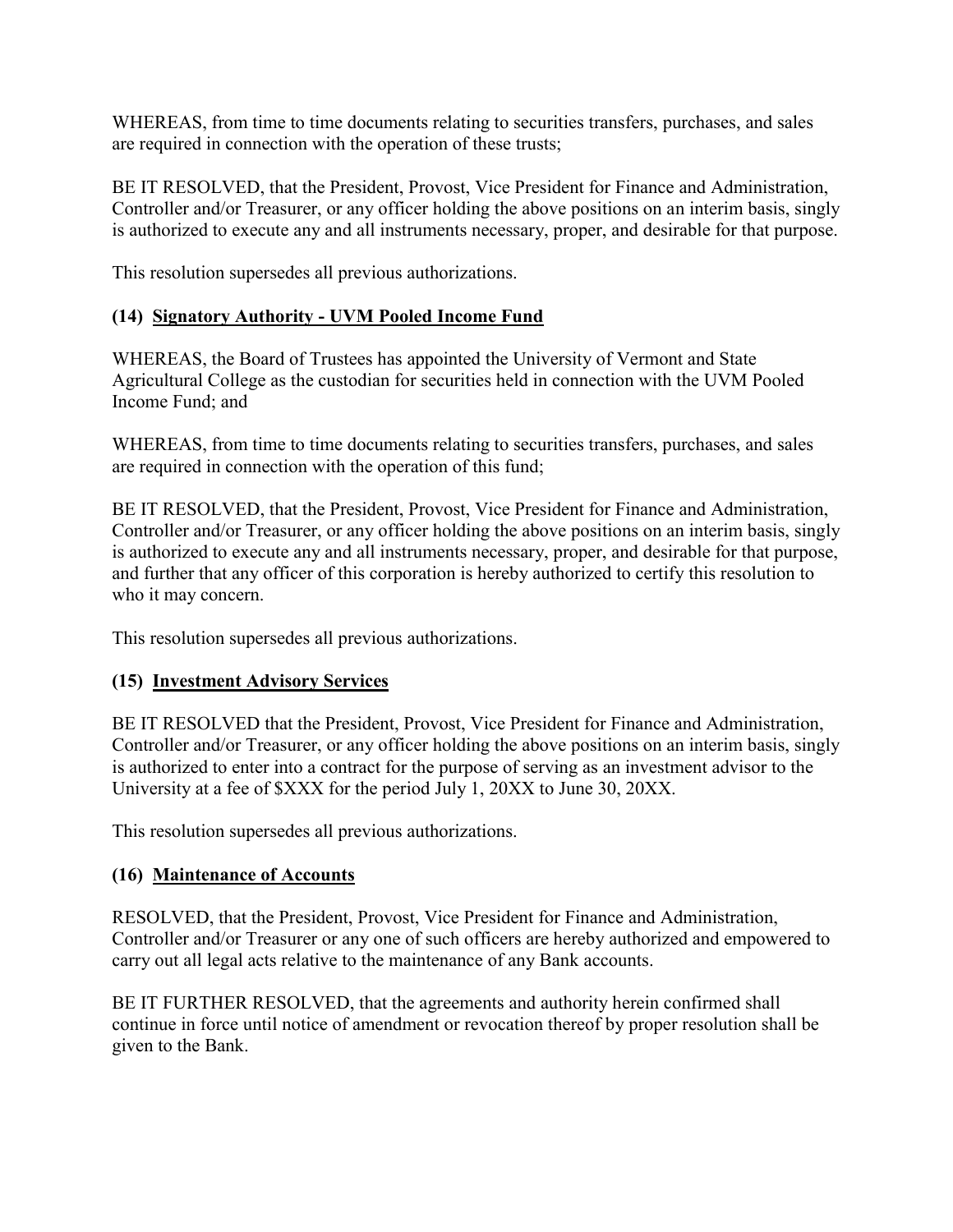### <span id="page-36-0"></span>**(17) Proxy Votes and Shareholder Resolutions**

On any particular issue, the Vice President for Finance and Administration, Controller and/or Treasurer, or Treasury Management Specialist of the University shall commit the proxy votes of the University in accord with specific guidelines developed by the committee on Socially Responsible Investing and approved by the Investment Committee of the Board of Trustees. In the absence of such specific guidelines, except for matters of routine corporate business, the Vice President for Finance and Administration, Controller and/or Treasurer, or Treasury Management Specialist shall cast an abstaining vote.

In any instance when such specific guidelines do not exist, the Committee on Socially Responsible Investing may study the issue and develop a recommendation for the Investment Committee of the Board of Trustees.

### **(18) Sponsoring or Co-Sponsoring Shareholder Resolutions**

Any member of the University community may ask that the University become the sponsor or co-sponsor of a shareholder resolution. When such a request is made to the Vice President for Finance and Administration, he/she shall convene the Committee on Socially Responsible Investing and ask it to study the issue and develop a recommendation for the Investment Committee of the Board of Trustees. The Investment Committee, in turn, will make a recommendation to the Board of Trustees. With regard to sponsoring or co-sponsoring shareholder resolutions, the University shall, with authorization from the Board of Trustees, enter cooperative efforts in association with other institutions of higher education or other shareholder.

### **(19) Sale of Securities**

BE IT RESOLVED, that the Board of Trustees hereby authorizes only the following officers to sell securities received as contributions to the University: President, Provost, Vice President for Finance and Administration, Controller and/or Treasurer, Assistant Controller for Financial Services, or any officer holding the above positions on an interim basis.

BE IT FURTHER RESOLVED, that the President, Provost, Vice President for Finance and Administration, Controller and/or Treasurer, Assistant Controller for Financial Services, or any officer holding the above positions on an interim basis, singly is authorized to execute any and all instruments necessary, proper, and desirable for that purpose; and further that any officer of this Corporation is hereby authorized to certify this resolution to whom it may concern.

This resolution supersedes all previous authorizations.

### **(20) Banknorth - Wire Transfer Agreement**

BE IT RESOLVED, that the Board of Trustees authorizes the President, Provost, Vice President for Finance and Administration, Controller and/or Treasurer, or any officer holding the above positions on an interim basis, to enter into and execute the Wire Transfer Agreement and all its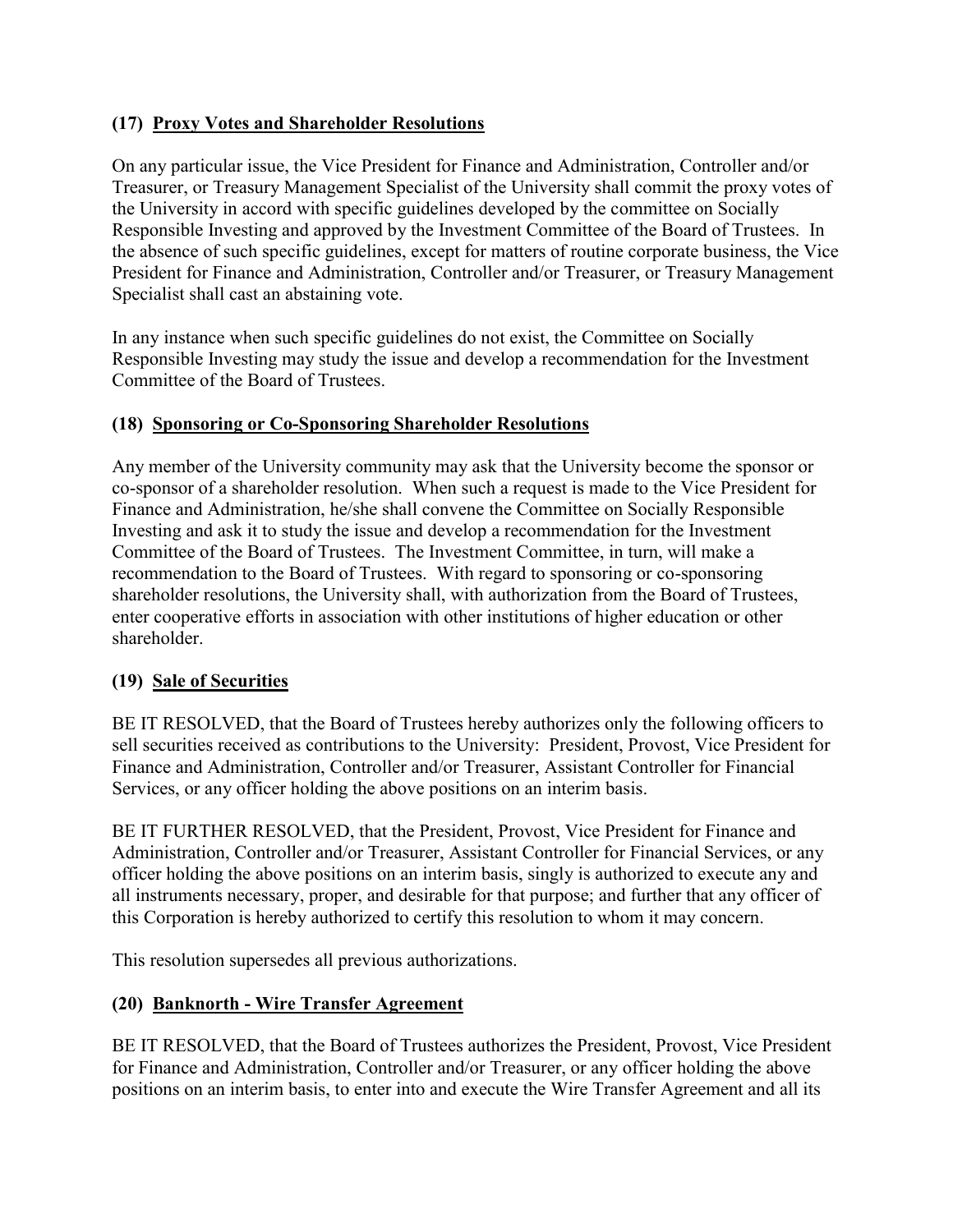<span id="page-37-0"></span>Exhibits and Schedules (collectively the "Agreement") between the University of Vermont and State Agricultural College and Banknorth.

BE IT FURTHER RESOLVED, that the Board of Trustees authorizes the President, Provost, Vice President for Finance and Administration, Controller and/or Treasurer, or any officer holding the above positions on an interim basis, to execute on behalf of the University additional exhibits to said Agreement in order to, from time to time, select different services.

BE IT FURTHER RESOLVED, that any officer of this Corporation is hereby authorized to certify this resolution to whom it may concern.

This resolution supersedes all previous authorizations.

# **FACILITIES & TECHNOLOGIES COMMITTEE**

### **(21) Steam Line Replacement Resolution**

WHEREAS, the University operates a central heating plant; and

WHEREAS, various thermal distribution lines serving campus buildings have deteriorated to the point where replacement is warranted; and,

WHEREAS, \$6,600,000 of the 2002 General Obligation Bond Issue has been identified to fund this replacement;

THEREFORE, BE IT RESOLVED, that the Board of Trustees hereby authorizes the President, Provost, or Vice President for Finance and Administration, or their successors and designees, to spend up to \$6,600,000 for steam line replacement, and to execute any and all instruments necessary to accomplish this purpose; and

BE IT FURTHER RESOLVED, that the Secretary or Assistant Secretary will provide certificates of incumbency, as required, showing the names and signatures of those persons appointed to any of the positions heretofore mentioned and, further, that any officer of this corporation is hereby authorized to certify this resolution to whom it may concern.

### **(22) Archie Post Field Resolution**

WHEREAS, UVM's intercollegiate athletic teams require early spring access to outdoor playing fields; and

WHEREAS, an anonymous donor has indicated a willingness to provide funds for the installation of a state-of-the-art artificial turf surface for a portion of Archie Post Field; and,

WHEREAS, the installation of such an artificial turf field is complementary to the recently developed Athletic Facilities Plan;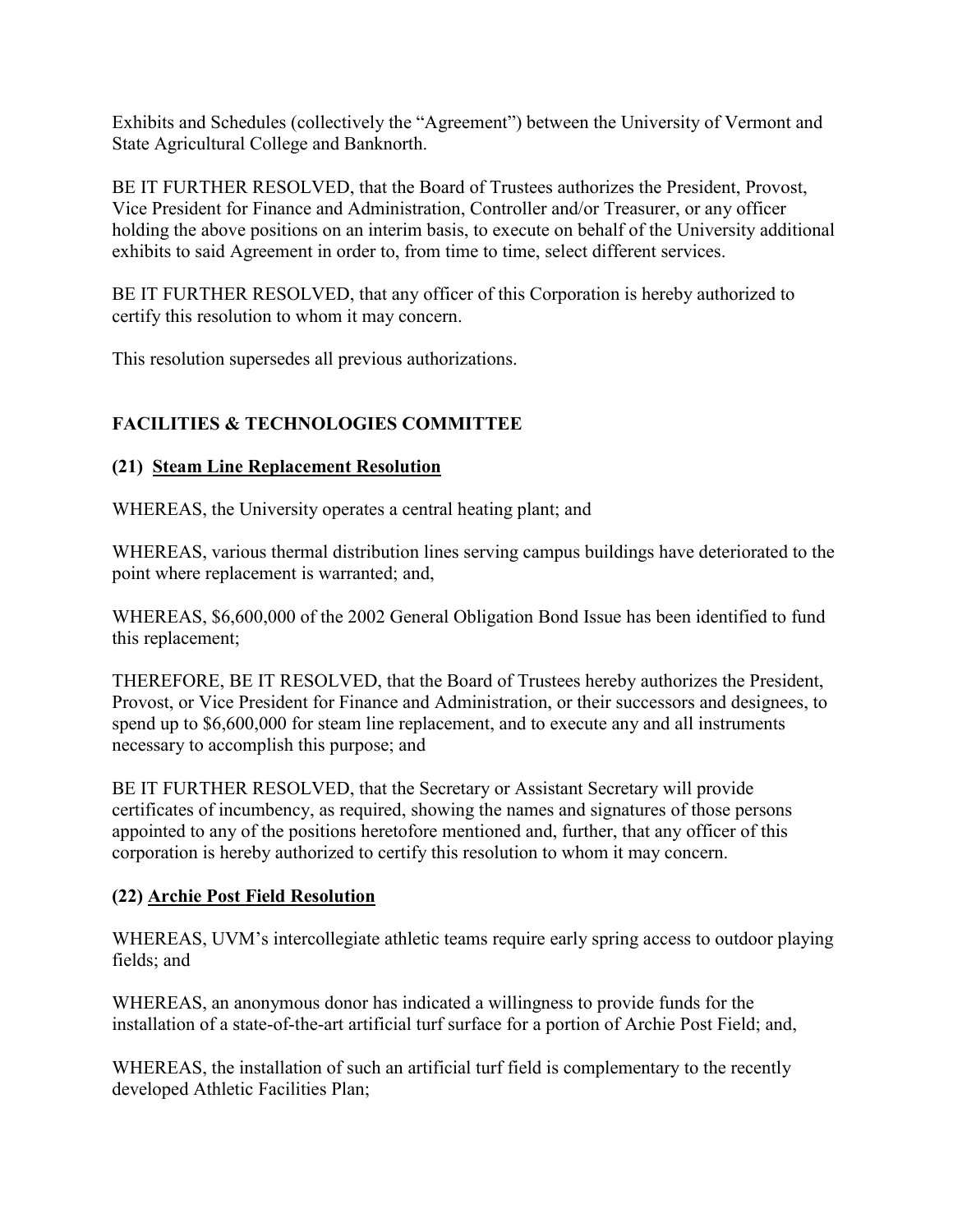<span id="page-38-0"></span>THEREFORE, BE IT RESOLVED, that the President, Provost, Vice President for Finance and Administration, or their designees, be authorized to execute any and all documents necessary to undertake the installation of an artificial turf surface for Archie Post Field; and

BE IT FURTHER RESOLVED, that such approval is contingent upon the receipt of funds for the project from the anonymous donor; and

BE IT FURTHER RESOLVED, that the Secretary or Assistant Secretary will provide certificates of incumbency; as required, showing the names and signatures of those persons appointed to any of the positions heretofore mentioned and, further, that any officer of this corporation is hereby authorized to certify this resolution to whom it may concern.

### **(23) Student Commons Planning Continuation Resolution**

WHEREAS, the Campus Life Task Force has completed its work and is recommending that planning move forward toward the development of a Student Commons; and

WHEREAS, \$750,000 is available from the General Obligation Bond Issue (2003) to continue such planning;

THEREFORE, BE IT RESOLVED, that the President, Provost, and Vice President for Finance and Administration, or their successors or designees, are hereby authorized to retain an architect to complete program planning and site selection, undertake initial schematic development for a Student Commons, and provide additional financial planning, at a cost not to exceed \$750,000, and to execute any and all documents necessary to accomplish that purpose; and

BE IT FURTHER RESOLVED, that the product of this next planning phase be presented to the Board for information, and possible action, at the May or September 2003 meeting; and

BE IT FURTHER RESOLVED, that the Secretary or Assistant Secretary will provide certificates of incumbency, as required, showing the names and signatures of those persons appointed to any of the positions heretofore mentioned and, further, that any officer of this corporation is hereby authorized to certify this resolution to whom it may concern.

# **FINANCE & BUDGET COMMITTEE**

### **(24) Acceptance of Gifts and Grants**

RESOLVED, that the Board of Trustees hereby accepts gifts in the amount of \$5,152,171.11 for the period October 1, 2002 through December 31, 2002 and grants and contracts in the amount of \$19,936,249 for the period September 1, 2002 through November 30, 2002.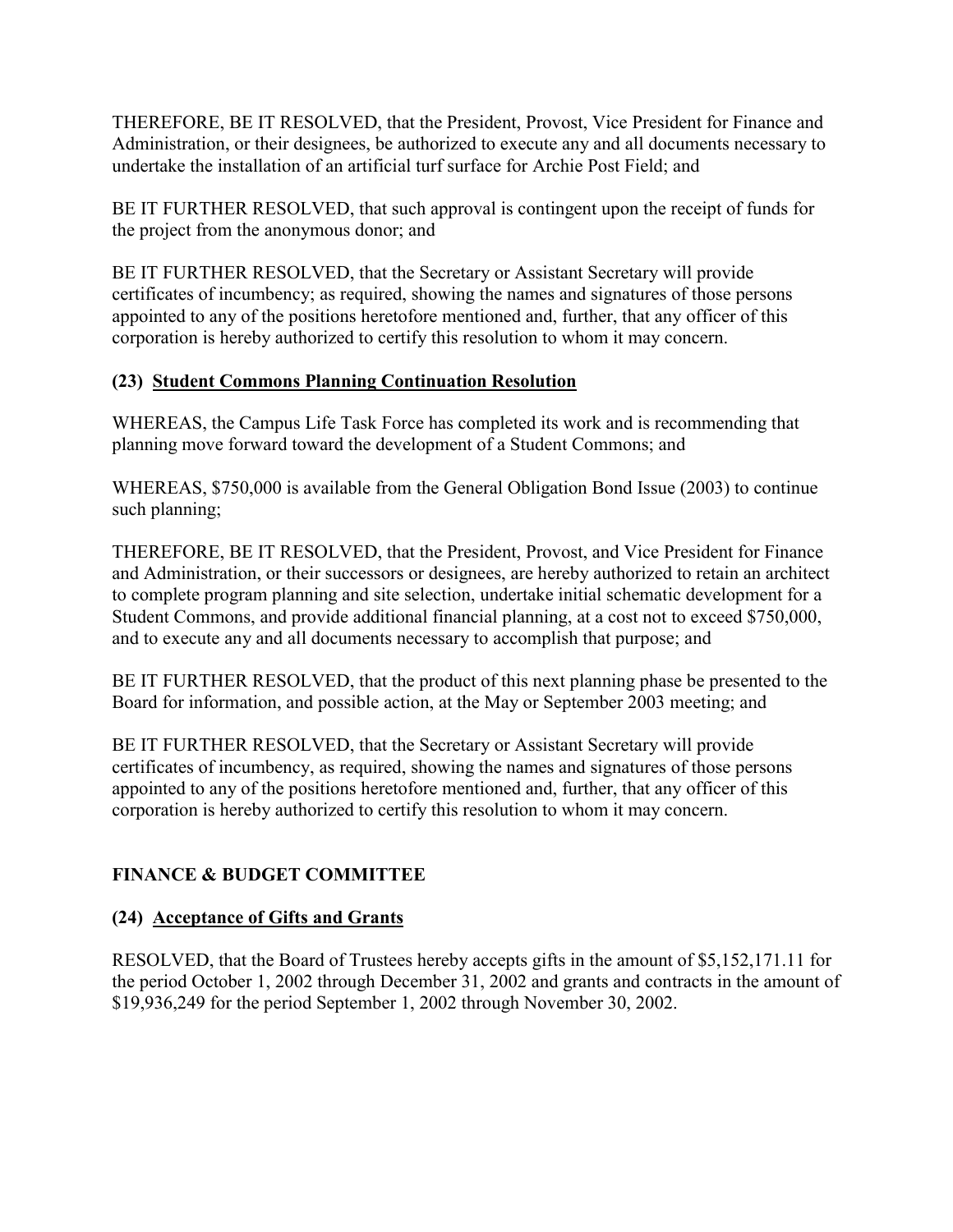#### <span id="page-39-0"></span>**NOMINATING COMMITTEE**

#### **(25) Resolution to Postpone Officers' Election**

RESOLVED, that the Board hereby directs that the election of its officers be postponed from this February meeting until a meeting to be scheduled promptly following the election of legislative trustees by the legislature of the State of Vermont.

### **FULL BOARD**

#### **(26)** *Howard B. Dean*

WHEREAS, Howard B. Dean has completed his term as Governor of the State of Vermont and as an *ex-officio* member of the University of Vermont and State Agricultural College Board of Trustees; and

WHEREAS, as Governor and as a Trustee, Howard Dean has supported and served The University of Vermont with passion, conviction, and concern for over 11 years,

THEREFORE, BE IT RESOLVED, that the Board of Trustees of The University of Vermont and State Agricultural College expresses its appreciation, affection, and heartfelt best wishes to Trustee Howard B. Dean.

#### **(27)** *Martha P. Heath*

WHEREAS, Martha Heath is nearing the completion of her term as Trustee of The University of Vermont and State Agricultural College; and

WHEREAS, Martha Heath has enriched the Board through her steadfast dedication to a better UVM, employing principled, selfless, and deeply caring leadership and service to us as Board Secretary and Vice Chair, and during her appointments as Vice Chair of the Educational Policy and Executive Committees, Chair of the Academic & Student Programs Committee and Vermont Agricultural College Board, and in her membership on Board Committees including the Finance and Budget Committee, the Sub Committee for Presidential Evaluation, the Nominating Committee, the Student Activities Committee, and through her membership on the ad hoc Presidential Search Committee and the Student Commons Task Force;

THEREFORE, BE IT RESOLVED, that the Board of Trustees of The University of Vermont and State Agricultural College expresses its appreciation, affection, and heartfelt best wishes to Trustee Martha P. Heath.

### **(28)** *Carolyn S. Kehler*

WHEREAS, Carolyn Kehler is nearing the completion of her term as Trustee of The University of Vermont and State Agricultural College; and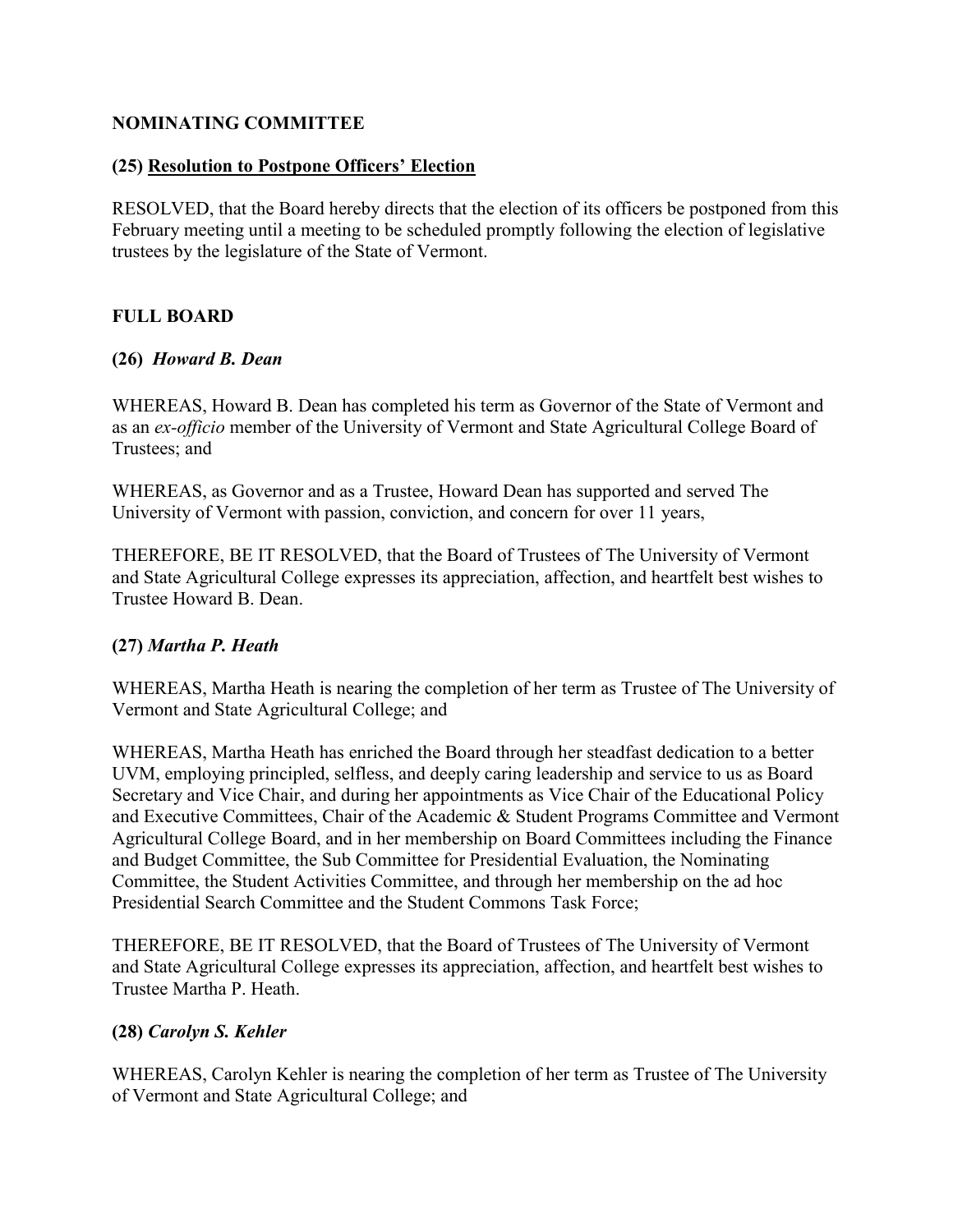<span id="page-40-0"></span>WHEREAS, Carolyn Kehler has provided constructive advice and sound leadership in the Vermont tradition of common sense and active participation during her service as Vice Chair and Chair of the Facilities and Technologies Committee, and Vice Chair of Diversity and Finance and Budget Committees, and in her membership on Board Committees, including the Executive Committee, the Buildings and Grounds Committee, the ad hoc Compensation Committee and the Vermont Agricultural College Board, and through her membership on the Student Commons Task Force;

THEREFORE, BE IT RESOLVED, that the Board of Trustees of The University of Vermont and State Agricultural College expresses its appreciation, affection, and heartfelt best wishes to Trustee Carolyn S. Kehler.

### **(29)** *Doran Metzger*

WHEREAS, Doran Metzger is nearing the completion of his term as Trustee of The University of Vermont and State Agricultural College; and

WHEREAS, Doran Metzger has served the Board well, with clear perspectives and good counsel during his time as Chair of the Vermont Agricultural College Board and Vice Chair of the Diversity Committee and in his membership on Board Committees, including the Investment Committee, the Audit Committee, the Facilities and Technologies Committee, the Educational Policy Committee and the Student Activities Committee;

THEREFORE, BE IT RESOLVED, that the Board of Trustees of The University of Vermont and State Agricultural College expresses its appreciation, affection, and heartfelt best wishes to Trustee Doran Metzger.

### **(30)** *Sanjeev P. Yadav*

WHEREAS, Sanjeev Yadav is nearing the completion of his term as Trustee of The University of Vermont and State Agricultural College; and

WHEREAS, Sanjeev Yadav has distinguished himself as a voice of reason, insight, and good judgment in his service as a member on Board Committees, including the Facilities and Technologies Committee, the Advancement and Constituency Committee, the Joint Committee on Honorary Degrees, and through his membership on the Student Commons Task Force;

THEREFORE, BE IT RESOLVED, that the Board of Trustees of The University of Vermont State and Agricultural College expresses its appreciation, affection, and heartfelt best wishes to Trustee Sanjeev P. Yadav.

### **(31) Resolution in Recognition of Jonathan Badaracco and Shawna Wells**

WHEREAS, Jonathan Badaracco and Shawna Wells are nearing the completion of their terms as Student Government Association President and Vice President at The University of Vermont; and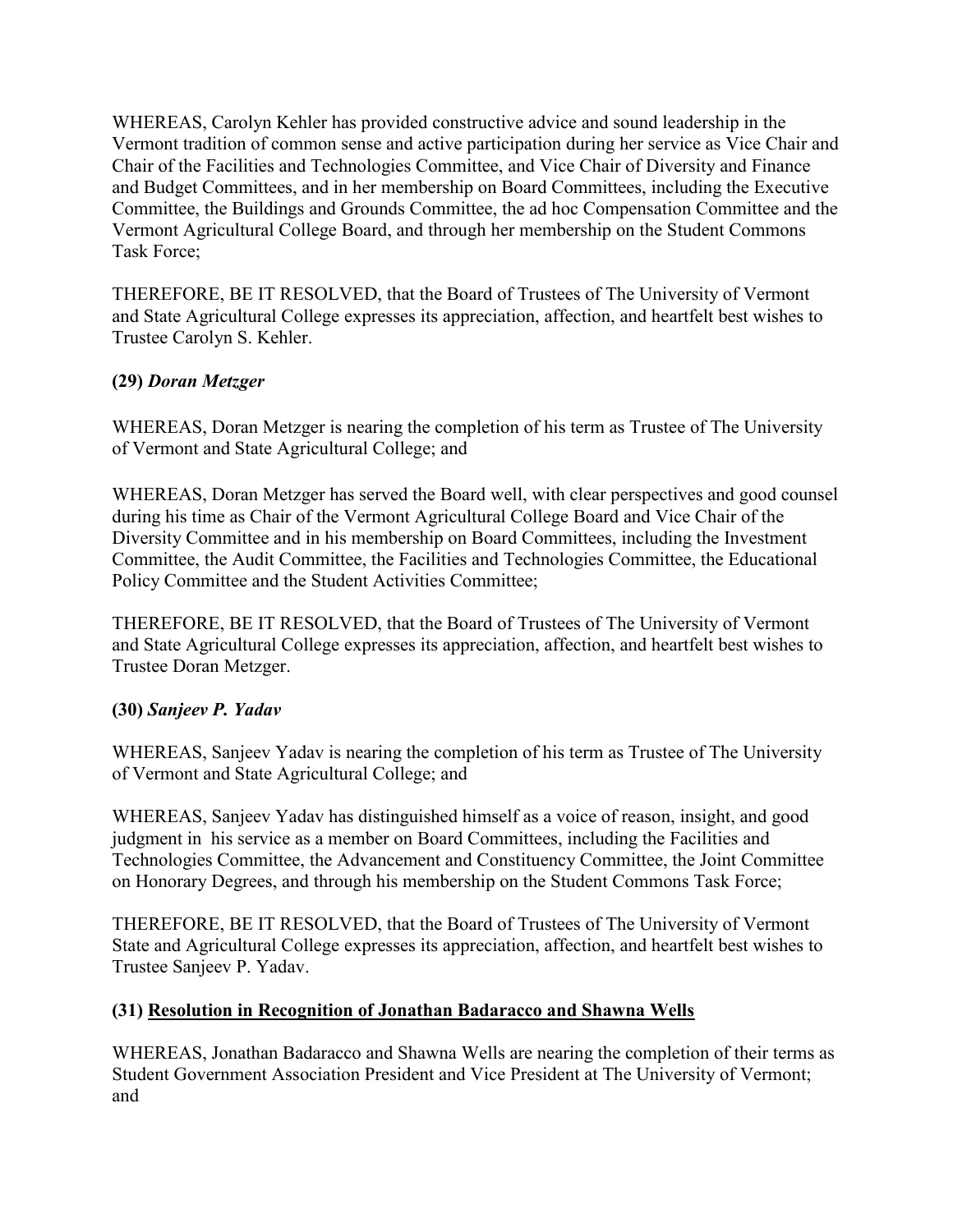WHEREAS, Jonathan and Shawna have provided exemplary leadership, sound input to the Board, and a strong voice for the student body at UVM, and

WHEREAS, Jonathan and Shawna bring pride to themselves and their University through their many positive contributions to this vibrant educational community,

THEREFORE, BE IT RESOLVED, that the Board of Trustees of The University of Vermont State and Agricultural College expresses its appreciation and sincere wishes for future success to Jonathan Badaracco and Shawna Wells.